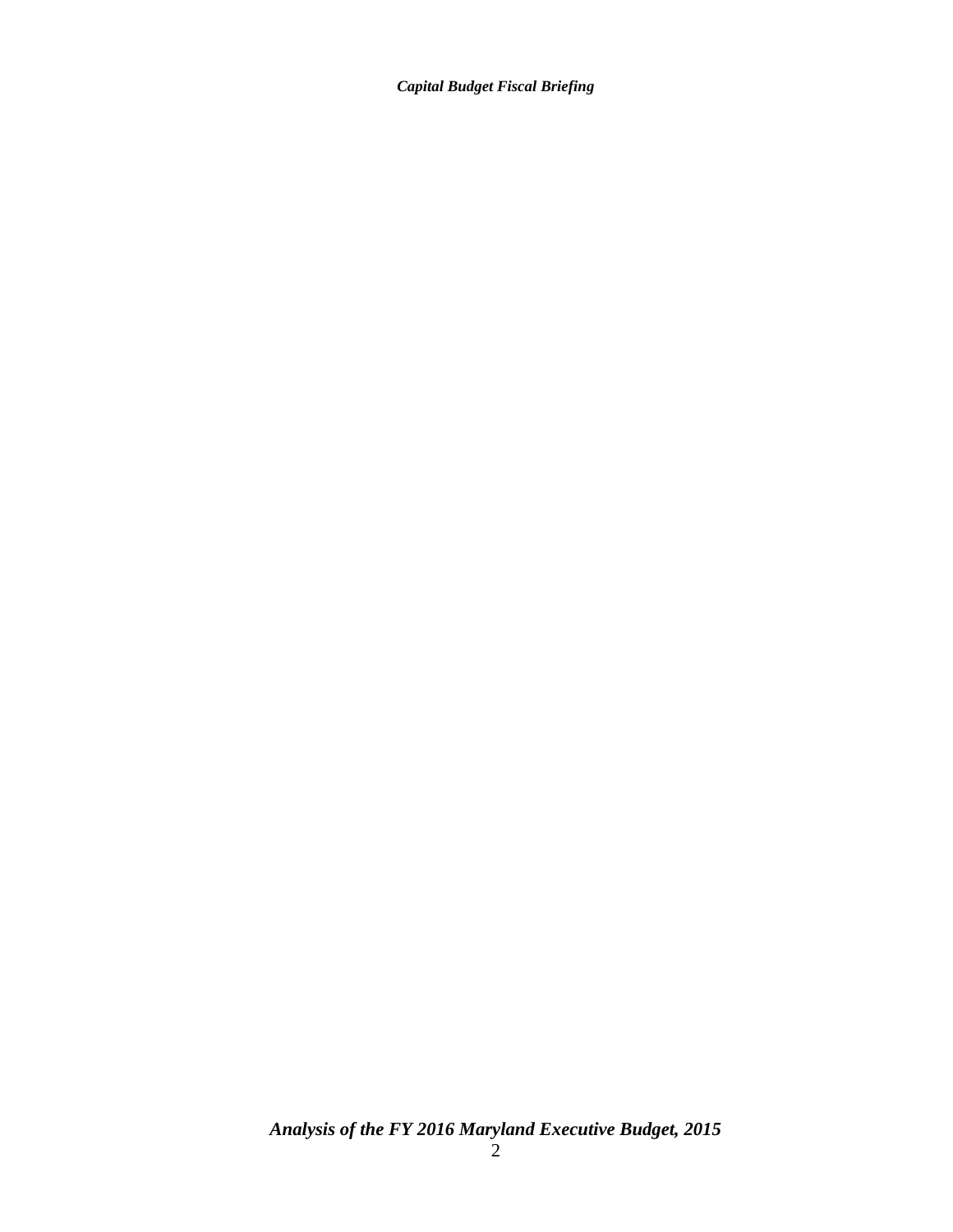**Fiscal Climate Impact on General Obligation Bond Authorization Levels and** *Capital Improvement Program*

# **Reduced General Obligation Bond Authorization Levels**

As shown in **Exhibit 1**, the Governor's planned level of new general obligation (GO) bond authorizations are below the levels established by the Spending Affordability Committee and below the levels forecast in the 2014 session *Capital Improvement Program* (CIP). Over the five-year plan, the Governor's proposal removes \$738 million of planned new GO bond authorizations from what was forecast in the 2014 CIP.



CDAC: Capital Debt Affordability Committee CIP: Capital Improvement Program SAC: Spending Affordability Committee

Source: Department of Budget and Management, *Capital Improvement Program*, January 2015; Capital Debt Affordability Committee Report, October 2014.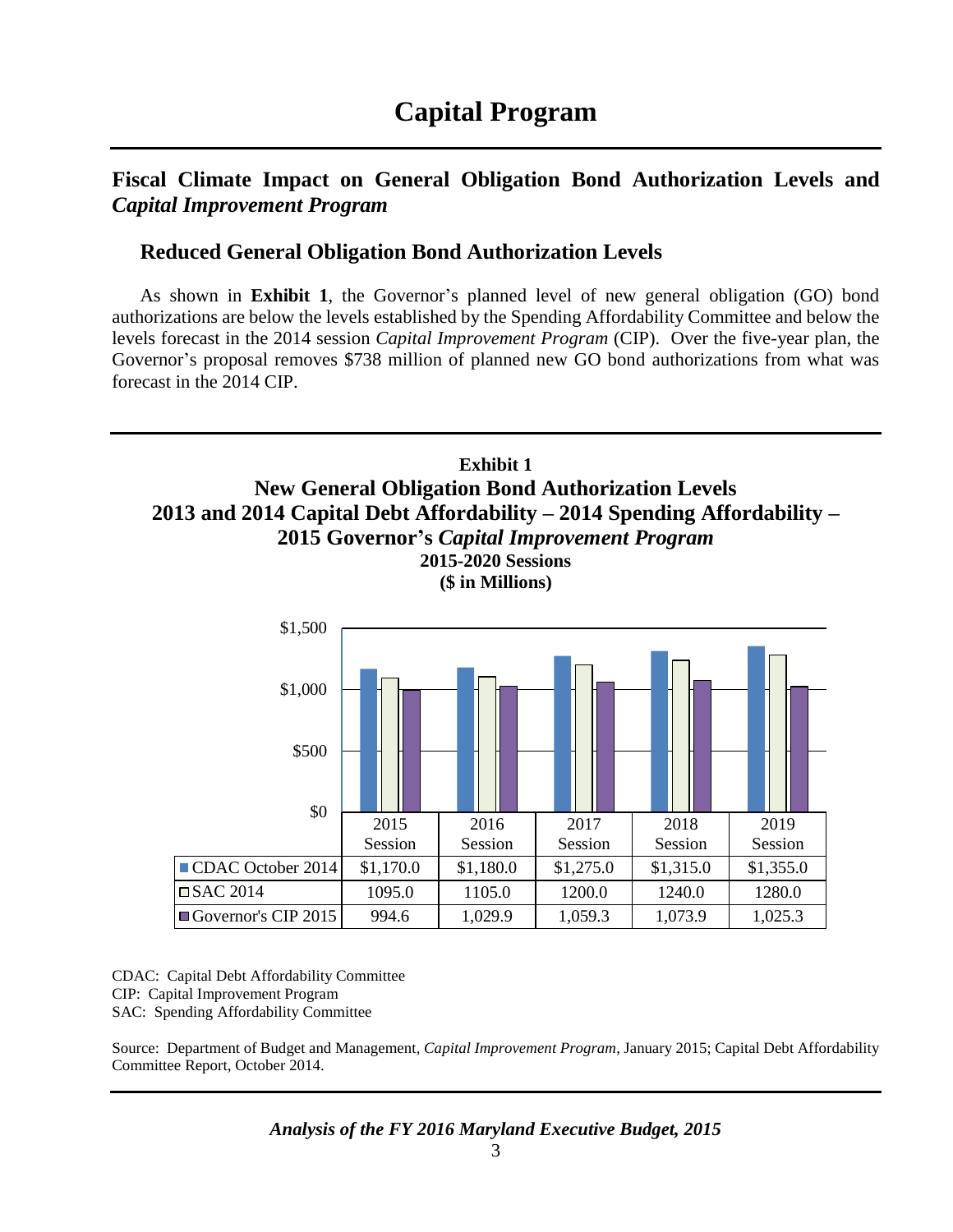# **Fiscal Climate Impact on Debt Service to Revenue Affordability Limit**

# **Reduced Revenue Estimates Impact on Affordability Limits**

As shown in **Exhibit 2**, even with reduced GO bond authorization levels, debt service is projected to be 8.0% of revenues which is the limit. The GO limits established by the Capital Debt Affordability Committee (CDAC) in October 2013 and again in October 2014, once considered affordable, would breach the revenue to debt service limit. In its October 2013 report, CDAC estimated that fiscal 2018 debt service costs would be 7.7% of State revenues, but after several subsequent revenue estimate write-downs by the Board of Revenue Estimates, the figure is estimated to be 8.03%, which is above the affordability limit. **Exhibit 3** illustrates some of the volatility that fiscal constraints have on GO bond authorization levels. **Appendix 1** shows recent CDAC-recommended GO bond authorization levels.

# **Exhibit 2 Affordability Ratios Fiscal 2016-2020**

| Year | <b>CDAC Debt Service to</b><br>Revenue | <b>SAC Debt Service to</b><br>Revenue | <b>CIP Debt Service to</b><br>Revenue |
|------|----------------------------------------|---------------------------------------|---------------------------------------|
| 2016 | 7.48%                                  | 7.48%                                 | 7.48%                                 |
| 2017 | 7.79%                                  | 7.78%                                 | 7.78%                                 |
| 2018 | 8.03%                                  | 8.01%                                 | 8.00%                                 |
| 2019 | 7.95%                                  | 7.92%                                 | 7.87%                                 |
| 2020 | 7.89%                                  | 7.83%                                 | 7.76%                                 |

CDAC: Capital Debt Affordability Committee CIP: Capital Improvement Program SAC: Spending Affordability Committee

Source: Department of Budget and Management, *Capital Improvement Program*, January 2015; Capital Debt Affordability Committee Report, October 2014.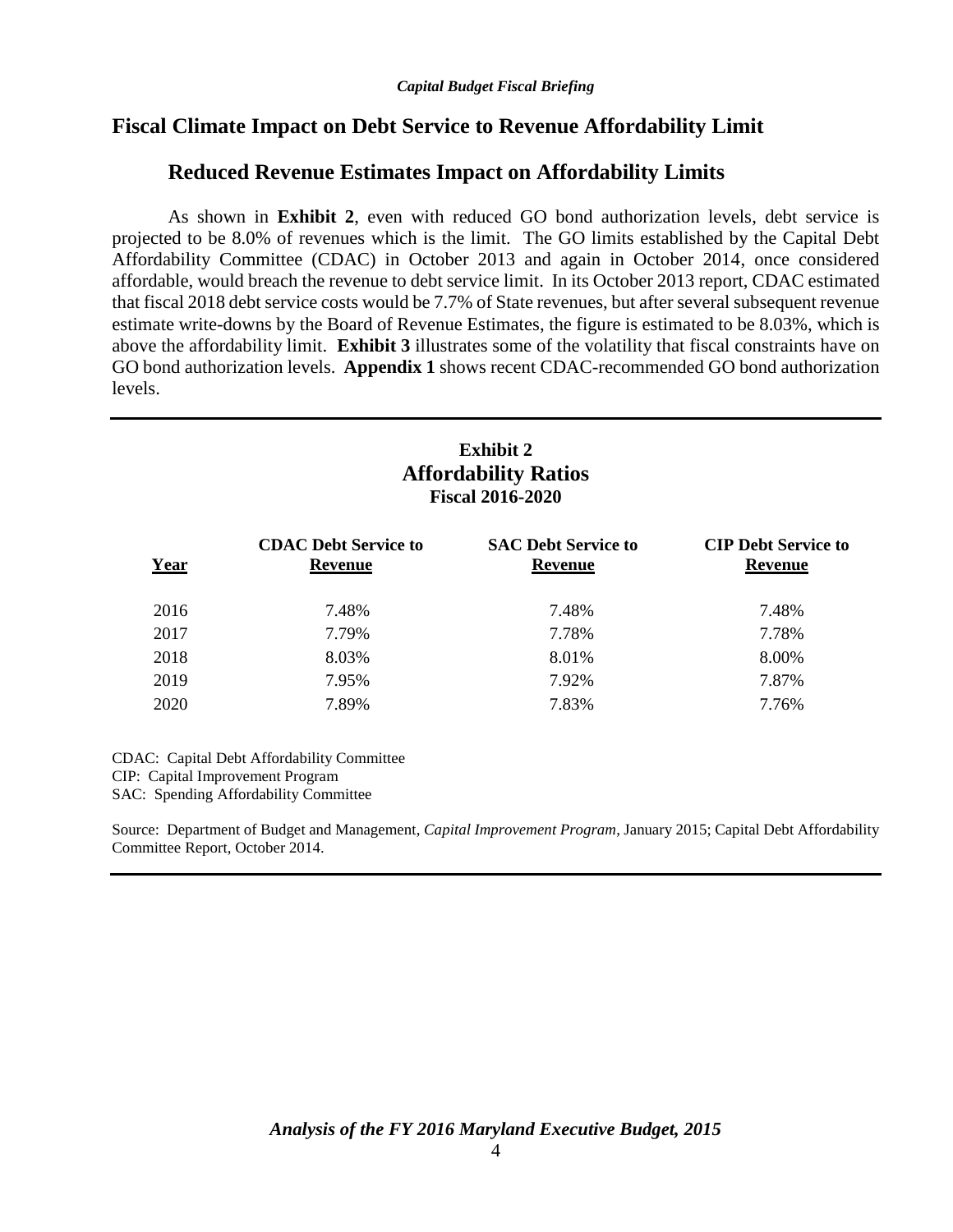



CDAC: Capital Debt Affordability GO: general obligation

Source: Department of Budget and Management

# **Transfers and Use of GO Bond Program for Operating Relief**

# **Reduced Levels of GO Bond Replacement of Transferred Funds**

The budget continues to utilize GO bonds as a source of fund replacement for transfers of special fund revenues to the general fund to support the overall operating budget but at reduced levels from previous estimates. **Exhibit 4** shows the amount of bonds used as a source of replacement funds to transfers and other operating budget relief from fiscal 2010 through 2015 actual and the difference between programmed levels of bond replacement and the levels that are included in the Governor's five-year capital program.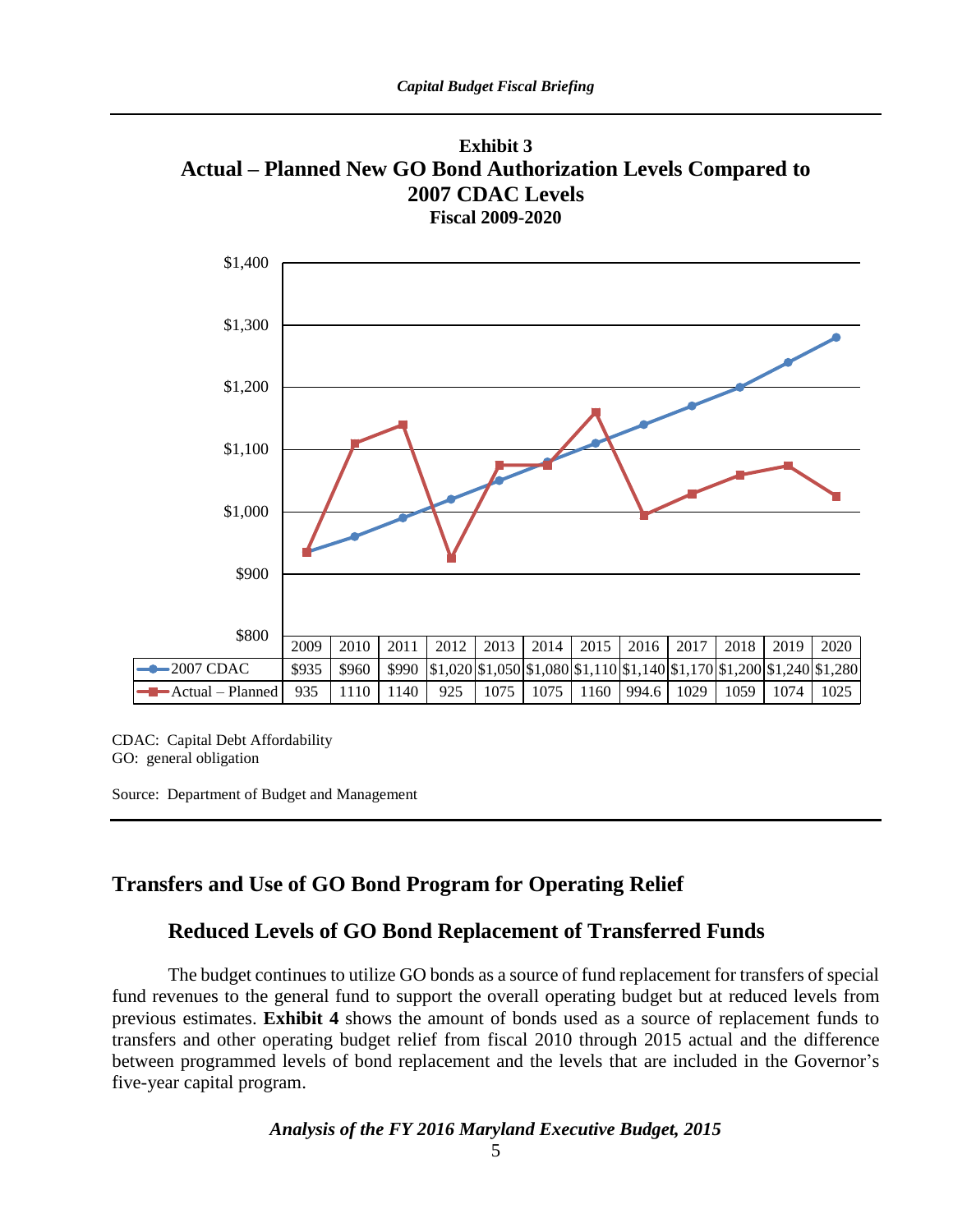

**Capital Budget Fiscal Briefing** 



Note: Legend changes after actual totals – vertical lines for estimated totals and dots for administrative totals.

GO: general obligation MDOT: Maryland Department of Transportation WIP: Watershed Implementation Plan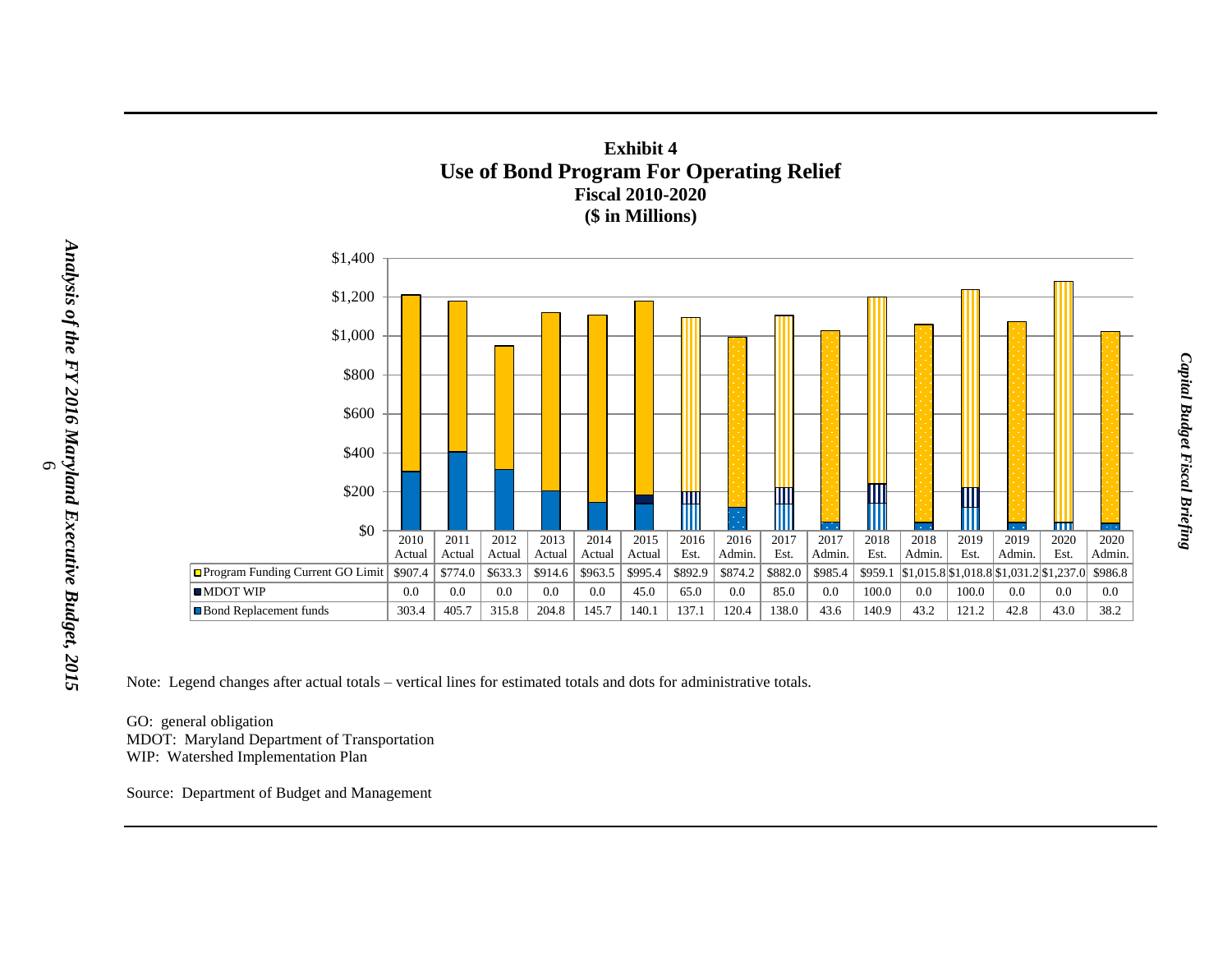#### **Transfer Tax Replacement Substantially Reduced**

The Governor's five-year capital program as reflected in the 2015 session CIP all but eliminates planned GO replacement for diverted transfer tax to the general fund. This includes replacement funds previously programmed for transfers made in prior sessions, programmed transfers of fiscal 2016 through 2018 transfer tax revenues included in the Budget Reconciliation and Financing Act (BRFA) of 2013, and additional transfers of fiscal 2016 transfer tax revenues proposed in the BRFA of 2015. Overall, \$427.8 million of programmed GO bond replacement of transfer tax diversions is reduced to just \$99.5 million even as transfers are increased by \$37.7 million in fiscal 2016. **Exhibits 5** through **8** illustrate how the Governor's five-year capital plan continues and increases programmed diversions while substantially reducing GO bond replacement funds. The exhibits also illustrate the impact that both reduced bond funding and reduced transfer tax revenues estimates have on the land acquisition and preservation programs and other capital programs supported with transfer tax. In developing the budget, the Department of Budget and Management (DBM) weighed the approximate \$80.0 million unencumbered balance in Program Open Space (POS) in evaluating any funding diversion replacement.





BRFA: Budget Reconciliation and Financing Act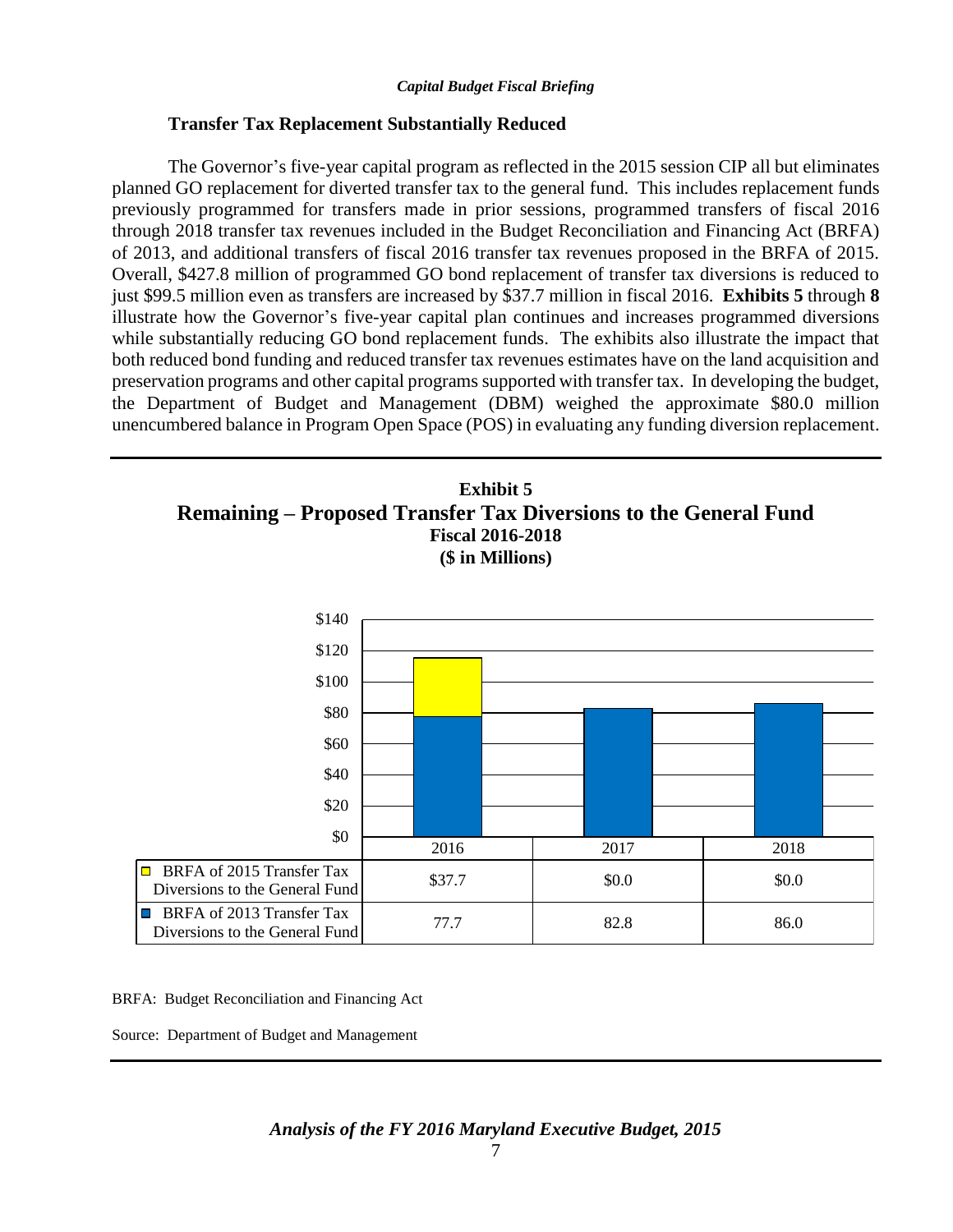



GO: general obligation

Source: Department of Budget and Management



Source: Department of Budget and Management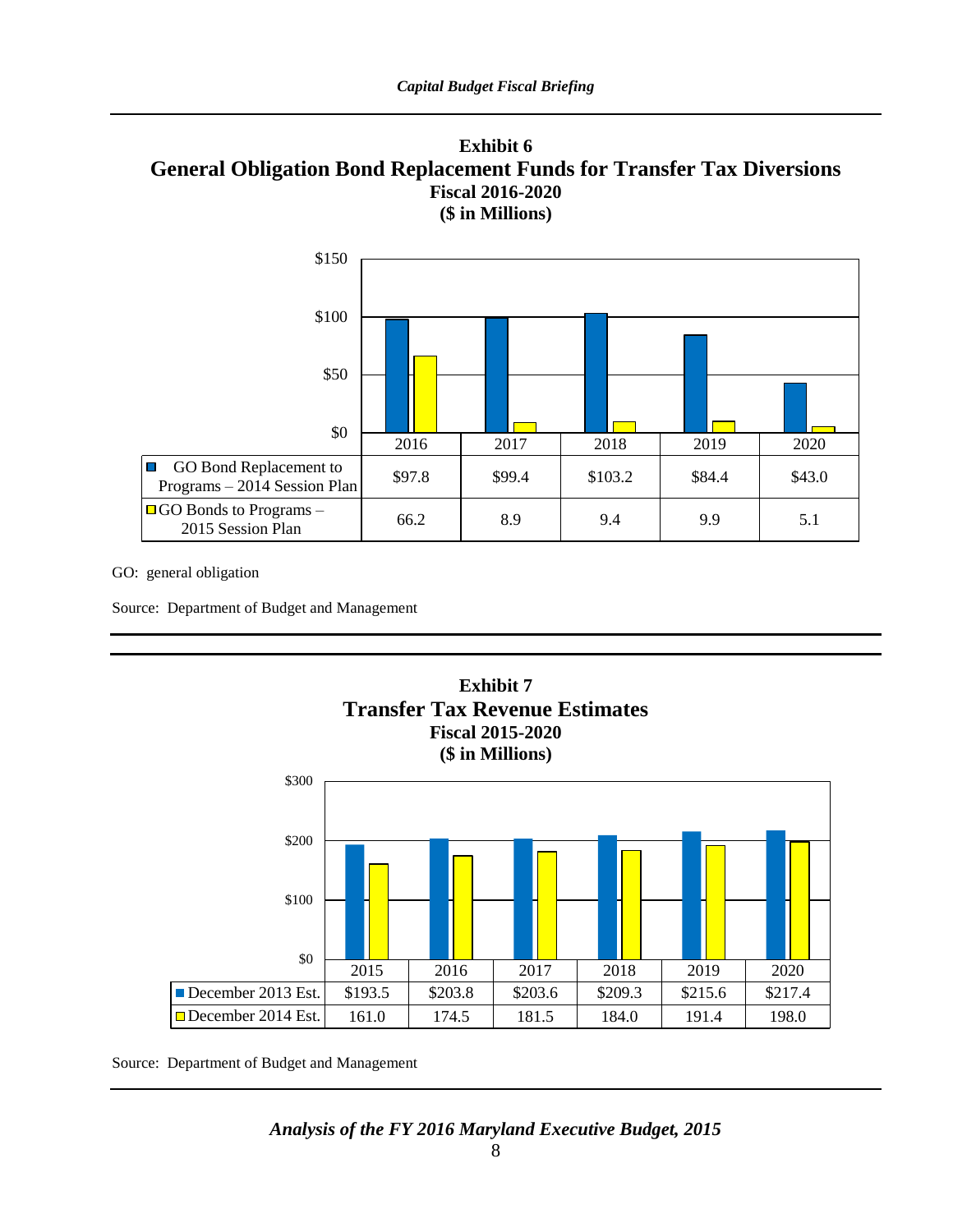



Source: Department of Budget and Management

#### **The Maryland Department of Transportation to Assume the State Highway Administration Watershed Implementation Plan Funding**

Out-year estimates of bond replacement funds include the use of \$350 million of GO bonds for the State Highway Administration (SHA) Watershed Implementation Plan **(**WIP) projects. The Transportation Infrastructure Act of 2013 required either the use of general funds or GO bonds to meet the requirement. The State used GO bonds for the initial \$45 million installment in fiscal 2015, but the 2014 CIP programmed general funds for the fiscal 2016 through 2019 installments. To the extent that general funds are unavailable to support the mandate, the committees included narrative in the 2014 *Joint Chairman's Report* expressing that GO bonds should be used to meet the mandate. To this end, the Governor's fiscal 2016 budget includes \$65 million of GO bonds but contingent on the failure of a BRFA of 2015 provision shifting this responsibility to the Maryland Department of Transportation (MDOT). Out-year estimates that entail the use of GO bonds reflect both the fiscal situation and the intent of the committees that bonds be used.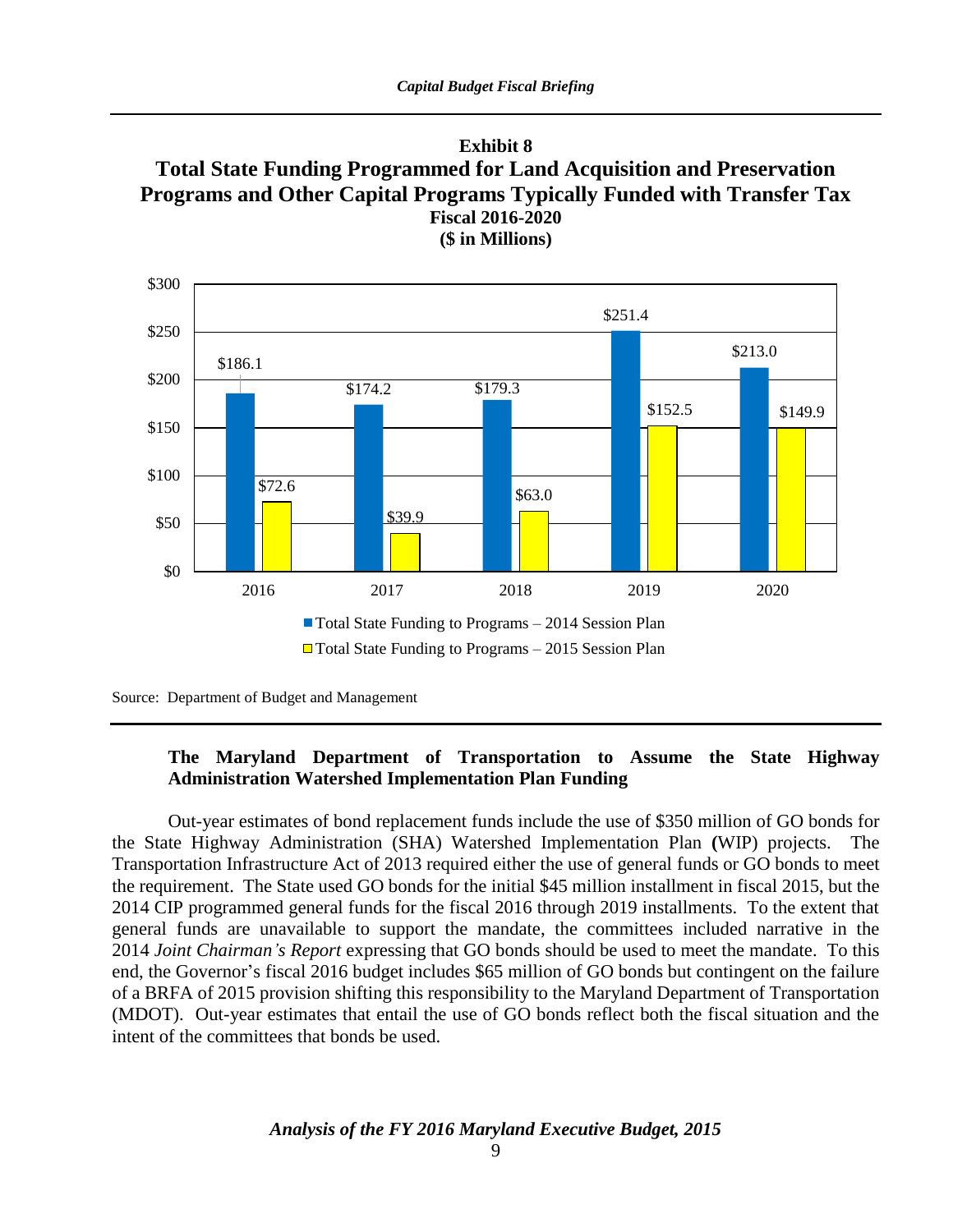# **Use of GO Bonds for Pay-as-you-go Capital Programs Continues**

To help relieve pressure on the operating budget, the State has used GO bonds to fund capital programs that typically are funded with general funds to avoid the need to issue taxable instead of tax-exempt bonds due to the Internal Revenue Service private activity bond limitations. The Governor's five-year capital program would continue the use of GO bonds instead of general funds. The fiscal 2016 budget includes \$55 million of GO bonds, and out-year private activity authorizations range from \$35 million to \$33 million in fiscal 2017 through 2020.

# **Budget Reconciliation and Financing Act of 2015 – Provisions Impacting Capital Program**

- **WIP:** Transfers the mandated funding requirement for transportation projects necessary to comply with the WIP from the general fund or GO bonds to the Transportation Trust Fund (TTF). Language in HB 71 (capital budget bill) makes \$65.0 million of GO bond authorizations for SHA WIP projects contingent on the failure of the BRFA item, moving the funding responsibility to the TTF. If this provision is not included in the BRFA, the amount of new GO bond authorizations could be as much as \$65.0 million more than what is currently reflected. Moreover, since the plan includes \$85.0 million in fiscal 2017 and \$100.0 million in each of fiscal 2018 and 2019, this could impact the level of GO bond authorizations currently reflected in the CIP in as much as it is unlikely that general funds would be used.
- **Repayment to POS:** Repeals the requirement that transfer tax funds diverted to the general fund in fiscal 2006 be repaid by unappropriated general fund balance in excess of \$10.0 million. The amount remaining to be repaid is \$90.0 million.
- **Transfer Tax:** Increases the revenue from the transfer tax that is directed to the general fund in fiscal 2016 by \$37.7 million in addition to the \$77.7 million already transferred in the BRFA of 2013.
- **Transfer Tax POS:** Transfers \$10.5 million of available fund balance to the general fund in fiscal 2015; \$2.3 million from POS Stateside and \$8.2 million from POS local.
- **Transfer Tax Underattainment:** Provides that transfer tax underattainment from fiscal 2015 will not be applied in fiscal 2017 since the budget includes fiscal 2015 negative deficiencies to reflect the anticipated underattainment. The fiscal 2015 revenue may still be under or over the current estimate, and further adjustment may be necessary.
- **Waterway Improvement Fund Administrative Expenses:** Increases the amount of special funds in the Department of Natural Resources Waterway Improvement Fund that may be used for administrative expenses from \$750,000 to \$1.625 million, allowing for a contingent reduction of \$875,000 in general funds in fiscal 2016.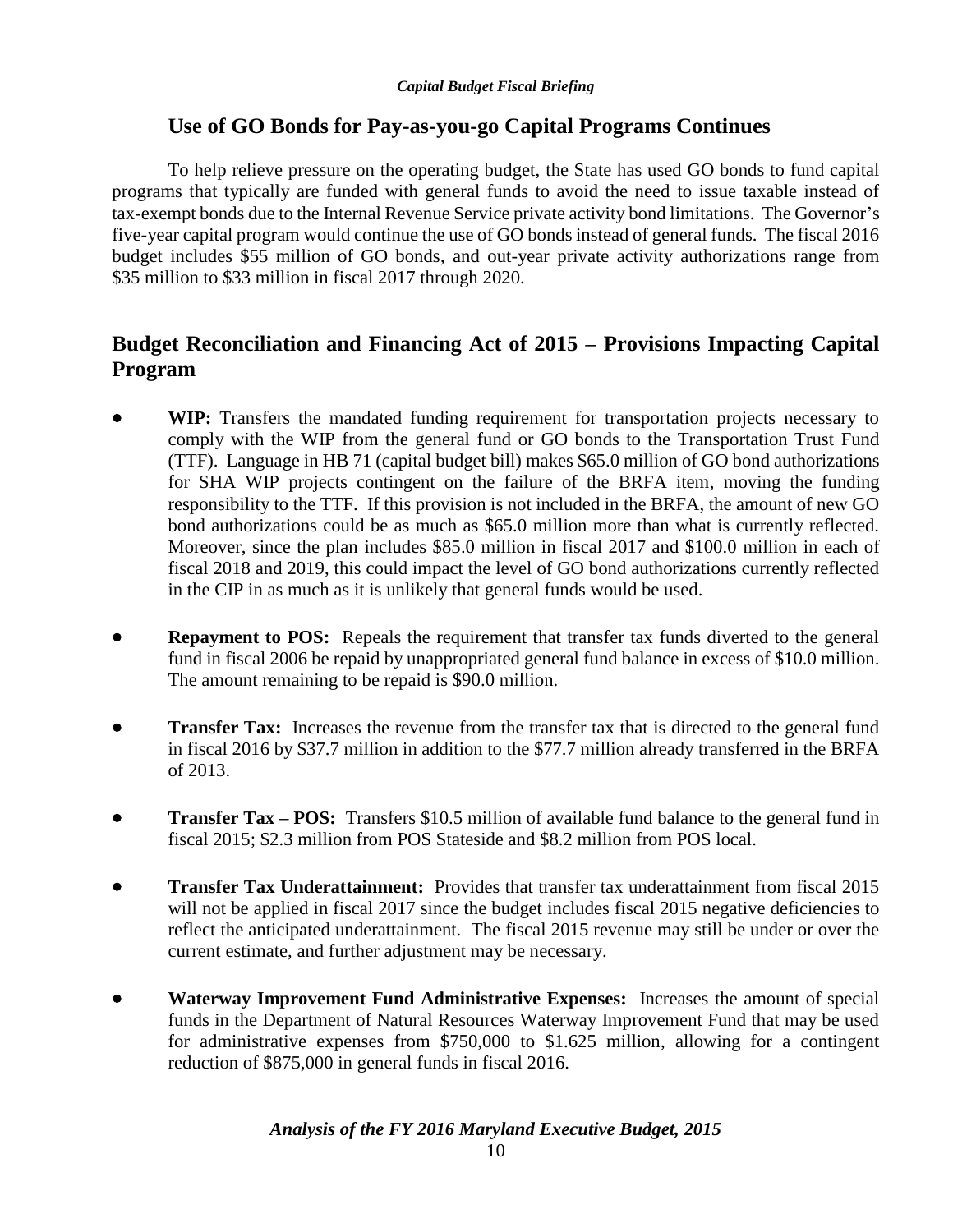- **Waterway Improvement Fund – Fund Balance Transfer:** Transfers \$2.18 million from the Department of Natural Resources Waterway Improvement Fund to the general fund in fiscal 2015.
- **Jane E. Lawton Conservation Loan Fund:** Transfers \$3.0 million of available fund balance from the fund to the general fund in fiscal 2015.

# **Capital Program**

**Exhibit 9** shows the level of capital investment from fiscal 2011 through the proposed fiscal 2016 budget. All funds included, the fiscal 2016 capital program excluding transportation totals \$1.439 billion.



GO: general obligation PAYGO: pay-as-you-go

Note: GO debt totals include \$4.6 million of Qualified Zone Academy Bonds.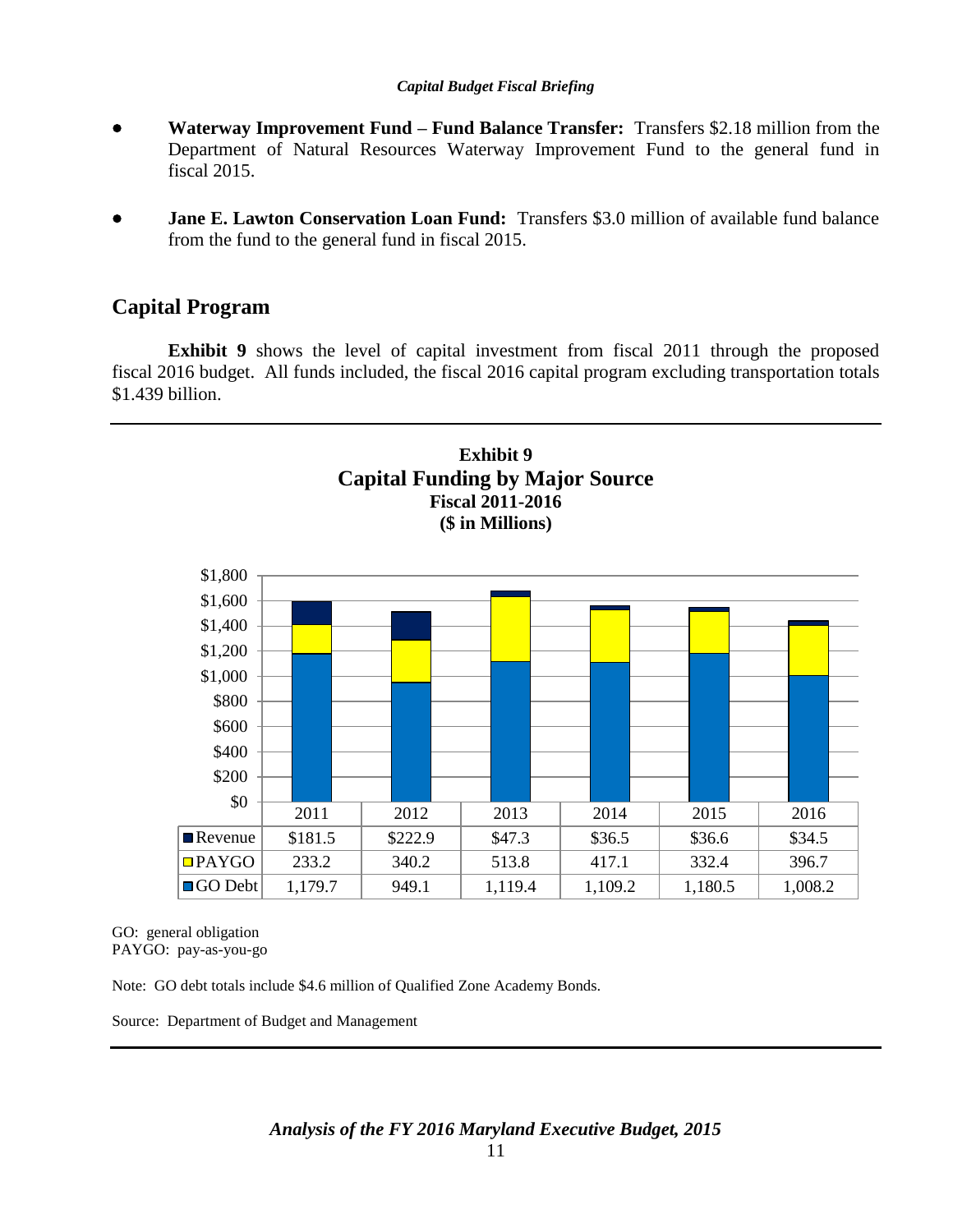# **Debt**

New GO bond authorizations for the 2015 session total \$1.003 billion, comprised of \$994.6 million in new authorizations and \$8.9 million in the reprogramming of de-authorizations proposed in the bill. The level of new authorizations proposed by the Governor does not reflect \$65.0 million included in the capital bill as introduced that is contingent on the failure of a provision in the BRFA of 2015 (HB 72) making funding of SHA WIP projects the responsibility of the TTF. The \$994.6 million of new authorizations is \$165.4 million under the level of new GO bond authorizations for the 2014 session and \$100.4 million under what was programmed in last session's CIP for the 2015 session. Additional debt authorizations include \$34.5 million of Academic Revenue Bonds for University System of Maryland (USM) projects, which is \$2.5 million over what was authorized last session. The budget also includes \$4.6 million of Qualified Zone Academy Bonds (QZAB) for QZAB-qualified K-12 capital-eligible projects in accordance with the criteria established under the Aging Schools Program.

# **PAYGO**

**Exhibit 10** shows the level of capital pay-as-you-go (PAYGO) investment from fiscal 2011 through the proposed fiscal 2016 budget.



PAYGO: pay-as-you-go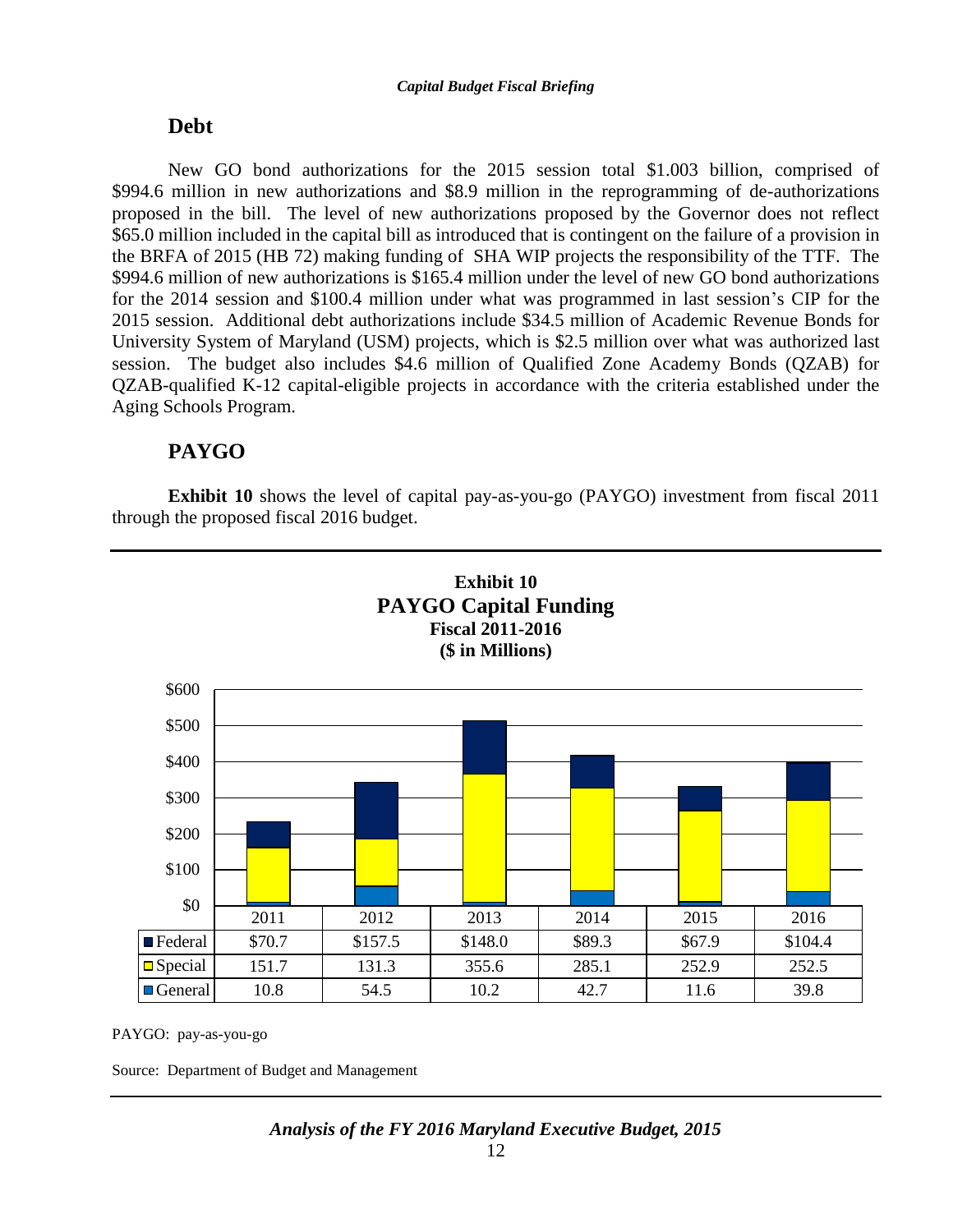The PAYGO component of the capital program, comprised of general, special, and federal fund capital appropriations in the operating budget bill, totals \$396.72 million. Although the use of general funds to support the capital program remains constrained in the current fiscal climate, the fiscal 2016 budget does include \$30.0 million for the Public School Construction program. The Sustainable Communities Tax Credit program receives \$9.0 million in general funds, which is the same funding provided in fiscal 2015. Special funds, comprised primarily of funds from the Bay Restoration Fund and Water Quality and Drinking Water loan programs, total \$252.5 million, which is almost exactly the same amount appropriated in fiscal 2015. The budget plan includes the diversion of most of the fiscal 2016 special fund transfer tax revenue to the general fund that by statute would otherwise be used to support capital programs. The capital program is supported with \$104.4 million of federal funds, which is a \$36.5 million increase relative to fiscal 2015. The increase is primarily attributable to increased federal fund support for the Military Department projects.

# **Fiscal 2016 Proposed Capital Program**

**Exhibit 11** compares fiscal 2015 and proposed fiscal 2016 capital program funding by major fund source.





GO: general obligation

QZAB: Qualified Zone Academy Bonds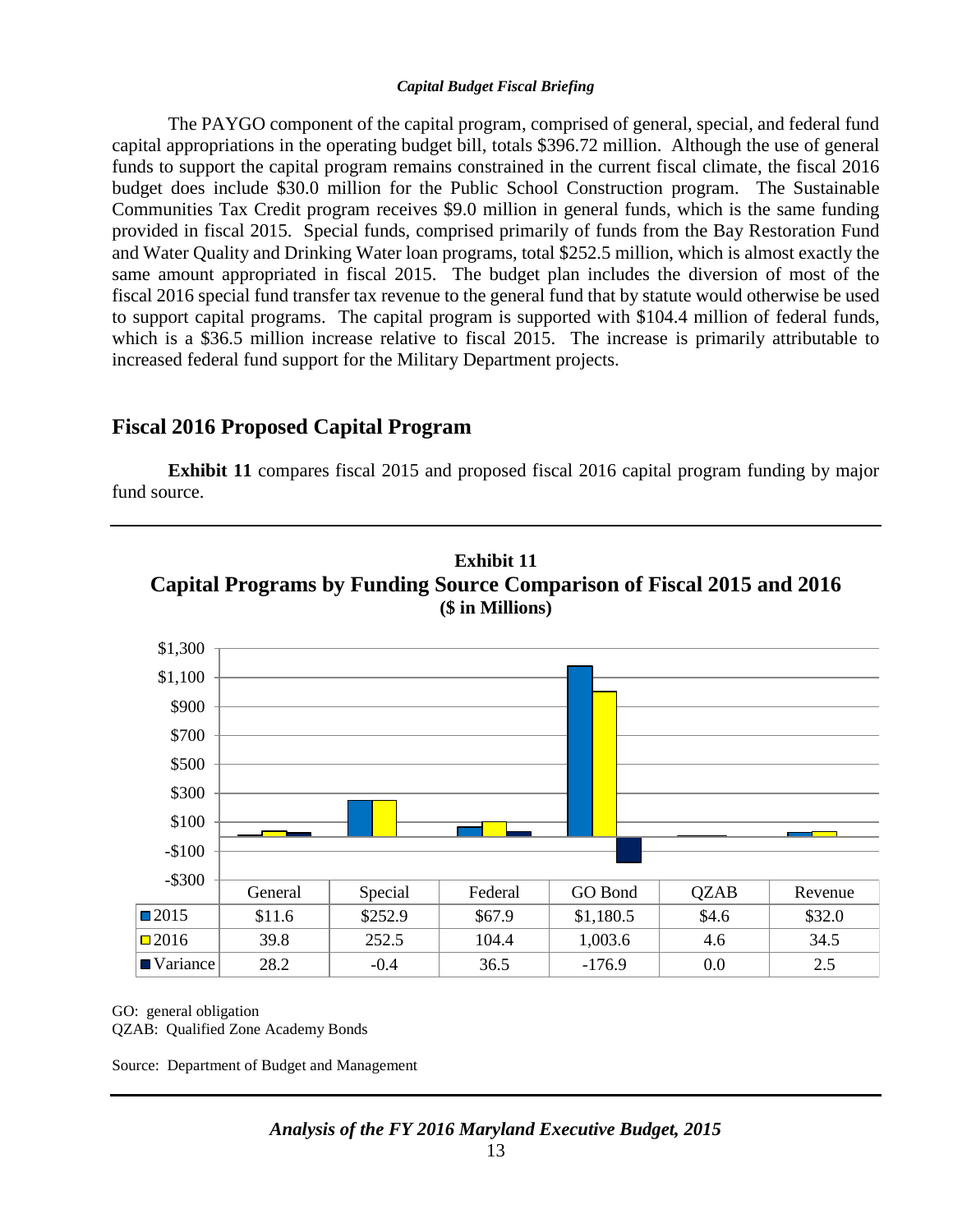**Exhibit 12** further illustrates, by major funding category, where the proposed fiscal 2016 capital investments will be targeted as compared to the fiscal 2015 capital program.





Source: Department of Budget and Management

**Exhibit 13** and **14** compare programmed funding levels by source in the State's five-year CIP relative to actual funding for the two previous five-year periods.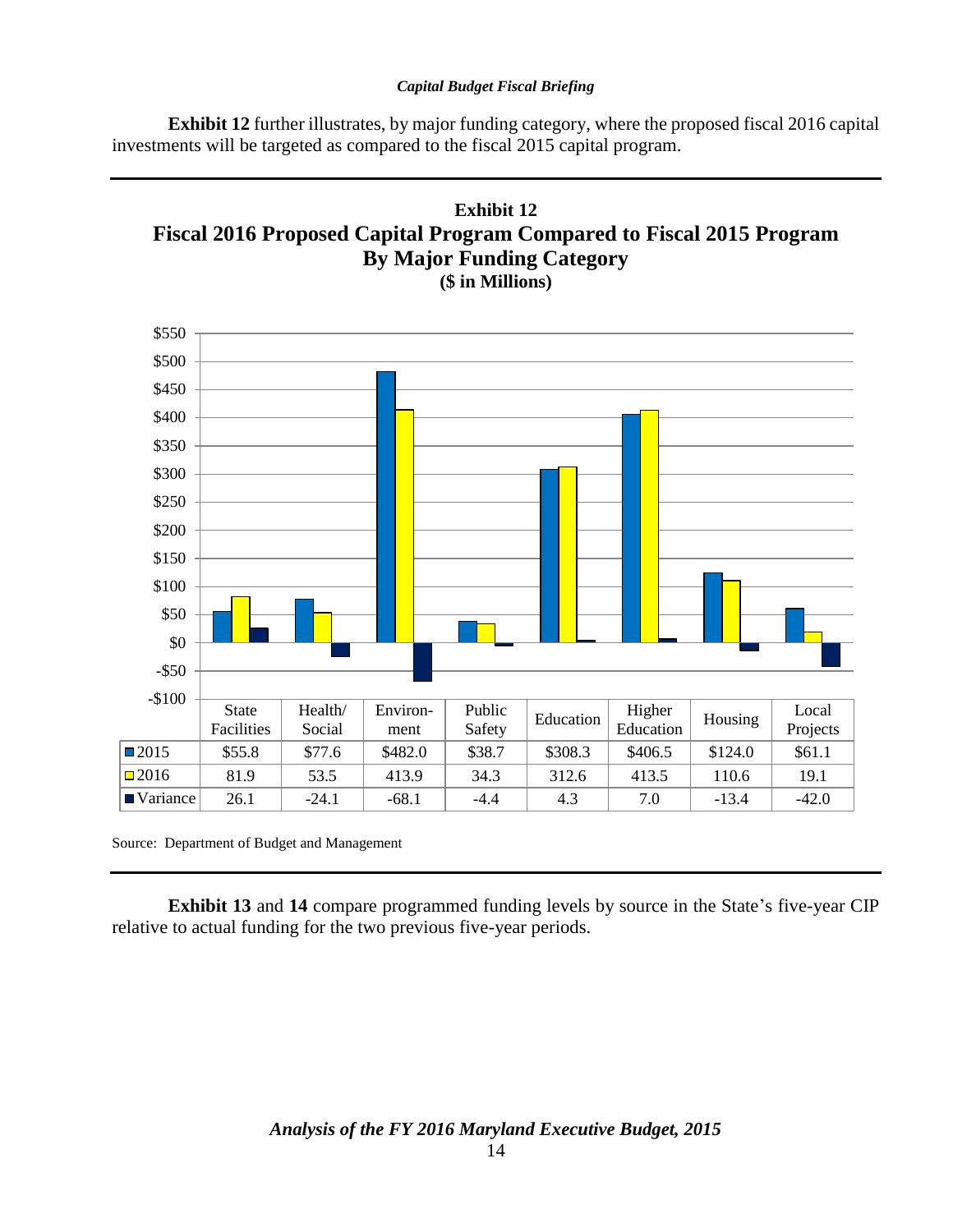

**Exhibit 13 Capital Program by Funding Source Comparison**

GO: general obligation QZAB: Qualified Zone Academy Bonds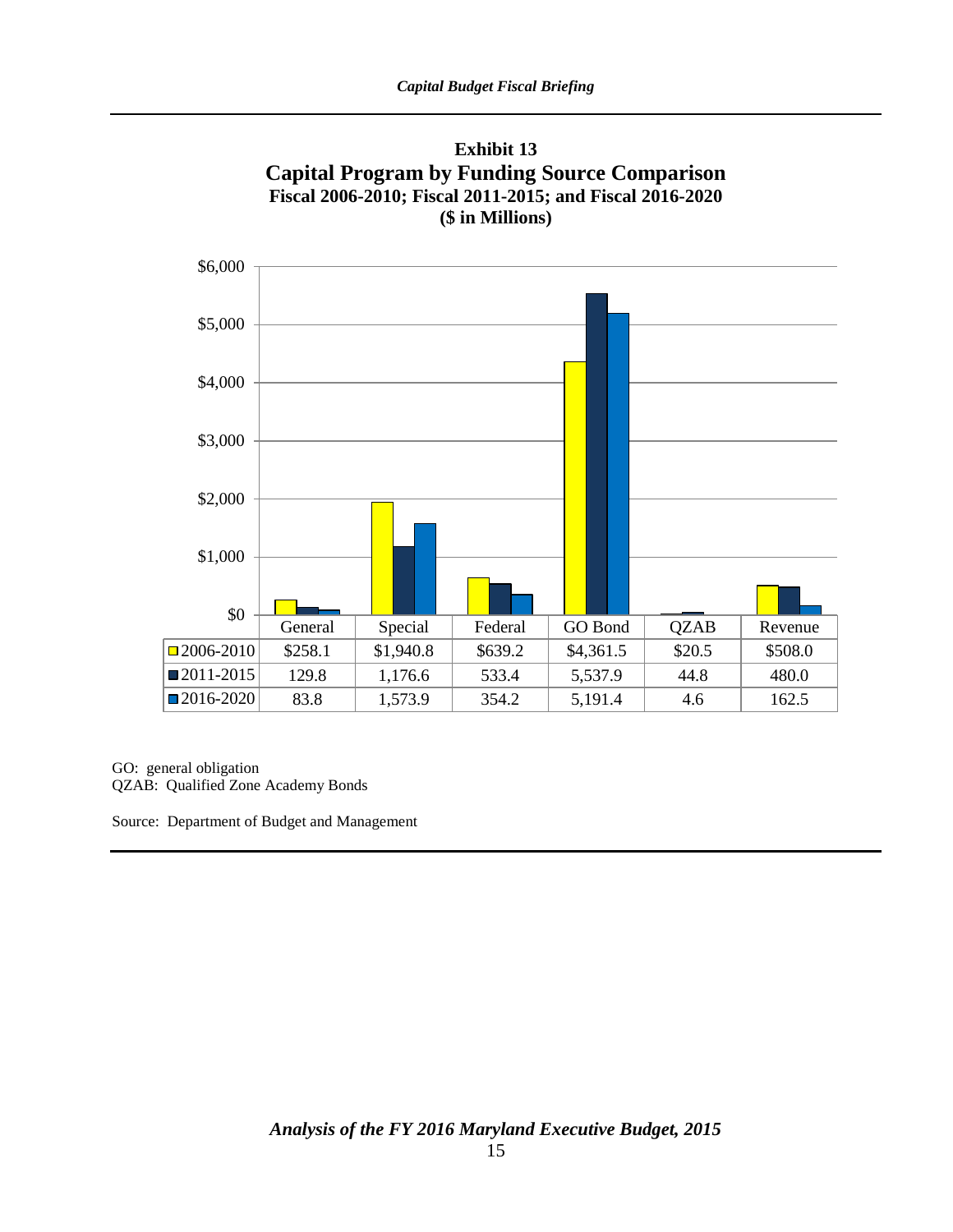



ICC: InterCounty Connector

Source: Department of Budget and Management

**Exhibit 15** shows the top funded capital projects and programs for fiscal 2016 by major fund source. **Appendix 2** summarizes the capital program by function. **Exhibits 16** and **17** illustrate the distribution of State capital funds for State-owned projects and Grant and Loan Programs. **Appendix 3** provides a list of the projects included in the proposed fiscal 2016 capital budget.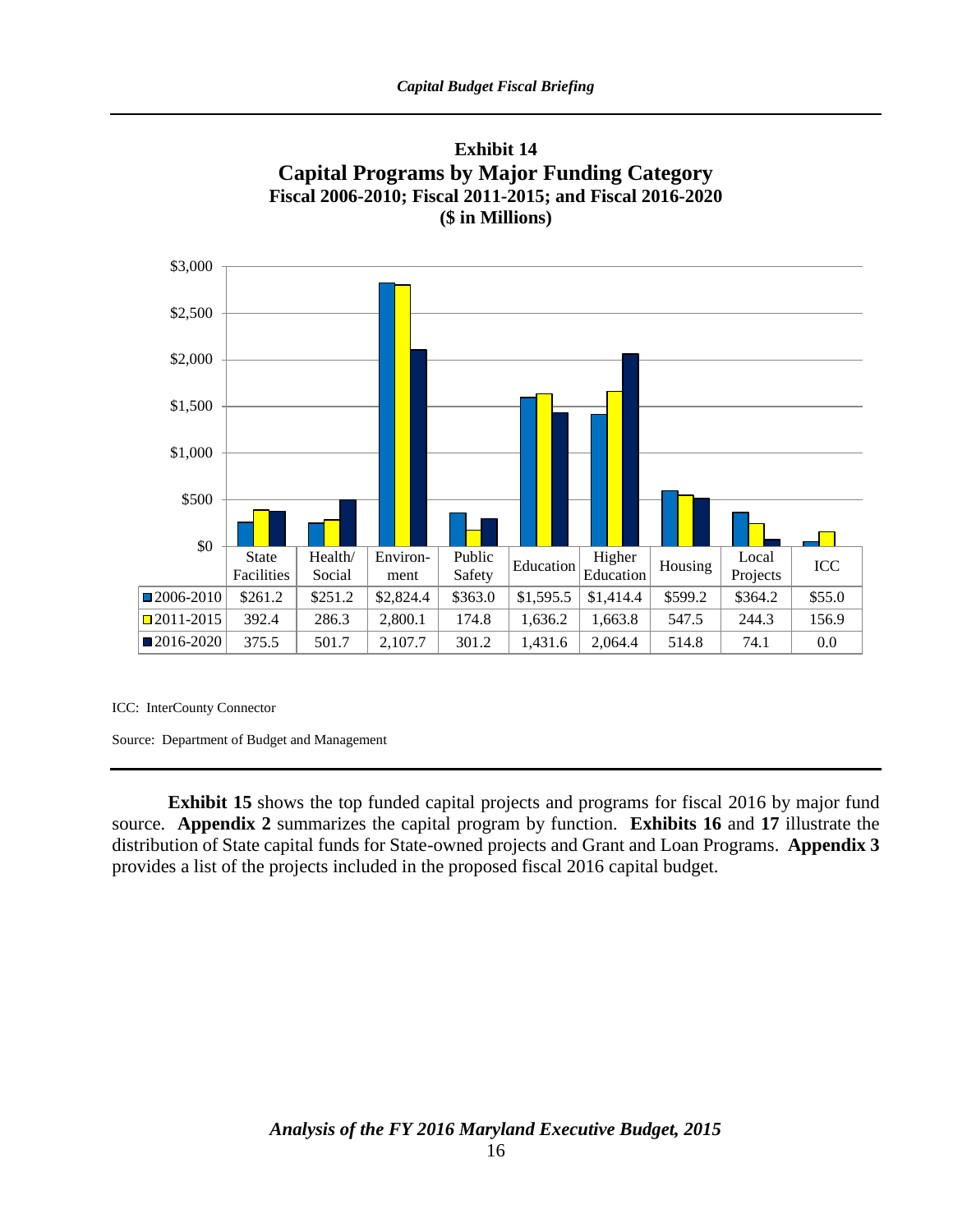# **Exhibit 15 Top Funded Capital Programs and Projects – All Funds Fiscal 2016 (\$ in Millions)**

|                                                      | GO          |                |                |                |         | <b>Total</b> |
|------------------------------------------------------|-------------|----------------|----------------|----------------|---------|--------------|
| <b>Project Title</b>                                 | <b>Bond</b> | <b>Revenue</b> | <b>General</b> | <b>Special</b> | Federal | <b>Funds</b> |
| BPW: Public School Construction Program              | \$250.0     | \$0.0          | \$30.0         | \$0.0          | \$0.0   | \$280.0      |
| MDE: Maryland Water Quality Revolving Loan Fund      | 6.8         | 0.0            | 0.0            | 89.3           | 33.9    | 130.0        |
| UMB: Health Sciences Research Facility III           | 81.6        | 0.0            | 0.0            | 0.0            | 0.0     | 81.6         |
| <b>MDE: Enhanced Nutrient Removal Program</b>        | 0.0         | 0.0            | 0.0            | 80.0           | 0.0     | 80.0         |
| UMCP: Edward St. John Learning and Teaching Center   | 65.7        | 0.0            | 0.0            | 0.0            | 0.0     | 65.7         |
| MHEC: Community College Facilities Grant Program     | 57.9        | 0.0            | 0.0            | 0.0            | 0.0     | 57.9         |
| <b>SU:</b> New Academic Commons                      | 40.7        | 12.5           | 0.0            | 0.0            | 0.0     | 53.2         |
| <b>BSU:</b> New Natural Sciences Center              | 39.7        | 0.0            | 0.0            | 0.0            | 0.0     | 39.7         |
| <b>DHCD:</b> Rental Housing Program                  | 10.0        | 0.0            | 0.0            | 24.8           | 3.0     | 37.8         |
| MDA: Maryland Agricultural Land Preservation Program | 22.7        | 0.0            | 0.0            | 9.1            | 0.0     | 31.8         |
| MSU: New Behavioral and Social Sciences Center       | 31.0        | 0.0            | 0.0            | 0.0            | 0.0     | 31.0         |
| Miscellaneous: Prince George's Hospital System       | 30.0        | 0.0            | 0.0            | 0.0            | 0.0     | 30.0         |
| DoIT: Public Safety Communication System             | 30.0        | 0.0            | 0.0            | 0.0            | 0.0     | 30.0         |
| <b>MDE: Biological Nutrient Removal Program</b>      | 26.5        | 0.0            | 0.0            | 0.0            | 0.0     | 26.5         |
| MDE: Maryland Drinking Water Revolving Loan Fund     | 3.0         | 0.0            | 0.0            | 10.0           | 11.0    | 24.0         |
| <b>DPSCS:</b> New Youth Detention Center             | 21.6        | 0.0            | 0.0            | 0.0            | 0.0     | 21.6         |
| DNR: Program Open Space - Stateside                  | 14.5        | 0.0            | 0.0            | 1.5            | 3.0     | 19.0         |
| <b>DNR:</b> Rural Legacy Program                     | 17.5        | 0.0            | 0.0            | 0.7            | 0.0     | 18.2         |
| USMO: Capital Facilities Renewal Program             | 0.0         | 17.0           | 0.0            | 0.0            | 0.0     | 17.0         |
| <b>MSDE: State Library Resource Center</b>           | 16.9        | 0.0            | 0.0            | 0.0            | 0.0     | 16.9         |
| MES: Infrastructure Improvement Fund                 | 16.5        | 0.0            | 0.0            | 0.0            | 0.0     | 16.5         |
| DNR: Program Open Space - Local                      | 14.5        | 0.0            | 0.0            | 0.0            | 0.0     | 14.5         |
| MDE: Septic System Upgrade Program                   | 0.0         | 0.0            | 0.0            | 14.0           | 0.0     | 14.0         |
| <b>MD</b> : Easton Readiness Center                  | 0.0         | 0.0            | 0.0            | 0.0            | 13.8    | 13.8         |
| <b>DHCD:</b> Homeownership Programs                  | 11.8        | 0.0            | 0.0            | 1.2            | 0.7     | 13.7         |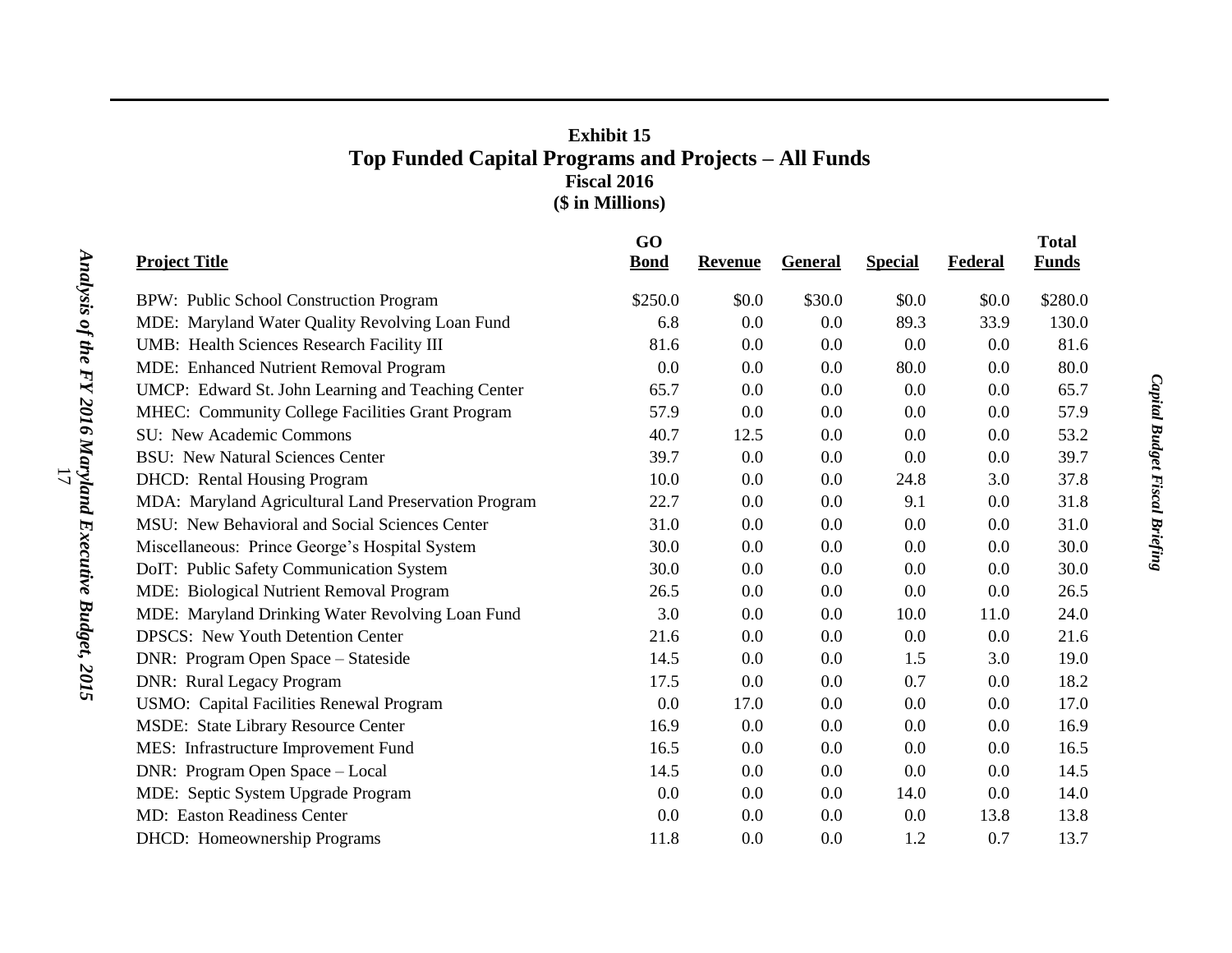|                                                                                                               | GO                                           |                                      |                |                |         | <b>Total</b> |  |  |
|---------------------------------------------------------------------------------------------------------------|----------------------------------------------|--------------------------------------|----------------|----------------|---------|--------------|--|--|
| <b>Project Title</b>                                                                                          | <b>Bond</b>                                  | Revenue                              | <b>General</b> | <b>Special</b> | Federal | <b>Funds</b> |  |  |
| MD: Havre de Grace Readiness Center                                                                           | 0.6                                          | 0.0                                  | 0.0            | 0.0            | 12.4    | 13.0         |  |  |
| <b>SMCM:</b> Anne Arundel Hall Reconstruction                                                                 | 10.5                                         | 0.0                                  | 0.0            | 0.0            | 0.0     | 10.5         |  |  |
| DHCD: Special Loan Program                                                                                    | 5.9                                          | 0.0                                  | 0.0            | 1.6            | 3.0     | 10.4         |  |  |
| <b>DHCD:</b> Community Development Block Grant Program<br>UMCP: Campuswide Building System and Infrastructure | 0.0                                          | 0.0                                  | 0.0            | 0.0            | 10.0    | 10.0         |  |  |
| Improvements                                                                                                  | 5.0                                          | 5.0                                  | 0.0            | 0.0            | 0.0     | 10.0         |  |  |
| <b>Subtotal Top Funded Programs and Projects</b>                                                              | \$830.7                                      | \$34.5                               | \$30.0         | \$232.2        | \$90.8  | \$1,218.1    |  |  |
| <b>Subtotal Other Funded Programs and Projects</b>                                                            | \$177.5                                      | \$0.0                                | \$9.8          | \$20.4\$       | \$13.6  | \$221.2      |  |  |
| <b>Total</b>                                                                                                  | \$1,008.2                                    | \$34.5                               | \$39.8         | \$252.5        | \$104.4 | \$1,439.3    |  |  |
| De-authorizations as Introduced                                                                               | $-$ \$9.0                                    | \$0.0                                | \$0.0          | \$0.0          | \$0.0   | $-$ \$9.0    |  |  |
| <b>Grand Total New Funding</b>                                                                                | \$999.2                                      | \$34.5                               | \$39.8         | \$252.5        | \$104.4 | \$1,430.4    |  |  |
| <b>BPW: Board of Public Works</b>                                                                             |                                              | MES: Maryland Environmental Services |                |                |         |              |  |  |
| <b>BSU: Bowie State University</b>                                                                            | MHEC: Maryland Higher Education Commission   |                                      |                |                |         |              |  |  |
| DHCD: Department of Housing and Community Development                                                         | MSDE: Maryland State Department of Education |                                      |                |                |         |              |  |  |
| <b>DNR: Department of Natural Resources</b>                                                                   | MSU: Morgan State University                 |                                      |                |                |         |              |  |  |
| DoIT: Department of Information Technology                                                                    | SMCM: St. Mary's College of Maryland         |                                      |                |                |         |              |  |  |
| DPSCS: Department of Public Safety and Correctional Services                                                  | SU: Salisbury University                     |                                      |                |                |         |              |  |  |
| GO: general obligation                                                                                        | UMB: University of Maryland, Baltimore       |                                      |                |                |         |              |  |  |
| <b>MD:</b> Military Department                                                                                | UMCP: University of Maryland, College Park   |                                      |                |                |         |              |  |  |

Note: Figures are adjusted for \$37.7 million of contingent special fund reductions reflecting transfer tax diversion to the general fund and \$65.0 million of GO bond funds for the State Highway Administration Watershed Implementation Plan projects, which is contingent upon the failure to include a provision in the Budget Reconciliation and Financing Act of 2015 removing the requirement of Section 8613.3 of the Transportation Article that the Governor appropriate funds with either general funds or GO bonds. GO bond figures include \$4.6 million of Qualified Zone Academy Bonds.

Source: Department of Budget and Management

MDE: Maryland Department of the Environment

MDA: Maryland Department of Agriculture USMO: University System of Maryland Office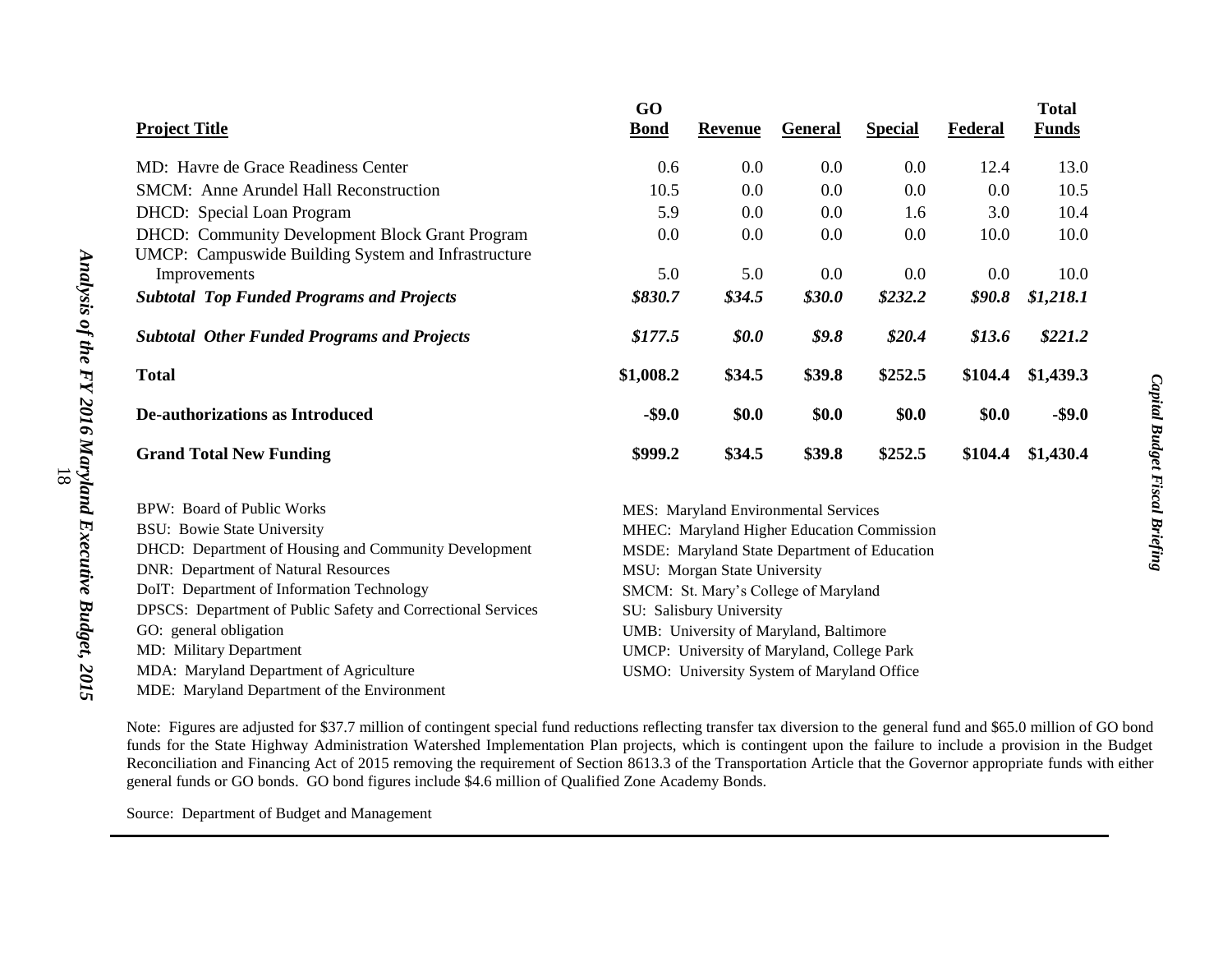



**Fiscal 2011-2015** 

Source: Department of Budget and Management; Department of Legislative Services

*Analysis of the FY 2016 Maryland Executive Budget, 2015*

**□ State-owned** ■ School Construction ■ Grant and Loan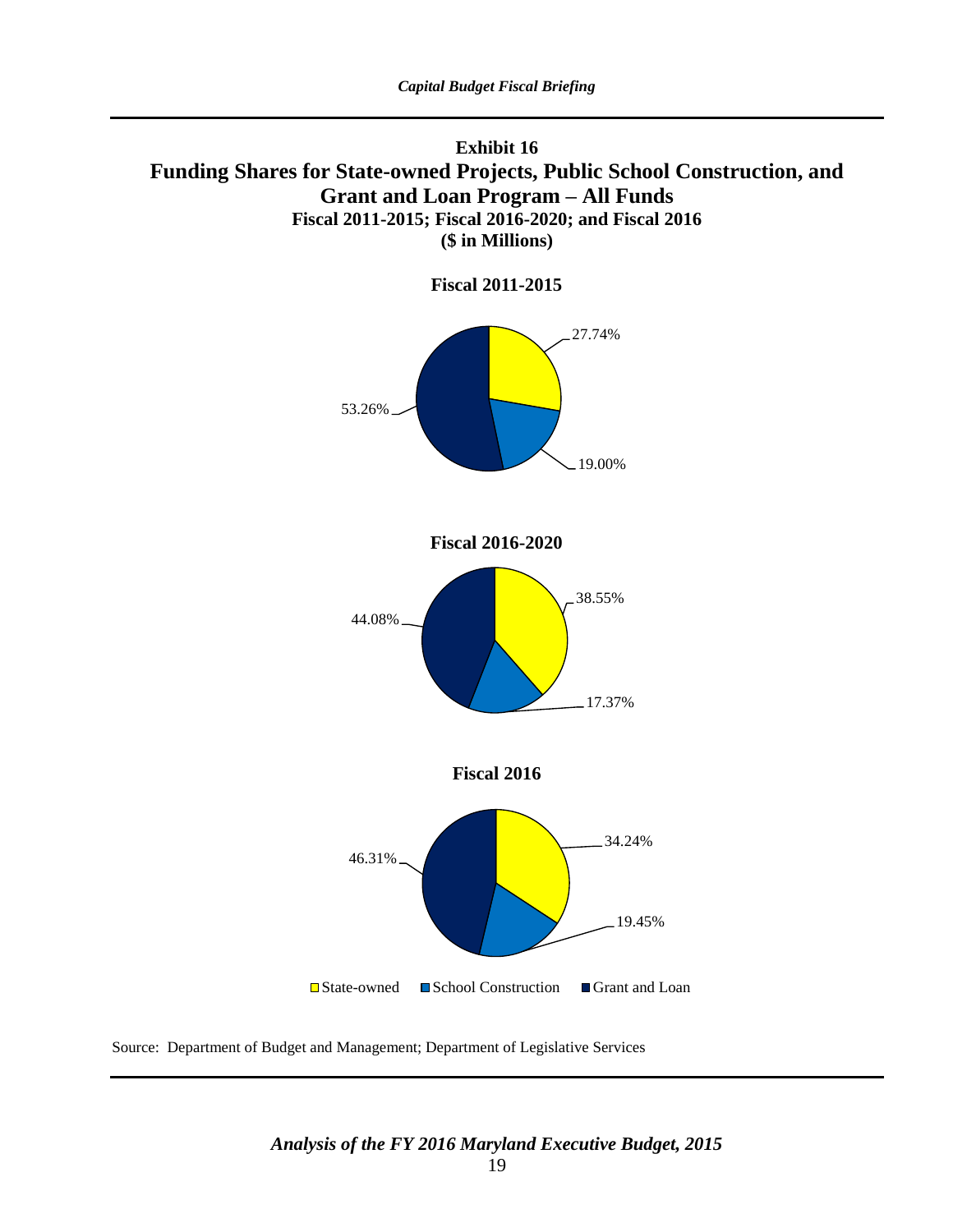# **Exhibit 17 Funding Shares for State-owned Projects, Public School Construction, and Grant and Loan Program – General Obligation Funds Only Fiscal 2011-2015; Fiscal 2016-2020; and Fiscal 2016 (\$ in Millions)**



Source: Department of Budget and Management; Department of Legislative Services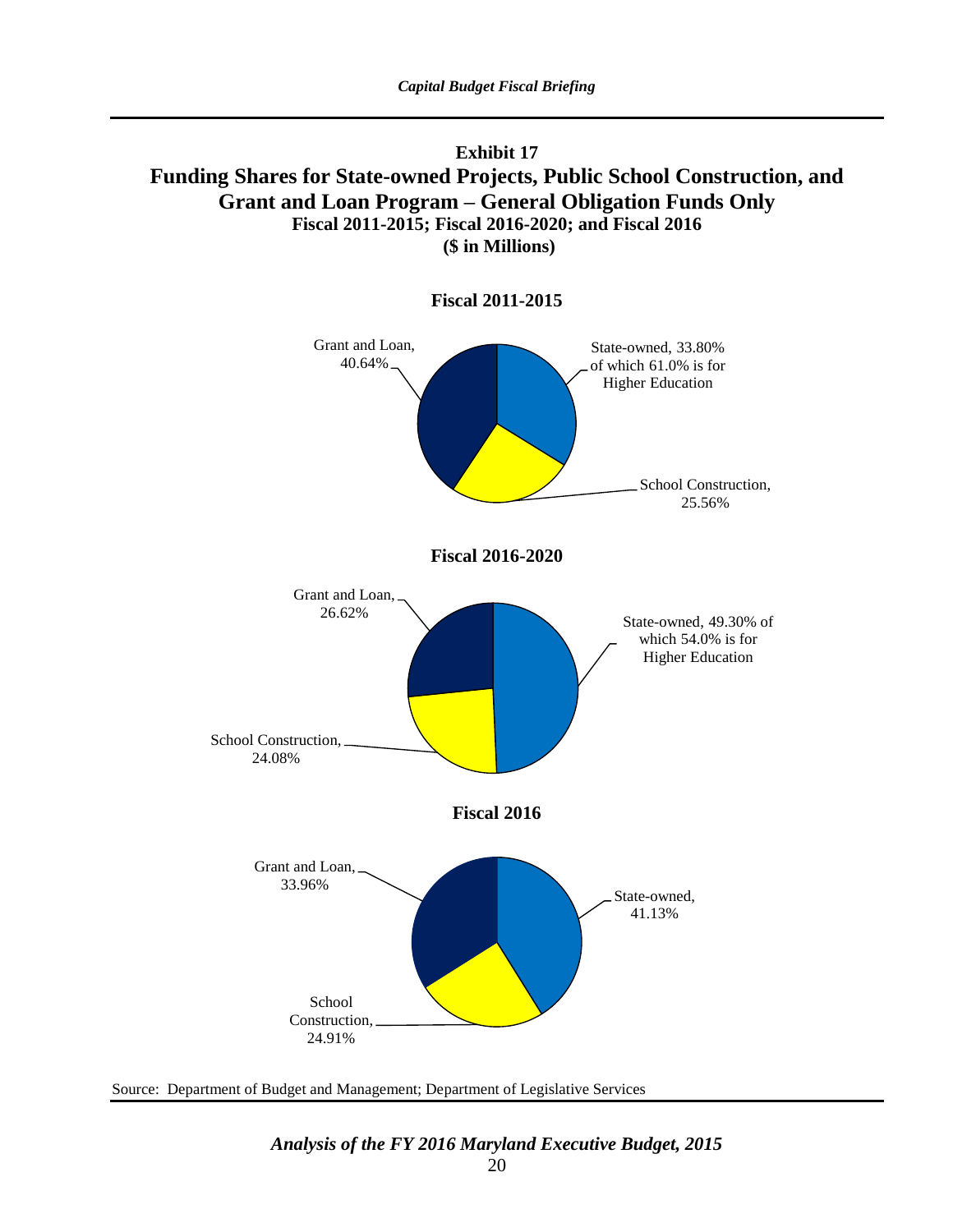**Exhibit 18** shows programmed funding levels by major funding category for fiscal 2016 and in the State's five-year CIP compared to actual funding by category for the previous five-year periods.

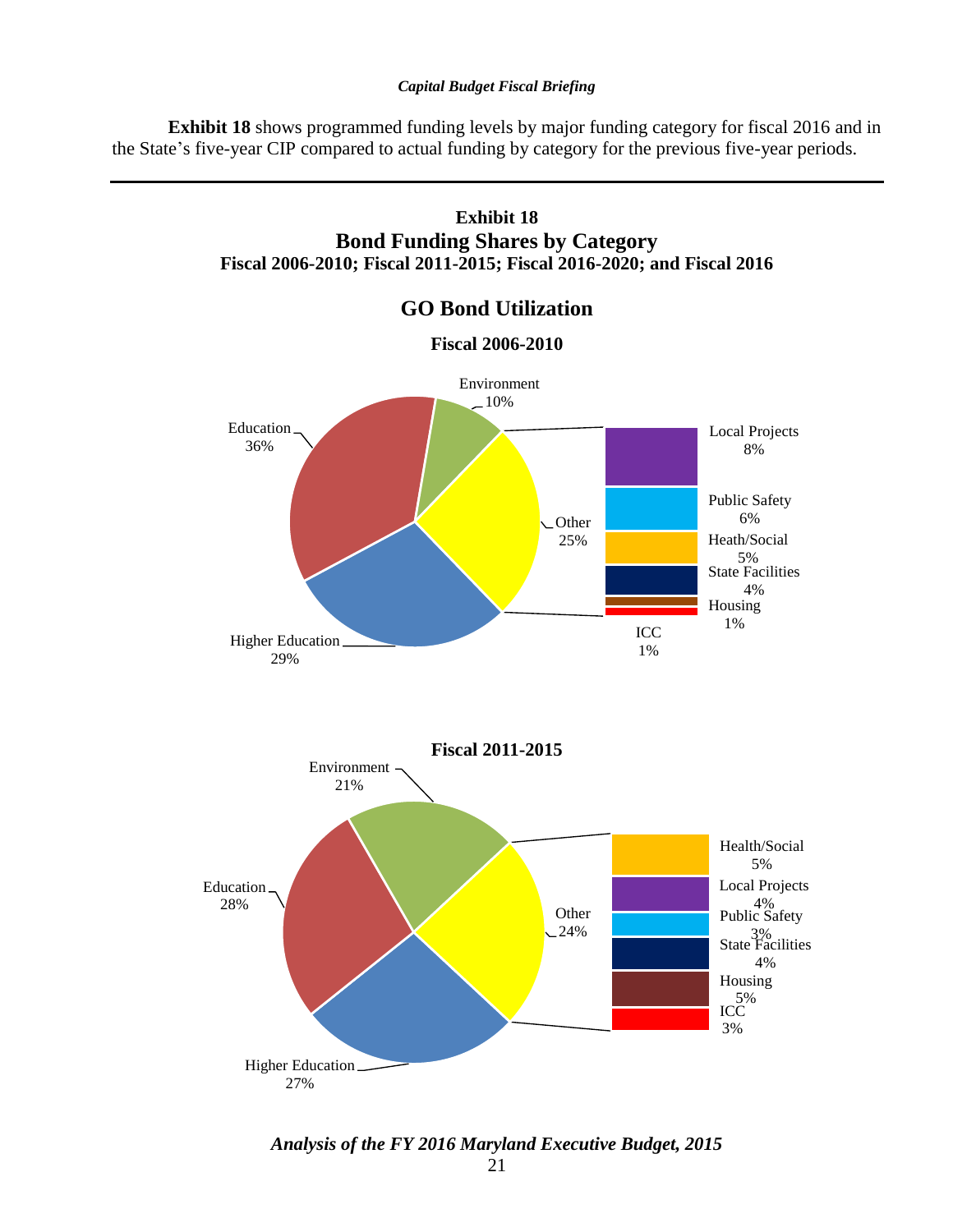

# **Capital Improvement Program**

**Fiscal 2016**



Source: Department of Budget and Management; Department of Legislative Services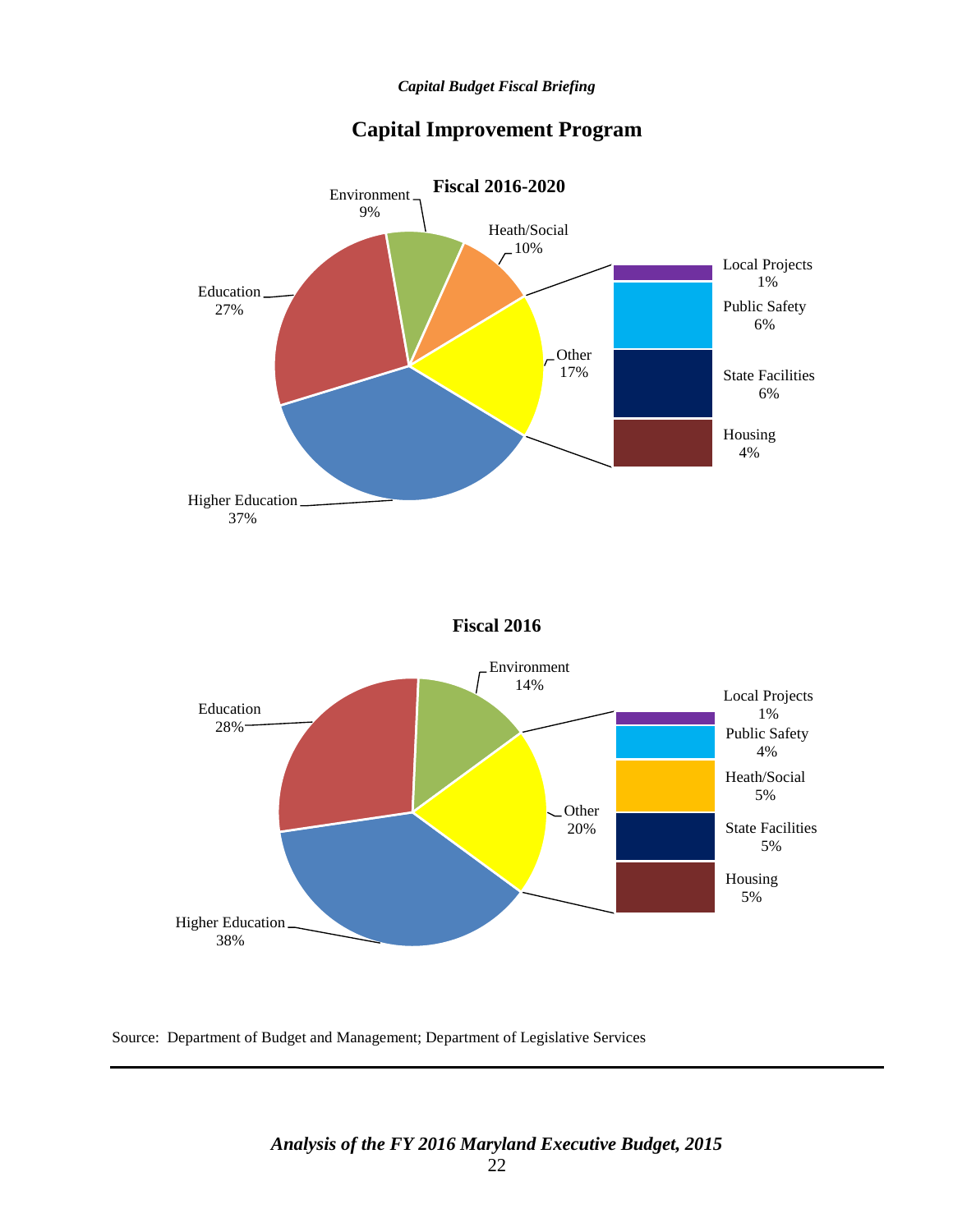**Exhibit 19** and **20** show the geographical distribution of nontransportation capital funding.





Note: This data represents the sum of capital projects and grant programs included in the fiscal 2016 operating and capital budgets and reflects the particular projects anticipated to be funded at the time the budget is adopted. The data includes all projects regardless of funding source but excludes State university projects funded with auxiliary revenue bonds. Transportation projects are not included in this data. The county data also does not include funding categorized as "statewide" which accounts for approximately 30% of the capital program funding for which specific projects are not identified at the time of appropriation.

Source: Department of Legislative Services calculations from the Department of Budget and Management data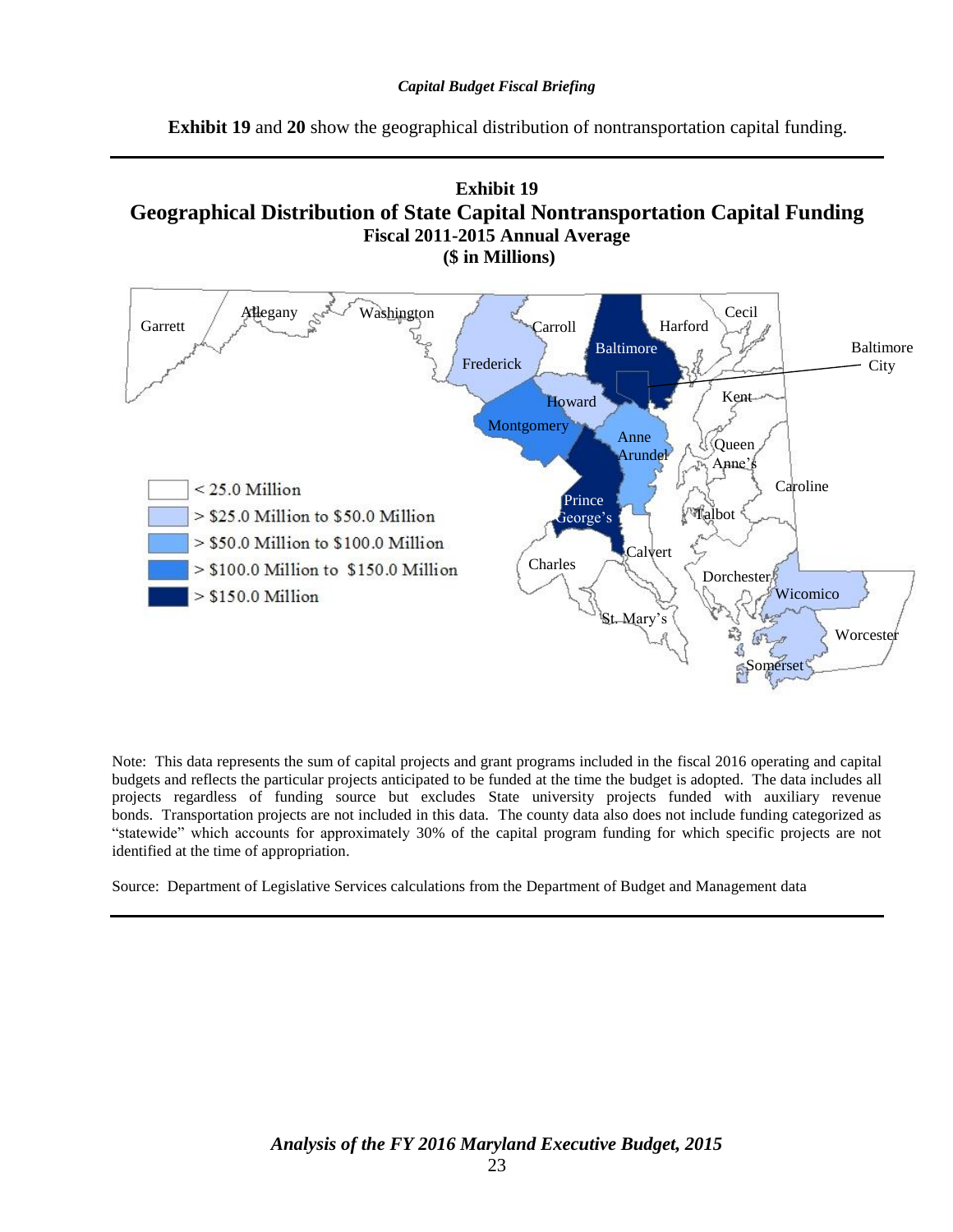



Note: This data represents the sum of capital projects and grant programs included in the operating and capital budgets each fiscal year. It reflects the particular projects anticipated to be funded at the time the budgets were adopted. The actual projects funded and/or the amount of funding for specific projects could have changed depending on which projects were ready to move forward and final costs. The data includes all projects regardless of funding source but excludes State university projects funded with auxiliary revenue bonds. Transportation projects are not included in this data. The county data also does not include funding categorized as "statewide" which accounts for approximately 30% of the capital program funding for which specific projects are not identified at the time of appropriation.

Source: Department of Legislative Services calculations from the Department of Budget and Management data

### **Impact of Reduced Programmed Funding Levels**

**Exhibits 21** and **22** compare programmed funding levels in the 2014 CIP relative to the revised funding levels in the 2015 CIP.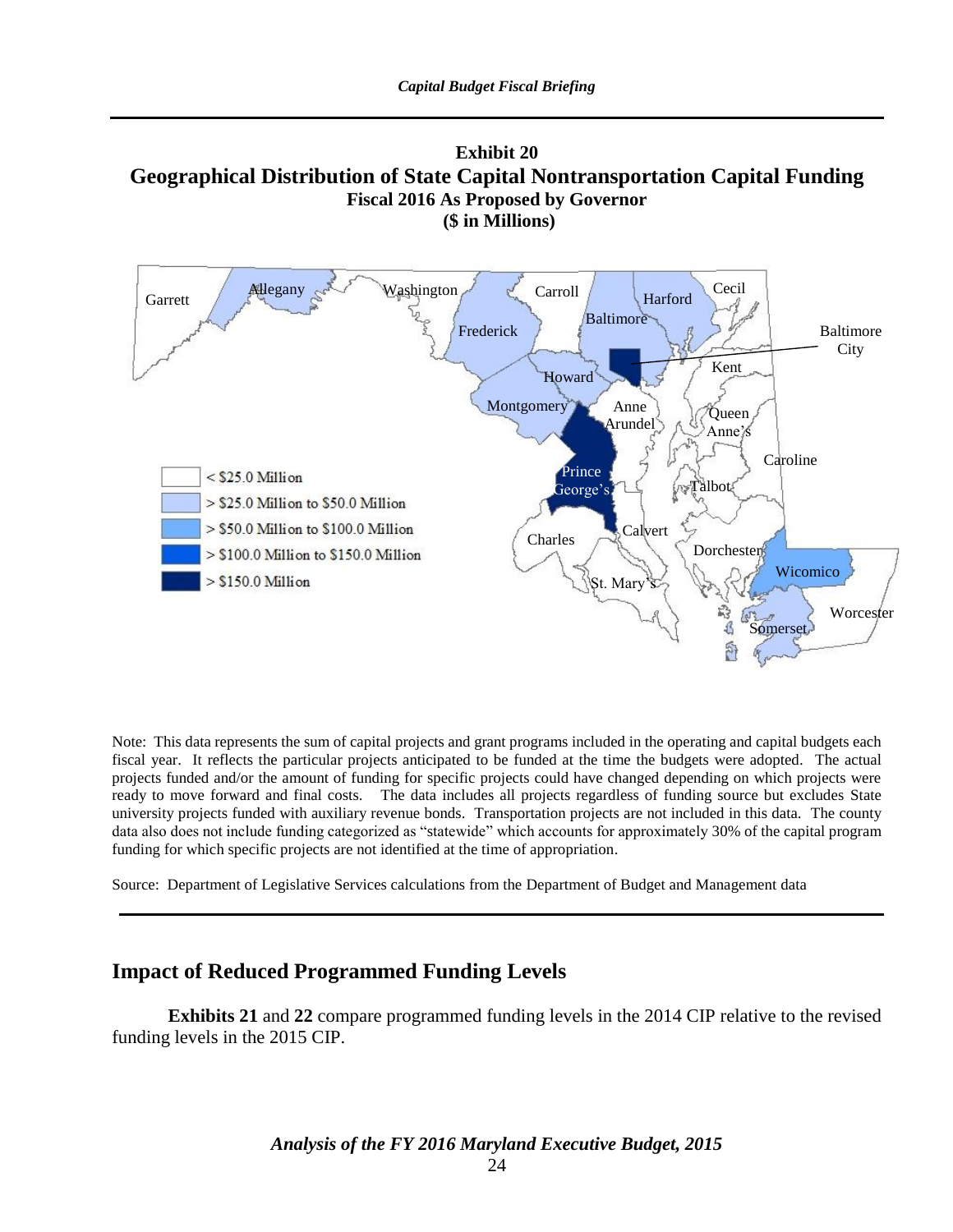# **Exhibit 21 General Obligation Bond Capital Program Comparison of 2014 vs. 2015** *Capital Improvement Program* **Fiscal 2016-2019 and Fiscal 2016 Funding by Category – GO Bond Only (\$ in Millions)**



**Fiscal 2016-2019**





CIP: *Capital Improvement Program* GO: general obligation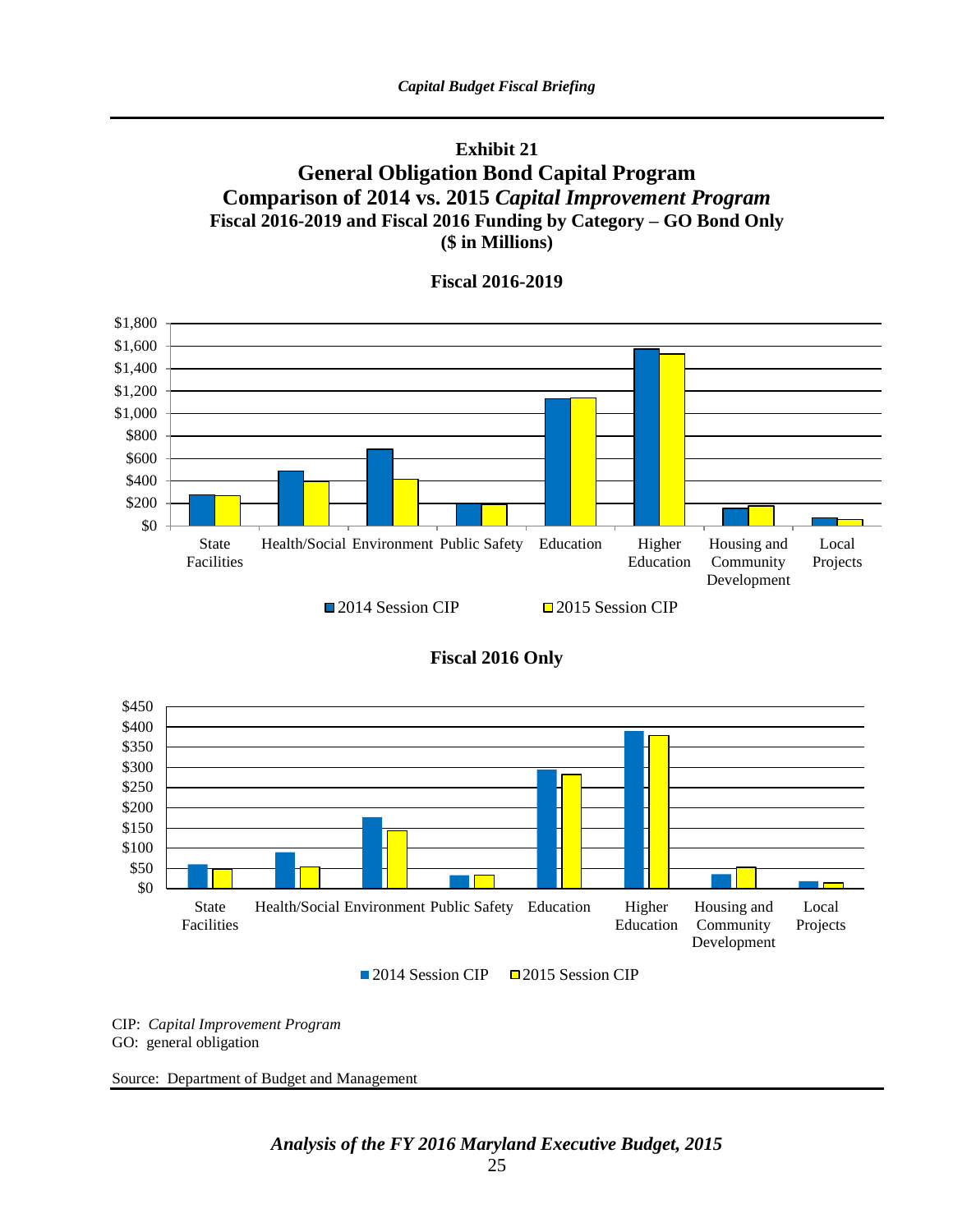# **Exhibit 22 Capital Program All Funds Comparison of 2014 vs. 2015** *Capital Improvement Program* **Fiscal 2016-2019 and Fiscal 2016 Funding by Category – All Funds (\$ in Millions)**



**Fiscal 2016-2019**





CIP: *Capital Improvement Program*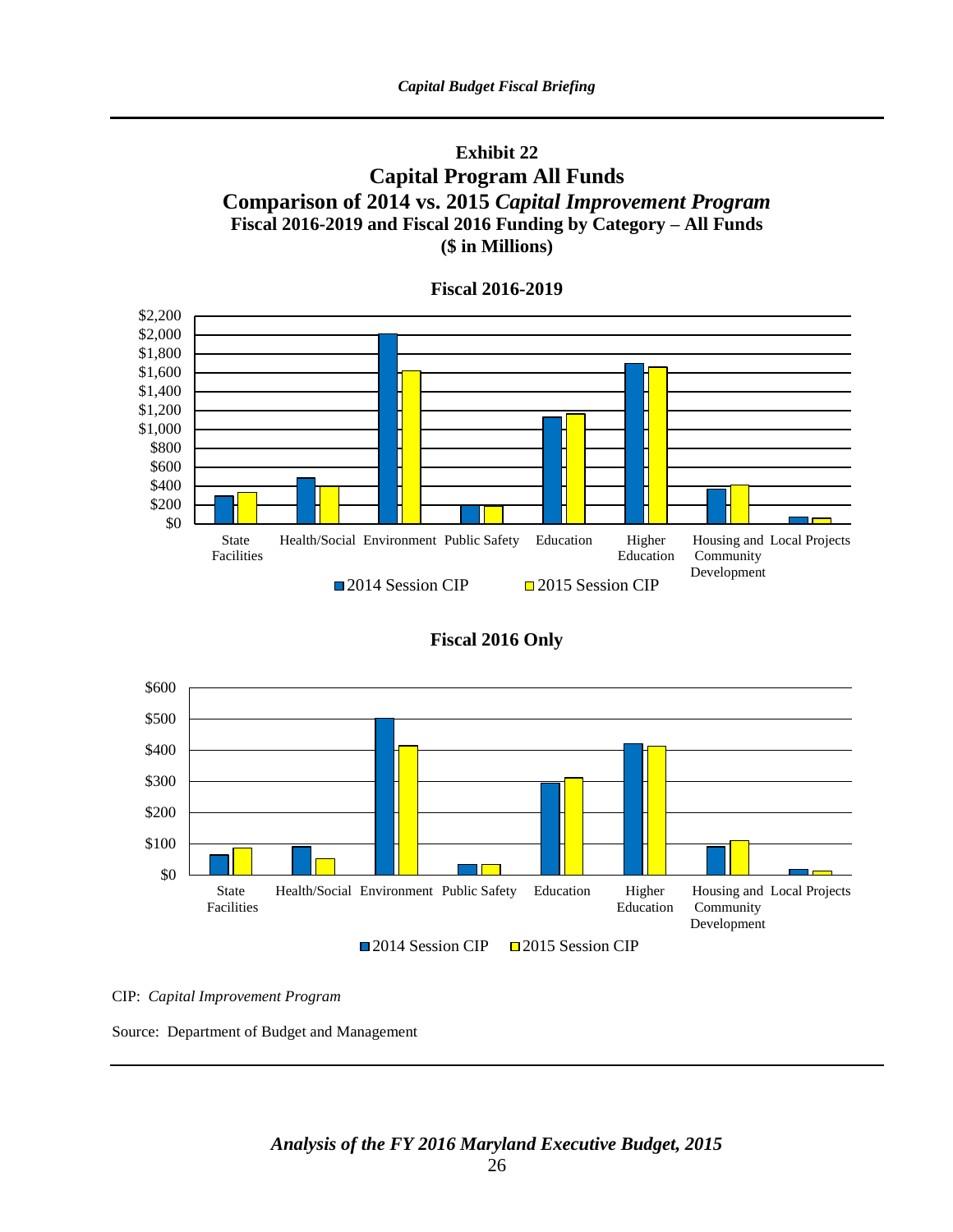# **Pre-authorizations and Split Funding**

The Maryland Consolidated Capital Bond Program (MCCBL) of 2014 included \$538.4 million of pre-authorizations for funding to be authorized in the MCCBL of 2015. **Exhibit 23** lists these pre-authorizations as well as the amounts included in the 2015 session capital budget bill, as introduced.

# **Exhibit 23 Pre-authorizations Included in MCCBL of 2014 for 2015 Session (\$ in Millions)**

| <b>Project/Program Title</b>                                       | 2015<br><b>Session</b> | 2016<br><b>Budget</b> |
|--------------------------------------------------------------------|------------------------|-----------------------|
| MD: Havre de Grace Readiness Center                                | \$225,000              | \$625,000             |
| DNR: Program Open Space                                            | 58,225,000             | 29,500,000            |
| <b>DNR:</b> Rural Legacy Program                                   | 12,494,000             | 12,494,000            |
| MDA: Maryland Agricultural Land Preservation Program               | 22,726,000             | 22,726,000            |
| <b>DPSCS:</b> New Youth Detention Center                           | 18,350,000             | 21,630,000            |
| <b>DPSCS:</b> Maryland Correctional Training Center                | 3,900,000              | 1,405,000             |
| <b>DPSCS: Dorsey Run Correctional Facility</b>                     | 3,575,000              | 3,495,000             |
| <b>MSDE: State Library Resource Center</b>                         | 25,850,000             | 16,850,000            |
| <b>UMB:</b> Health Sciences III                                    | 81,550,000             | 81,550,000            |
| UMCP: Edward St. John Learning and Teaching Center                 | 65,650,000             | 65,650,000            |
| <b>UMCP:</b> Bioengineering Building                               | 42,200,000             | 1,000,000             |
| UMCP: Human Performance and Academic Research Building             | 5,000,000              | 5,000,000             |
| <b>BSU:</b> New Natural Sciences Center                            | 48,300,000             | 39,728,000            |
| UMES: New Engineering and Aviation Sciences Building               | 1,500,000              | 6,498,000             |
| CSU: Percy Julian Building                                         | 1,200,000              | $\overline{0}$        |
| UB: Langsdale Library                                              | 11,600,000             | $\overline{0}$        |
| SU: New Academic Commons                                           | 47,550,000             | 40,680,000            |
| <b>UMCES:</b> New Environmental Sustainability Research Laboratory | 758,000                | 4,531,000             |
| USM: Southern Maryland Higher Education Facility                   | 5,000,000              | $\theta$              |
| <b>SMCM:</b> Anne Arundel Hall Reconstruction                      | 8,700,000              | 10,482,000            |
| MSU: Campuswide Utilities Upgrade                                  | 3,700,000              | 4,613,000             |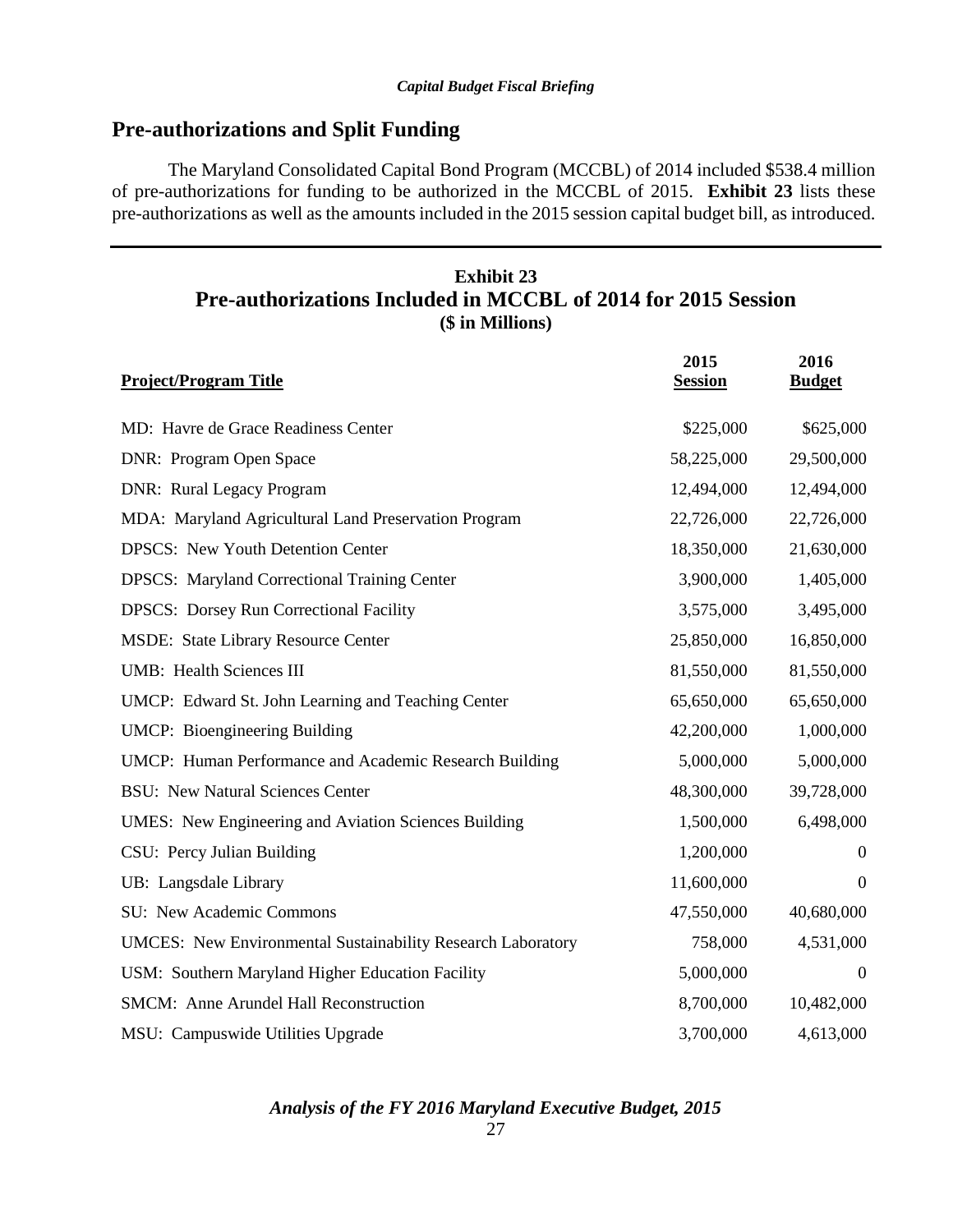| <b>Project/Program Title</b>                                      | 2015<br><b>Session</b> | 2016<br><b>Budget</b> |
|-------------------------------------------------------------------|------------------------|-----------------------|
| MSU: New Behavioral and Social Sciences Complex                   | 32,250,000             | 31,007,000            |
| CSM: Technology Infrastructure Upgrade                            | 4,454,000              | 4,243,000             |
| Harford Community College: Edgewood Hall Renovation and Expansion | 4,129,000              | 3,600,000             |
| PGCC: Lanham Hall Renovation and Addition                         | 7,643,000              | 7,634,000             |
| Wor-Wic Community College: Academic and Administrative Building   | 1,152,000              | 1,208,000             |
| HCC: Science, Engineering, and Technology Building                | 14,664,000             | 16,039,000            |
| Rocky Gap State Park: Wastewater Treatment Plant Improvements     | 1,461,000              | 1,461,000             |
| CFSP: Wastewater Collection and Water Distribution System         | 463,000                | 463,000               |
| MCI-Hagerstown: Wastewater Treatment Plan Upgrades                | 3,088,000              | 2,449,000             |
| <b>CHVH:</b> Wastewater Treatment Plant Improvements              | 1,000,000              | 1,000,000             |
| <b>Total</b>                                                      | \$538,348,000          | \$437,561,000         |

| <b>BSU:</b> Bowie State University<br>CFSP: Cunningham Falls State Park<br>CHVH: Charlotte Hall Veterans Home<br>CSM: College of Southern Maryland<br>CSU: Coppin State University<br><b>DNR:</b> Department of Natural Resources<br>DPSCS: Department of Public Safety and Correctional Services<br>HCC: Howard Community College<br>MCCBL: Maryland Consolidated Capital Bond Loan<br>MCI: Maryland Correctional Institution<br><b>MD:</b> Military Department | <b>MHEC:</b> Maryland Higher Education Commission<br>MSDE: Maryland State Department of Education<br>MSU: Morgan State University<br>PGCC: Prince George's Community College<br>SMCM: St. Mary's College of Maryland<br>SU: Salisbury University<br>UB: University of Baltimore<br>UMB: University of Maryland, Baltimore<br><b>UMCES: UM Center for Environmental Science</b><br>UMCP: University of Maryland, College Park<br><b>UMES:</b> University of Maryland Eastern Shore |
|------------------------------------------------------------------------------------------------------------------------------------------------------------------------------------------------------------------------------------------------------------------------------------------------------------------------------------------------------------------------------------------------------------------------------------------------------------------|-----------------------------------------------------------------------------------------------------------------------------------------------------------------------------------------------------------------------------------------------------------------------------------------------------------------------------------------------------------------------------------------------------------------------------------------------------------------------------------|
|                                                                                                                                                                                                                                                                                                                                                                                                                                                                  |                                                                                                                                                                                                                                                                                                                                                                                                                                                                                   |
| MDA: Maryland Department of Agriculture                                                                                                                                                                                                                                                                                                                                                                                                                          | USM: University System of Maryland                                                                                                                                                                                                                                                                                                                                                                                                                                                |
| MES: Maryland Environmental Service                                                                                                                                                                                                                                                                                                                                                                                                                              |                                                                                                                                                                                                                                                                                                                                                                                                                                                                                   |

Note: The actual 2015 session figure for the DNR Rural Legacy Program does not include \$5.0 million mandated by Section .5-9A-09 of the Natural Resources Article.

Source: Department of Budget and Management

**Exhibit 24** shows the pre-authorizations included in the MCCBL of 2015 for authorizations intended for the 2016 through 2018 sessions. In some instances, a pre-authorization is paired with proposed fiscal 2016 authorizations to allow construction bids for projects to be awarded during the fiscal year without having to dedicate the entire amount of estimated construction funds needed to complete the project.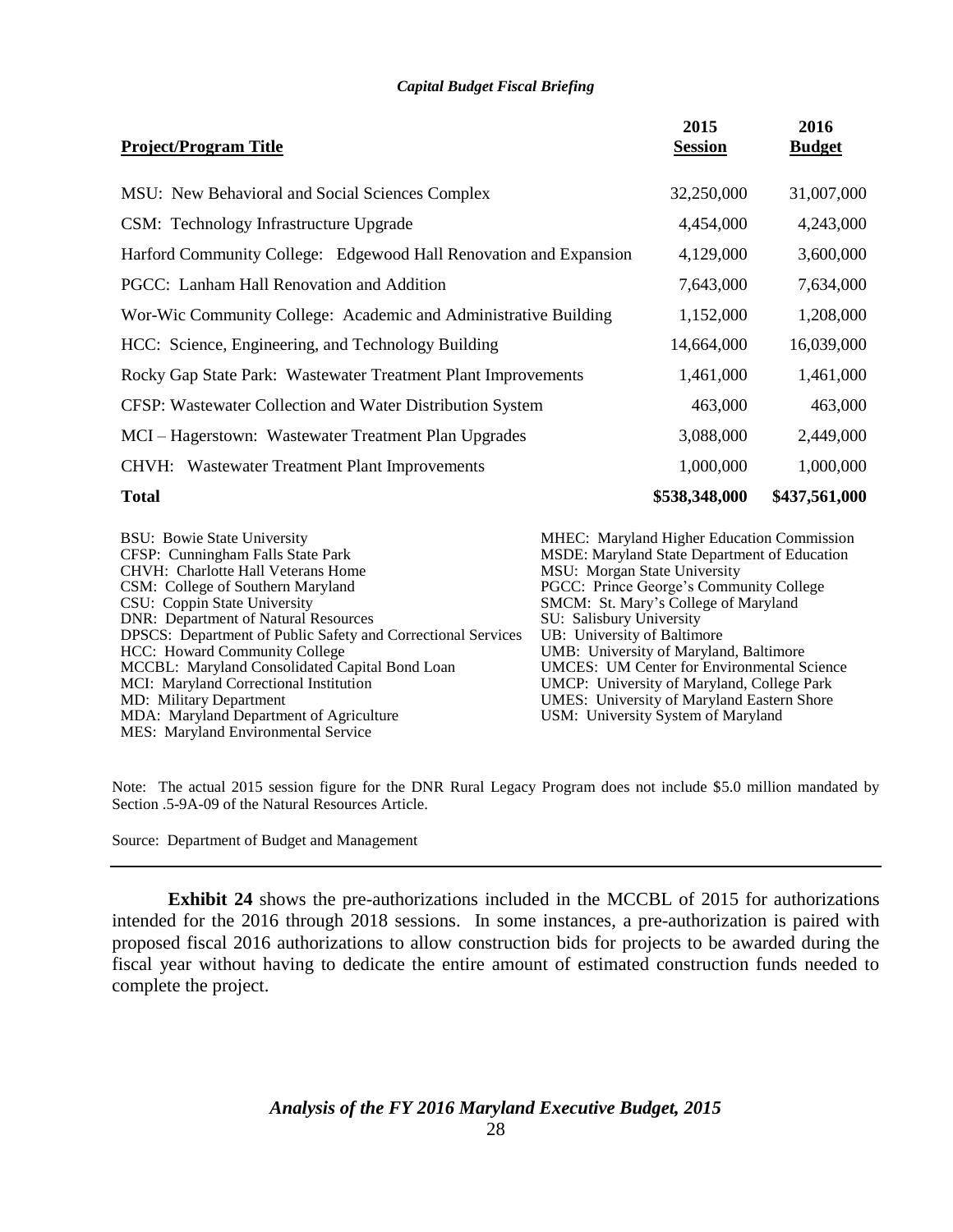# **Exhibit 24 Pre-authorizations Included in the MCCBL of 2015 for the 2016-2018 Sessions**

| <b>Project Title</b>                                                                                                                                                                   | 2016 Session<br><b>Fiscal 2017</b> | 2017 Session<br><b>Fiscal 2018</b> | 2018 Session<br><b>Fiscal 2019</b> |
|----------------------------------------------------------------------------------------------------------------------------------------------------------------------------------------|------------------------------------|------------------------------------|------------------------------------|
| MD: Combined Support Maintenance Shop Automotive                                                                                                                                       |                                    |                                    |                                    |
| <b>Maintenance Facility</b>                                                                                                                                                            | \$1,650,000                        | \$1,000,000                        |                                    |
| <b>MD:</b> Easton Readiness Center                                                                                                                                                     | 2,000,000                          | 1,500,000                          |                                    |
| MD: Havre de Grace Readiness Center                                                                                                                                                    | 3,350,000                          |                                    |                                    |
| <b>DPSCS:</b> New Youth Detention Center                                                                                                                                               | 3,300,000                          |                                    |                                    |
| <b>MSDE: State Library Resource Center</b>                                                                                                                                             | 23,200,000                         | 23,200,000                         | \$14,550,000                       |
| UMB: Health Sciences Research Facility III                                                                                                                                             | 70,500,000                         | 2,000,000                          |                                    |
| UMCP: Edward St. John Learning and Teaching Center                                                                                                                                     | 500,000                            |                                    |                                    |
| UMCP: New Bioengineering Building                                                                                                                                                      | 45,350,000                         | 63,100,000                         |                                    |
| <b>BSU:</b> New Natural Sciences Center                                                                                                                                                | 28,250,000                         |                                    |                                    |
| <b>USMO:</b> Shady Grove Educational Center                                                                                                                                            | 72,000,000                         | 56,050,000                         |                                    |
| MHEC: Community College Facilities Grant Program                                                                                                                                       | 46,648,000                         | 8,288,000                          |                                    |
| MSU: New Behavioral and Social Sciences Building                                                                                                                                       | 30,150,000                         |                                    |                                    |
| MES: Infrastructure Improvement Fund                                                                                                                                                   | 14,058,000                         | 4,366,000                          | 403,000                            |
| <b>Total</b>                                                                                                                                                                           | \$340,956,000                      | \$159,504,000                      | \$14,953,000                       |
| <b>BSU: Bowie State University</b><br>DPSCS: Department of Public Safety and Correctional Services<br>MCCBL: Maryland Consolidated Capital Bond Loan<br><b>MD: Military Department</b> |                                    |                                    |                                    |

MES: Maryland Environmental Service

MHEC: Maryland Higher Education Commission

MSDE: Maryland State Department of Education

MSU: Morgan State University

UMB: University of Maryland, Baltimore

UMCP: University of Maryland, College Park

USMO: University System of Maryland Office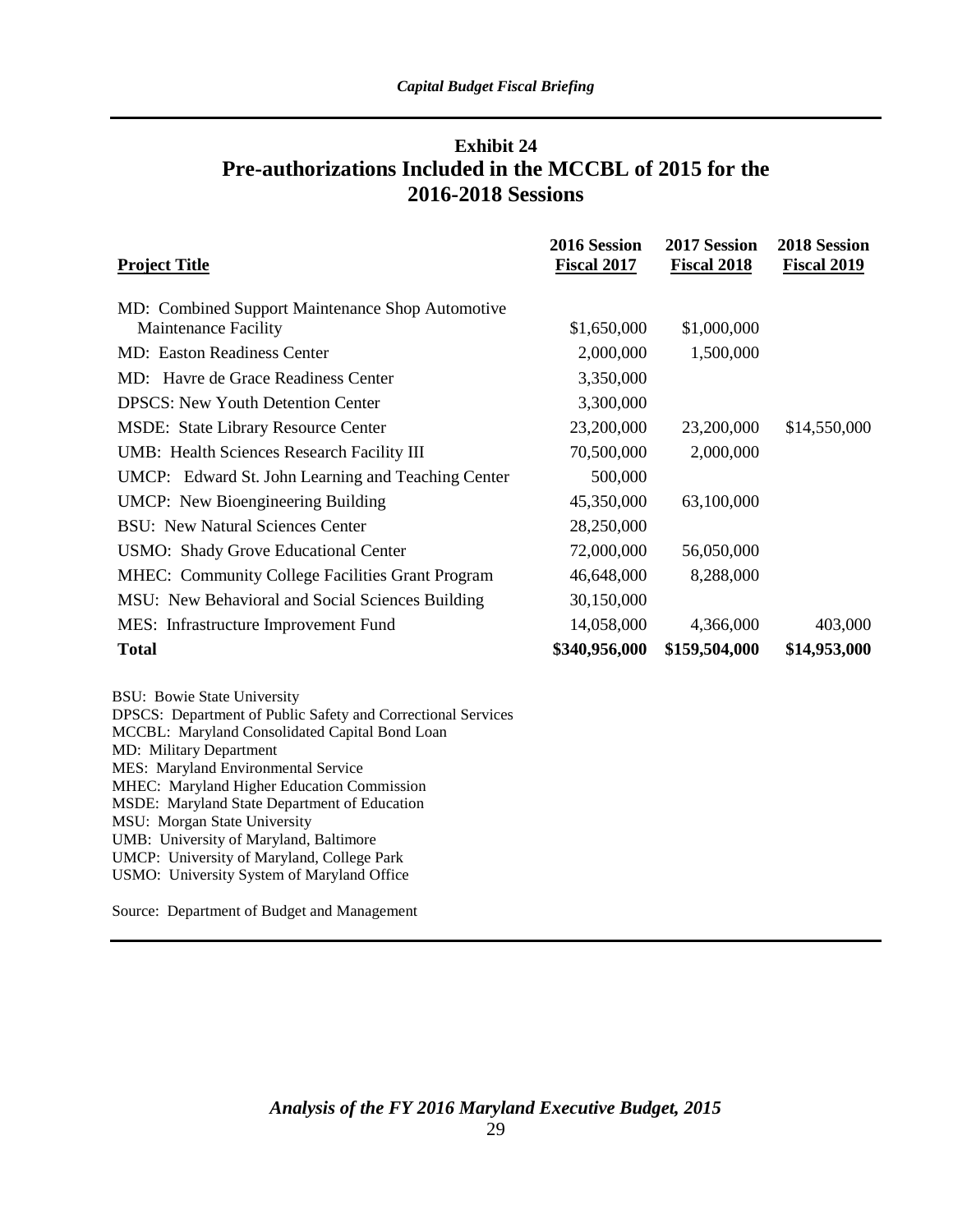# **Construction Cost Inflation**

The year-over-year measure for inflation in the building and construction market nationally and regionally has stabilized in calendar 2012 and 2013 compared to the sharp increase from calendar 2009 to 2011, as shown in **Exhibit 25**.





Source: Bureau of Labor Statistics; Engineering New-Record

**Exhibit 26** shows that construction inflation has increased at an average annual rate of 3.8% from calendar 2006 through December estimates for calendar 2014.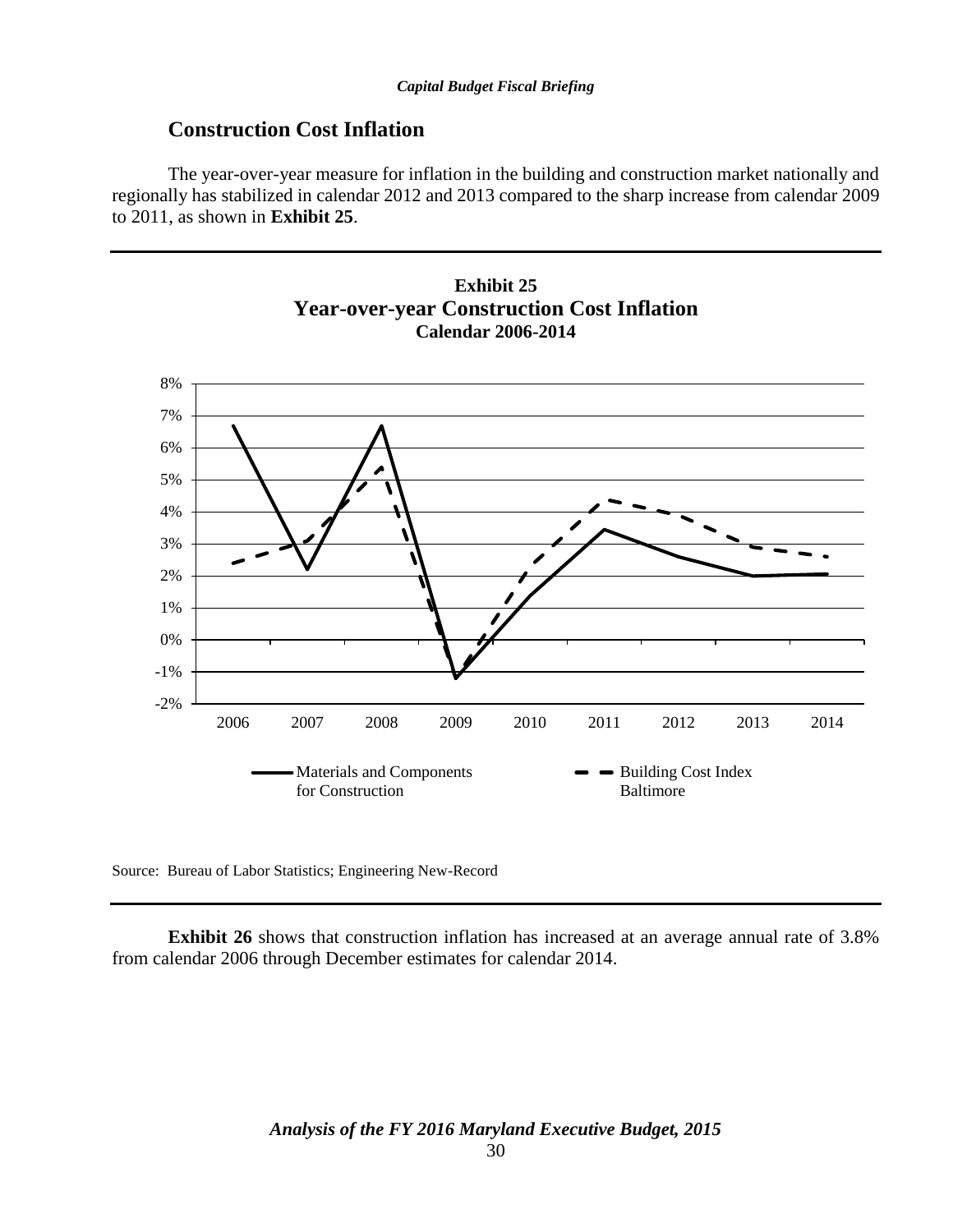

**Exhibit 26 Indexed Average Annual Construction Cost Inflation Calendar 2006-2014**

Source: Bureau of Labor Statistics; Engineering New-Record

#### **Escalation Rates Used in Cost Estimating**

Base square foot costs increase by 3.6% for projects requested in the 2015 session to account for annual construction cost inflation. DBM has set inflationary factors for cost estimate worksheets calculated to the mid-point of construction to account for the year-over-year impact of inflation on project costs estimates. The rates are set at 3.5% annually for calendar 2014 and 4.0% for calendar 2015 and each subsequent year thereafter.

#### **Regional Cost Factor Increased**

Cost estimates also account for variations in the wage rates and market conditions for different regions of the State. The Regional Construction Factor (RCF) accounts for these variations and is established by DBM based on prevailing wage information provided by the Department of Labor, Licensing, and Regulation and an evaluation of market conditions. The RCF value for each jurisdiction is automatically calculated in cost estimate worksheets prepared by the Department of General Services or the USM cost centers based on a project's location. **Exhibit 27** reflects the current RCF value for each jurisdiction which have increased relative to what has been used in the past several years. This upward adjustment will result in greater construction costs estimates for projects.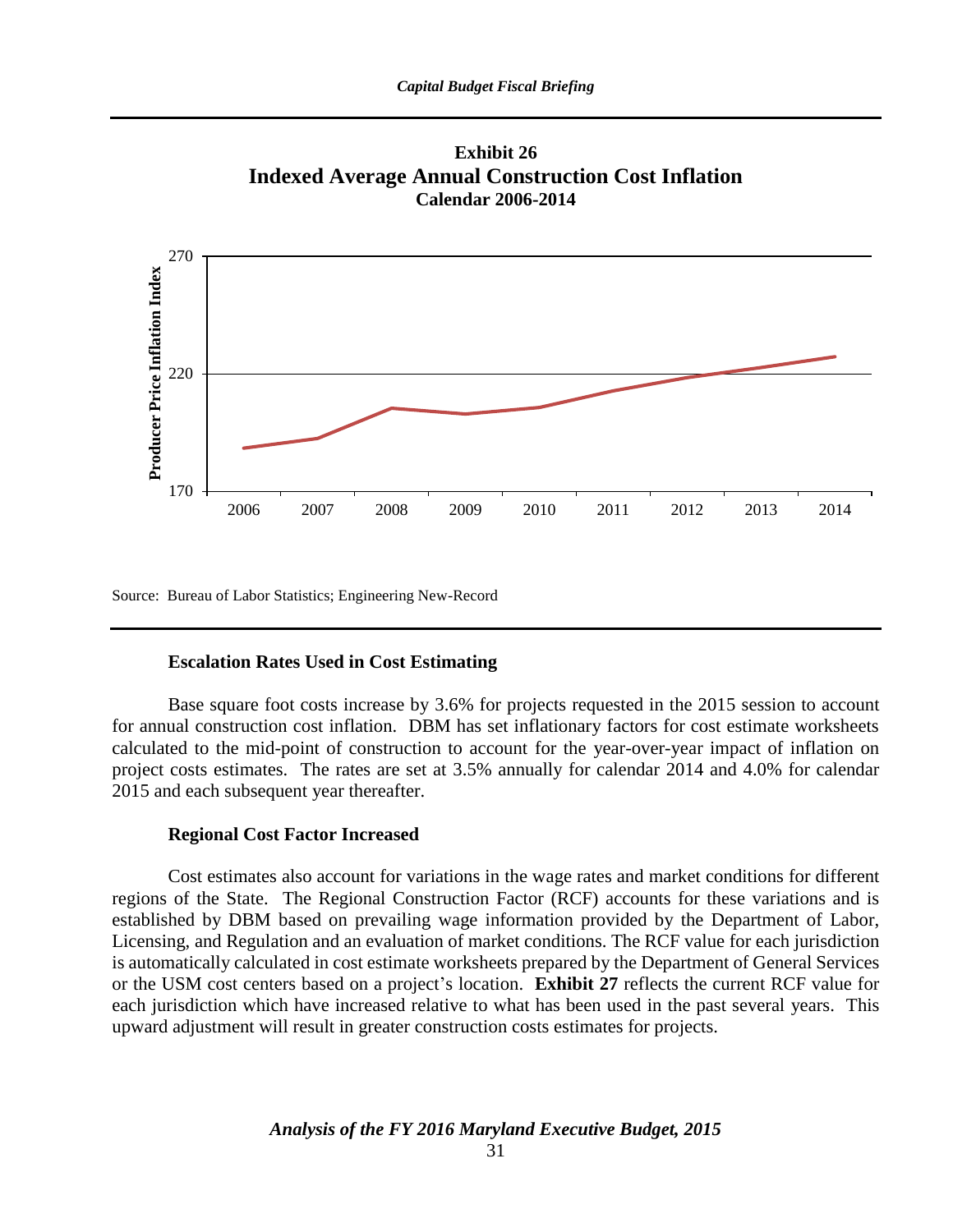# **Exhibit 27 Regional Cost Factor**

| <b>Jurisdiction</b>     | <b>Old Regional Cost Factor</b> | <b>New Regional Cost Factor</b> |
|-------------------------|---------------------------------|---------------------------------|
| Allegany                | 0.95                            | 1.10                            |
| Anne Arundel            | 1.00                            | 1.00                            |
| <b>Baltimore City</b>   | 1.00                            | 1.00                            |
| <b>Baltimore County</b> | 1.00                            | 1.00                            |
| Calvert                 | 1.00                            | 1.00                            |
| Caroline                | 0.90                            | 1.00                            |
| Carroll                 | 0.90                            | 1.00                            |
| Cecil                   | 0.95                            | 1.00                            |
| Charles                 | 1.00                            | 1.05                            |
| Dorchester              | 0.90                            | 0.95                            |
| Frederick               | 0.90                            | 1.00                            |
| Garrett                 | 0.95                            | 1.10                            |
| Harford                 | 0.95                            | 1.00                            |
| Howard                  | 1.00                            | 1.00                            |
| Kent                    | 0.90                            | 1.00                            |
| Montgomery              | 1.00                            | 1.00                            |
| Prince George's         | 1.00                            | 1.00                            |
| Queen Anne's            | 0.90                            | 1.00                            |
| Somerset                | 0.95                            | 0.95                            |
| St. Mary's              | 0.90                            | 1.05                            |
| Talbot                  | 0.90                            | 1.00                            |
| Washington              | 0.95                            | 1.05                            |
| Wicomico                | 0.90                            | 0.95                            |
| Worcester               | 0.90                            | 0.95                            |

Source: Department of Budget and Management

#### **School Construction Project Costs**

The Interagency Committee on School Construction increased the square foot construction cost allowance for the Public School Construction program to \$260.96 per square foot for new construction projects that include site development. This is up from the \$250.88 rate used for fiscal 2015 and substantially above the \$155.40 rate used in fiscal 2004.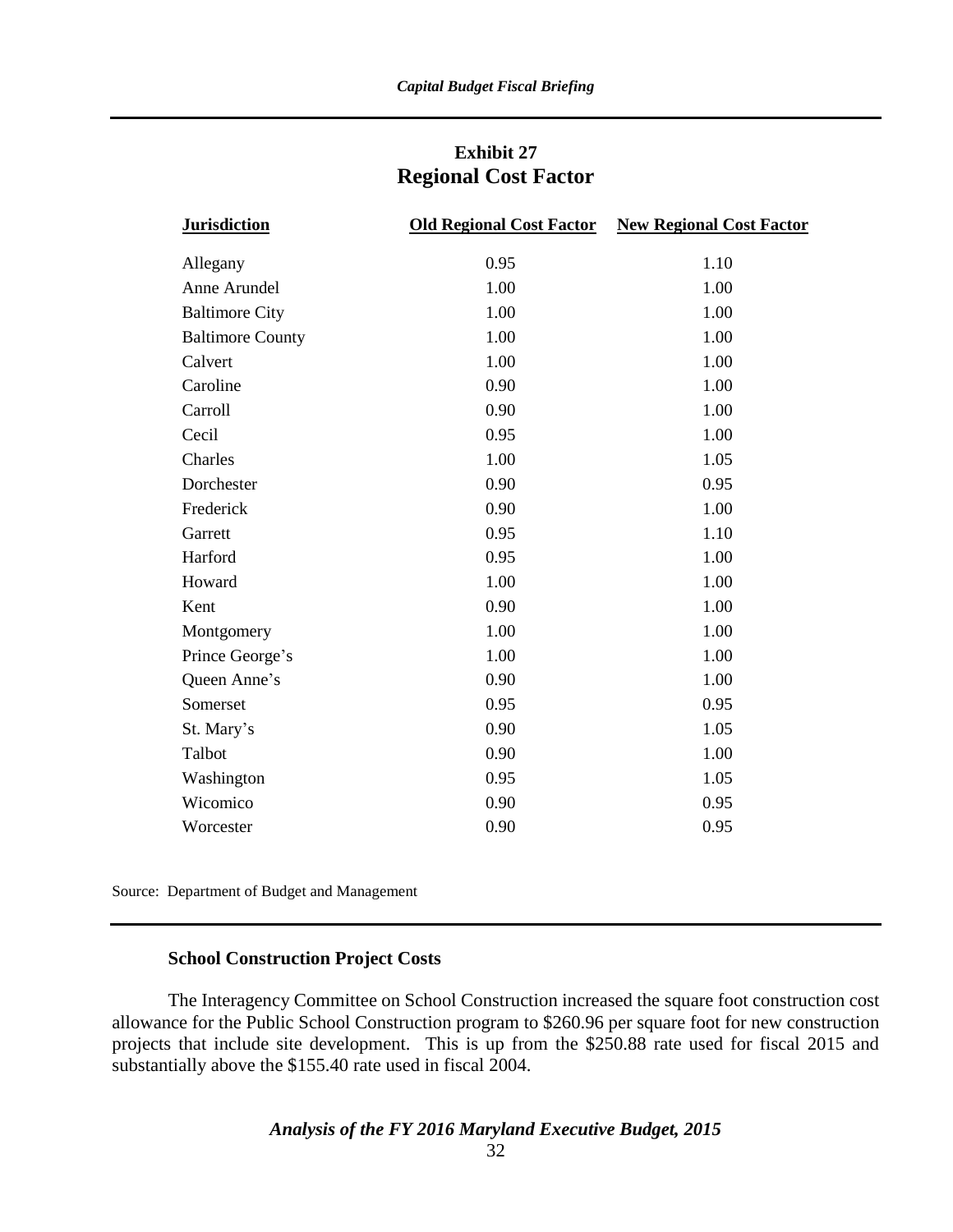# **Recent History of GO Bond Authorization Level Increases 2001 through 2019 Session**

# **Year-over-year Change in GO Bond Authorization Levels**

The State has used GO bond debt capacity as a means of addressing fiscal pressures that reduced the availability of general fund support of the capital program and as a mechanism for replacing various special fund revenues and fund balances in capital accounts transferred to the general fund in support of the operating budget. **Appendix 1** illustrates the year-over-year revision in CDAC-recommended authorization levels.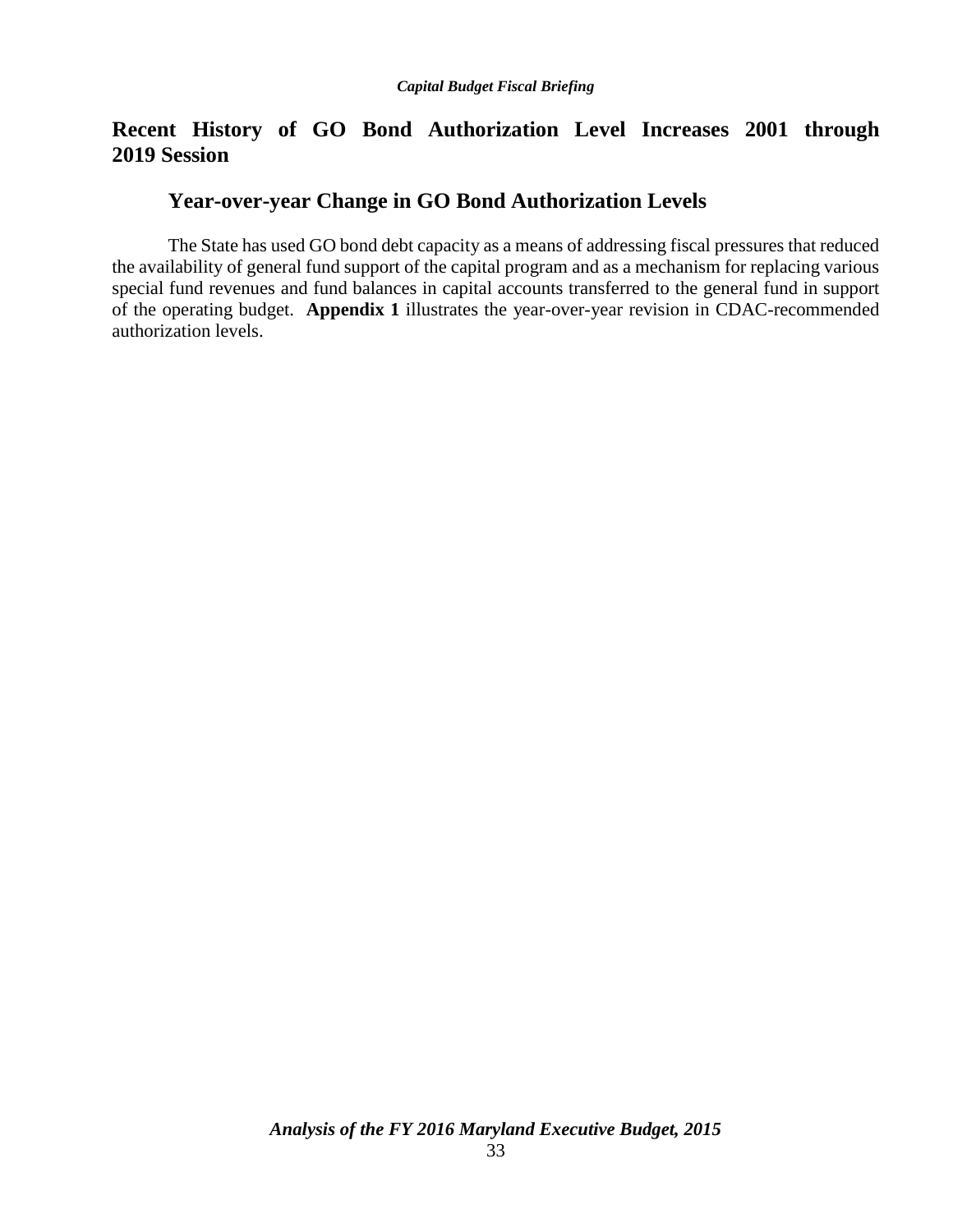## **Comparison of Recent Capital Debt Affordability Committee Recommendations for Annual New GO Bond Authorizations (\$ in Millions)**

|             | 2003 | 2004 | 2005 | 2006 | 2007 | 2008 | 2009 | 2010 | 2011 | 2012 | 2013 | 2014 | 2015 | 2016 | 2017 | 2018 | 2019 | 2020 |             |
|-------------|------|------|------|------|------|------|------|------|------|------|------|------|------|------|------|------|------|------|-------------|
| <b>CDAC</b> |      |      |      |      |      |      |      |      |      |      |      |      |      |      |      |      |      |      | <b>CDAC</b> |
| 2014        |      |      |      |      |      |      |      |      |      |      |      |      | 1170 | 1180 | 1275 | 1315 | 1280 | 1320 | 2014        |
| 2013        |      |      |      |      |      |      |      |      |      |      |      | 1160 | 1170 | 1180 | 1275 | 1315 | 1280 | 1320 | 2013        |
| 2012        |      |      |      |      |      |      |      |      |      |      | 1075 | 1085 | 1095 | 1105 | 1200 | 1240 | 1280 | 1320 | 2012        |
| 2011        |      |      |      |      |      |      |      |      |      | 1075 | 925  | 935  | 945  | 955  | 1200 | 1240 | 1280 | 1320 | 2011        |
| 2010        |      |      |      |      |      |      |      |      | 925  | 925  | 925  | 935  | 945  | 955  | 1200 | 1240 | 1280 |      | 2010        |
| 2009        |      |      |      |      |      |      |      | 1140 | 1020 | 1050 | 1080 | 1110 | 1140 | 1170 | 1200 | 1240 |      |      | 2009        |
| 2008        |      |      |      |      |      |      | 1110 | 990  | 1020 | 1050 | 1080 | 1110 | 1140 | 1170 | 1200 |      |      |      | 2008        |
| 2007        |      |      |      |      |      | 935  | 960  | 990  | 1020 | 1050 | 1080 | 1110 | 1140 | 1170 |      |      |      |      | 2007        |
| 2006        |      |      |      |      | 810  | 835  | 860  | 890  | 920  | 950  | 980  | 1010 | 1040 |      |      |      |      |      | 2006        |
| 2005        |      |      |      | 690  | 710  | 730  | 745  | 770  | 795  | 820  | 845  | 870  |      |      |      |      |      |      | 2005        |
| 2004        |      |      | 670  | 685  | 700  | 715  | 630  | 645  | 660  | 675  | 690  |      |      |      |      |      |      |      | 2004        |
| 2003        |      | 650  | 665  | 680  | 695  | 710  | 630  | 645  | 660  | 675  |      |      |      |      |      |      |      |      | 2003        |
| 2002        | 740  | 555  | 570  | 585  | 600  | 615  | 625  | 640  | 655  |      |      |      |      |      |      |      |      |      | 2002        |
| 2001        | 535  | 550  | 565  | 580  | 595  | 610  | 625  | 640  |      |      |      |      |      |      |      |      |      |      | 2001        |

Analysis of the FY 2016 Maryland Executive Budget, 2015 *Analysis of the FY 2016 Maryland Executive Budget, 2015*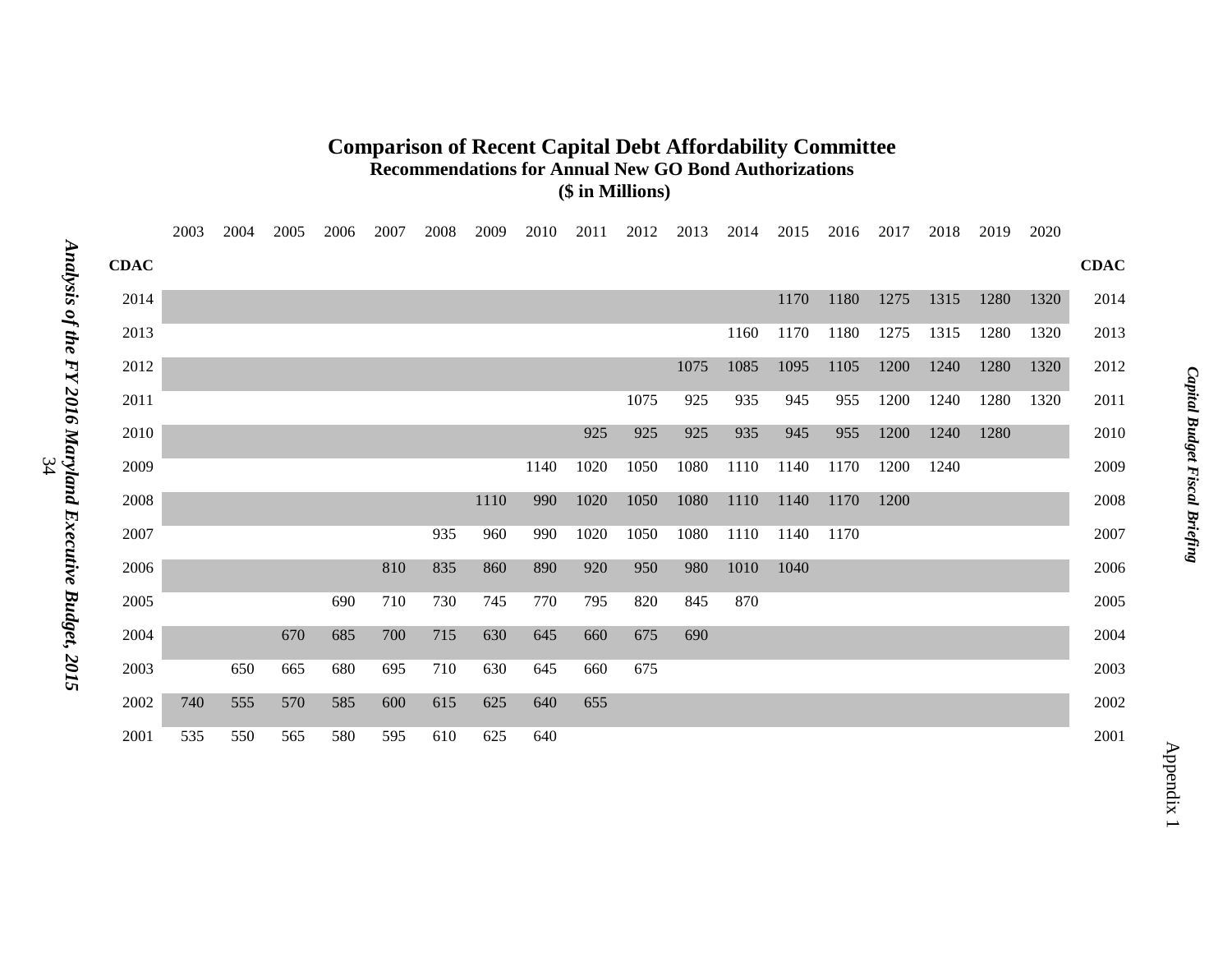# Chapter 111 of 2001 \$30 million annually Increase the State capital program Chapter 103 of 2002 \$5 million annually Fund Tobacco Transition Program Chapter 290 of 2002 \$200 million in fiscal 2003 Move PAYGO capital projects into GO bond program Chapter 204 of 2003 \$200 million in fiscal 2004 Move PAYGO capital projects into GO bond program Chapter 432 of 2004 \$100 million annually for five years Increase the State capital program Chapter 46 of 2006 Increase escalation to 3%, \$100 million annually in fiscal 2010 Increase the State capital program Chapter 488 of 2007 \$100 million annually Increase the State capital program Chapter 336 of 2008 \$100 million annually Increase the State capital program Chapter 485 of 2009 \$150 million in fiscal 2010 Move PAYGO capital projects into GO bond program Chapter 419 of 2009 \$70 million in fiscal 2010 Maintain POS spending in fiscal 2010 Chapter 483 of 2010 \$150 million in fiscal 2011 Move PAYGO capital projects into GO bond program Chapter 444 of 2012 \$150 million in fiscal 2013 Increase the State capital program Chapter 424 of 2013 \$150 million each of fiscal 2014 to 2018 Increase the State capital program – restore authorization levels to pre-2010 session levels Chapter 463 of 2014 \$75 million in fiscal 2015 Increase to accommodate State Highway Administration's share of the

Watershed Implementation Plan

**Initial Authorization Amount Authorized Effect on Capital Spending**

*Capital Budget Fiscal Briefing*

Capital Budget Fiscal Briefing

CDAC: Capital Debt Affordability Committee GO: general obligation MCCBL: Maryland Capital Consolidated Bond Loan PAYGO: pay-as-you-go

Source: 2012 Capital Debt Affordability Committee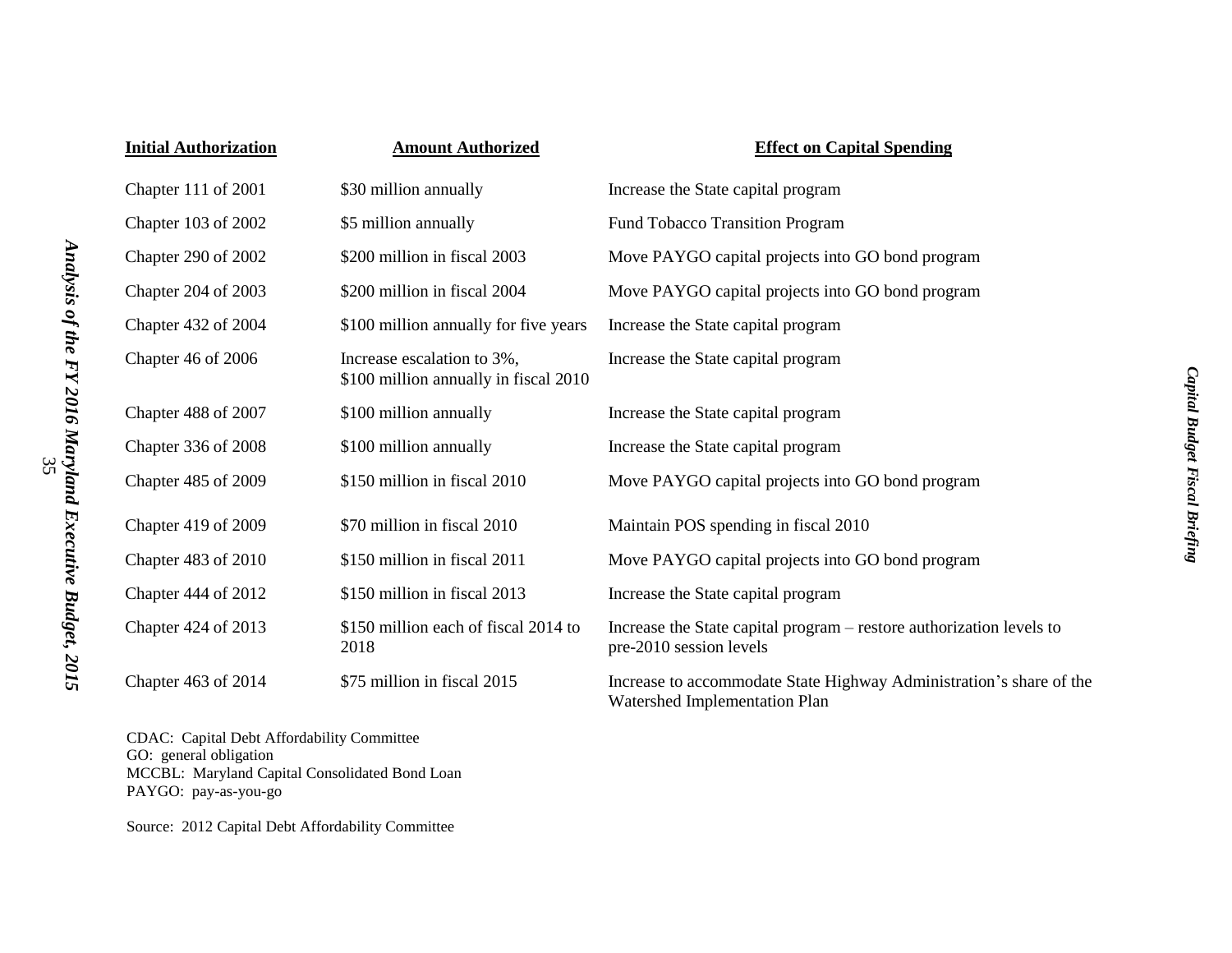# Appendix 2

| <b>Allowance</b>                     | <b>Bonds</b>                        |                | <b>Current Funds (PAYGO)</b> |                |         |              |
|--------------------------------------|-------------------------------------|----------------|------------------------------|----------------|---------|--------------|
| <b>Function</b>                      | <b>General</b><br><b>Obligation</b> | <b>Revenue</b> | <b>General</b>               | <b>Special</b> | Federal | <b>Total</b> |
| <b>State Facilities</b>              |                                     |                |                              |                |         | \$81.9       |
| <b>Facilities Renewal</b>            | \$7.5                               | \$0.0          | \$0.0                        | \$0.0          | \$0.0\$ |              |
| <b>State Facilities Other</b>        | 36.4                                | 0.0            | 0.1                          | 0.0            | 38.0    |              |
| <b>Health/Social</b>                 |                                     |                |                              |                |         | 53.4         |
| <b>Health Other</b>                  | 10.8                                | 0.0            | 0.0                          | 0.0            | 0.0     |              |
| Private Hospitals                    | 42.6                                | 0.0            | 0.0                          | 0.0            | 0.0     |              |
| <b>Environment</b>                   |                                     |                |                              |                |         | 516.6        |
| Agriculture                          | 24.7                                | 0.0            | 0.0                          | 19.8           | 0.0     |              |
| Energy                               | 0.0                                 | 0.0            | 0.0                          | 3.0            | 1.2     |              |
| Environment                          | 108.6                               | 0.0            | 0.7                          | 193.3          | 44.9    |              |
| <b>MD</b> Environmental Service      | 16.5                                | 0.0            | 0.0                          | 0.0            | 0.0     |              |
| <b>Natural Resources</b>             | 58.6                                | 0.0            | 0.0                          | 41.8           | 3.6     |              |
| <b>Public Safety</b>                 |                                     |                |                              |                |         | 34.3         |
| <b>Local Jails</b>                   | 0.8                                 | 0.0            | 0.0                          | 0.0            | 0.0     |              |
| <b>State Corrections</b>             | 33.5                                | 0.0            | 0.0                          | 0.0            | 0.0     |              |
| <b>Education</b>                     |                                     |                |                              |                |         | 312.6        |
| <b>Education Other</b>               | 21.9                                | 0.0            | 0.0                          | 0.0            | 0.0     |              |
| <b>School Construction</b>           | 260.7                               | 0.0            | 30.0                         | 0.0            | 0.0     |              |
| <b>Higher Education</b>              |                                     |                |                              |                |         | 413.5        |
| <b>Community Colleges</b>            | 57.9                                | 0.0            | 0.0                          | 0.0            | 0.0     |              |
| Morgan State University              | 35.6                                | 0.0            | 0.0                          | 0.0            | 0.0     |              |
| Private Colleges/Universities        | 8.0                                 | 0.0            | 0.0                          | 0.0            | 0.0     |              |
| St. Mary's College of                |                                     |                |                              |                |         |              |
| Maryland                             | 10.5                                | 0.0            | 0.0                          | 0.0            | 0.0     |              |
| <b>University System</b>             | 267.0                               | 34.5           | 0.0                          | 0.0            | 0.0     |              |
| <b>Housing/Community Development</b> |                                     |                |                              |                |         | 110.6        |
| Housing                              | 51.3                                | 0.0            | 0.0                          | 32.1           | 16.7    |              |
| Housing Other                        | 1.3                                 | 0.0            | 9.0                          | 0.3            | 0.0     |              |
| <b>Local Projects</b>                |                                     |                |                              |                |         | 19.1         |
| Local Project Administration         | 19.1                                | 0.0            | 0.0                          | 0.0            | 0.0     |              |
| De-authorizations                    |                                     |                |                              |                |         | $-9.0$       |
| De-authorizations                    | $-9.0$                              | 0.0            | 0.0                          | 0.0            | 0.0     |              |

# **Capital Program Summary for the 2015 Session (\$ in Millions)**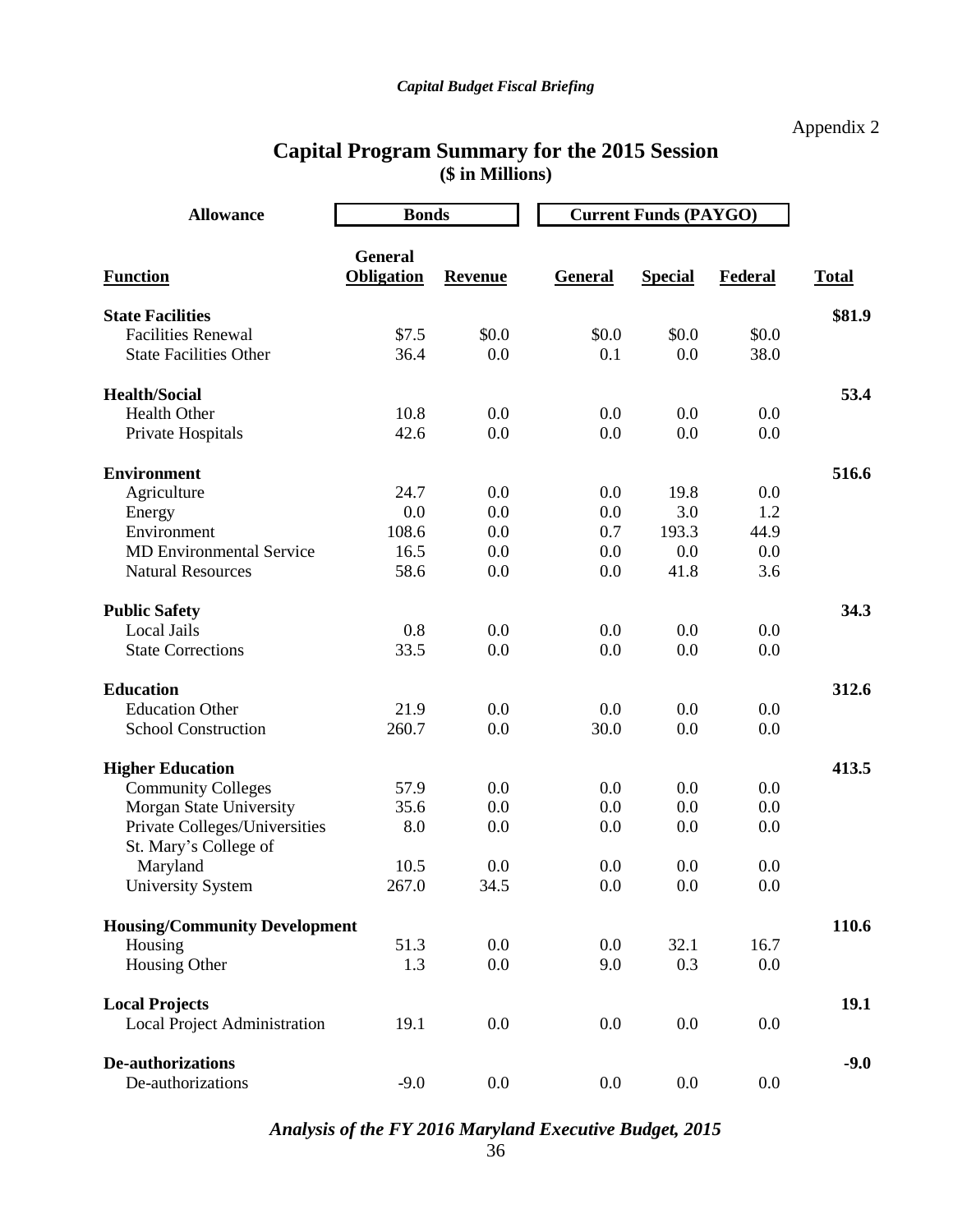|  |  |  | <b>Capital Budget Fiscal Briefing</b> |
|--|--|--|---------------------------------------|
|--|--|--|---------------------------------------|

| <b>Allowance</b>                                                    | <b>Bonds</b>                        |         |         | <b>Current Funds (PAYGO)</b> |           |              |  |  |
|---------------------------------------------------------------------|-------------------------------------|---------|---------|------------------------------|-----------|--------------|--|--|
| <b>Function</b>                                                     | <b>General</b><br><b>Obligation</b> | Revenue | General | <b>Special</b>               | Federal   | <b>Total</b> |  |  |
| <b>Current Year Total Without</b><br><b>Contingent Reductions</b>   | \$1,064.2                           | \$34.5  | \$39.8  | \$290.2                      | \$104.4   | \$1,533.1    |  |  |
| <b>Contingent Reductions</b>                                        | $-$ \$65.0                          | \$0.0   | \$0.0   | $-$ \$37.7                   | \$0.0     | $-$102.7$    |  |  |
| <b>Current Year Total Including</b><br><b>Contingent Reductions</b> | \$999.2                             | \$34.5  | \$39.8  | \$252.5                      | \$104.4   | \$1,430.4    |  |  |
| <b>Fiscal 2015 Deficiencies</b>                                     | \$0.0                               | \$0.0   | $-$1.0$ | $-57.1$                      | \$0.7     | $-\$7.4$     |  |  |
| <b>Transportation CTP</b>                                           | \$0.0                               | \$875.0 | \$0.0   | \$854.2                      | \$928.0   | \$2,657.2    |  |  |
| <b>Grand Total</b>                                                  | \$1,064.2                           | \$909.5 | \$38.8  | \$1,137.3                    | \$1,033.1 | \$4,182.9    |  |  |

CTP: Consolidated Transportation Program PAYGO: pay-as-you-go

Note: The general obligation bond total includes \$4.6 million of Qualified Zone Academy Bonds.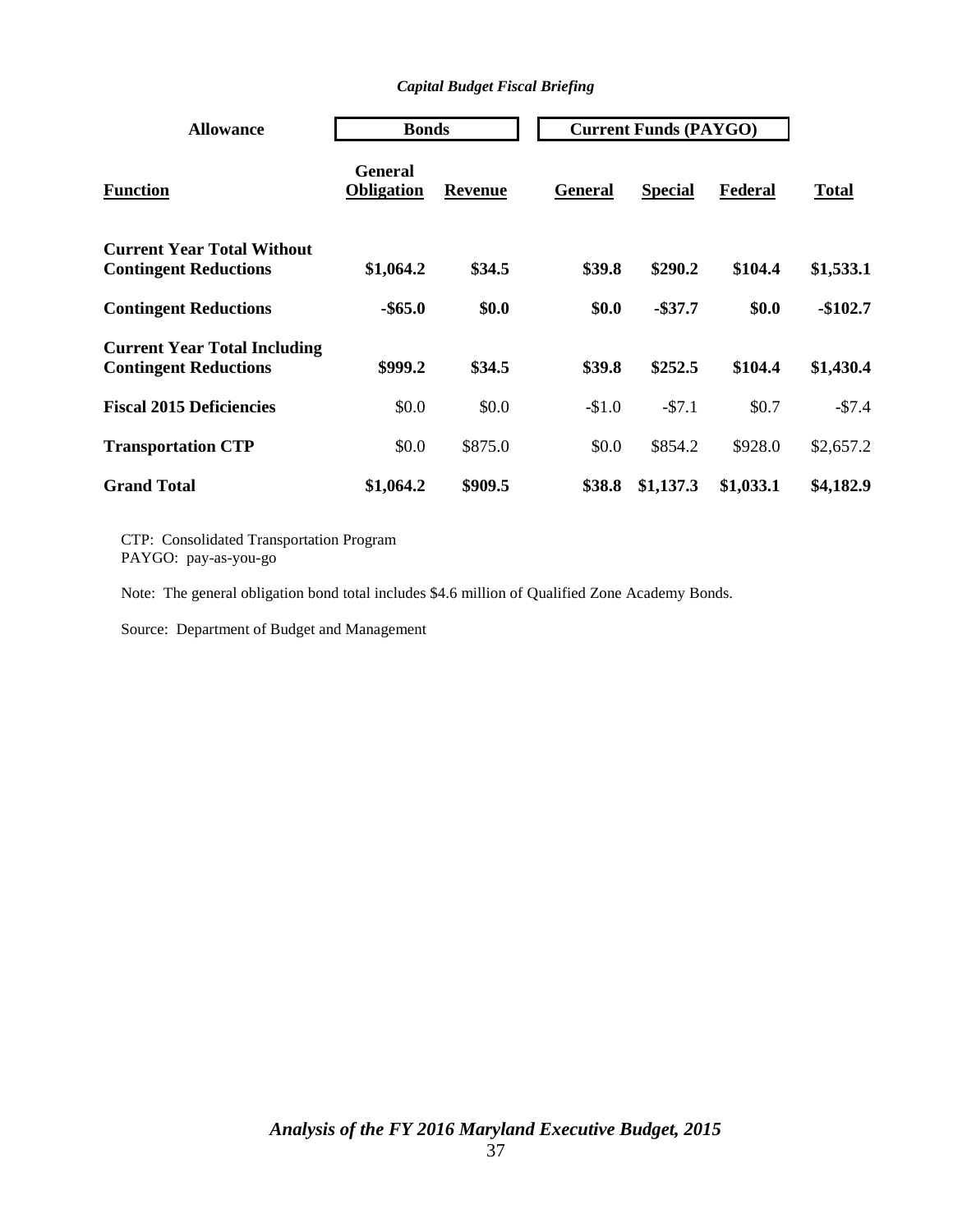# **Capital Program for the 2016 Session as Introduced**

|                                                         |                       | <b>Allowance</b>                                                 | <b>Bonds</b>                        |                                                   | <b>Current Funds (PAYGO)</b> |                  |                  |                    |
|---------------------------------------------------------|-----------------------|------------------------------------------------------------------|-------------------------------------|---------------------------------------------------|------------------------------|------------------|------------------|--------------------|
|                                                         | <b>Budget</b><br>Code | <b>Project Title</b>                                             | <b>General</b><br><b>Obligation</b> | <b>Revenue</b>                                    | <b>General</b>               | <b>Special</b>   | Federal          | <b>Total Funds</b> |
|                                                         |                       | <b>State Facilities</b>                                          |                                     |                                                   |                              |                  |                  |                    |
|                                                         | D55P04A               | DVA: Rocky Gap Veterans<br><b>Cemetery Burial</b><br>Expansion   | \$0                                 | \$0                                               | \$80,000                     | \$0              | \$3,811,000      | \$3,891,000        |
|                                                         | DA0201A               | MDOD: Accessibility<br>Modifications                             | 1,600,000                           | $\boldsymbol{0}$                                  | $\boldsymbol{0}$             | $\boldsymbol{0}$ | $\boldsymbol{0}$ | 1,600,000          |
|                                                         | <b>DE0201A</b>        | <b>BPW:</b> Construction<br><b>Contingency Fund</b>              | 2,500,000                           | $\boldsymbol{0}$                                  | $\boldsymbol{0}$             | $\boldsymbol{0}$ | $\boldsymbol{0}$ | 2,500,000          |
|                                                         | <b>DE0201B</b>        | <b>BPW: Facilities Renewal</b><br>Program                        | 7,475,000                           | $\boldsymbol{0}$                                  | $\boldsymbol{0}$             | $\overline{0}$   | $\boldsymbol{0}$ | 7,475,000          |
|                                                         | <b>DH0104A</b>        | MD: Freedom Readiness<br>Center                                  | 1,300,000                           | $\boldsymbol{0}$                                  | $\boldsymbol{0}$             | $\boldsymbol{0}$ | $\boldsymbol{0}$ | 1,300,000          |
|                                                         | DH0104B               | MD: Havre de Grace<br><b>Readiness Center</b>                    | 625,000                             | $\mathbf{0}$                                      | $\boldsymbol{0}$             | $\mathbf{0}$     | 12,400,000       | 13,025,000         |
| 38                                                      | DH0104C               | <b>MD:</b> Easton Readiness<br>Center                            | $\mathbf{0}$                        | $\boldsymbol{0}$                                  | $\boldsymbol{0}$             | $\boldsymbol{0}$ | 13,800,000       | 13,800,000         |
|                                                         | DH0104D               | MD: Havre de Grace CSMS<br><b>Automotive Center</b>              | $\overline{0}$                      | $\boldsymbol{0}$                                  | $\boldsymbol{0}$             | $\boldsymbol{0}$ | 8,000,000        | 8,000,000          |
|                                                         | FB04A                 | DoIT: Public Safety<br><b>Communication System</b>               | 29,950,000                          | $\boldsymbol{0}$                                  | $\boldsymbol{0}$             | $\boldsymbol{0}$ | $\boldsymbol{0}$ | 29,950,000         |
| Analysis of the FY 2016 Maryland Executive Budget, 2015 | <b>RP0005A</b>        | MPBC: Broadcasting<br><b>Transmission Systems</b><br>Replacement | 400,000                             | $\boldsymbol{0}$                                  | $\boldsymbol{0}$             | $\boldsymbol{0}$ | $\boldsymbol{0}$ | 400,000            |
|                                                         |                       | <b>Subject Category Subtotal</b>                                 | \$43,850,000                        | $\boldsymbol{\mathcal{S}}\boldsymbol{\mathit{0}}$ | \$80,000                     | \$0              | \$38,011,000     | \$81,941,000       |
|                                                         |                       | <b>Health/Social</b>                                             |                                     |                                                   |                              |                  |                  |                    |
|                                                         | DA07A                 | <b>MDOA: Senior Centers</b><br><b>Grant Program</b>              | \$1,012,000                         | \$0                                               | \$0                          | \$0              | \$0              | \$1,012,000        |
|                                                         | MA01A                 | <b>DHMH:</b> Community Health<br><b>Facilities Grant Program</b> | 5,263,000                           | $\boldsymbol{0}$                                  | $\boldsymbol{0}$             | $\boldsymbol{0}$ | $\boldsymbol{0}$ | 5,263,000          |

Appendix 3 Appendix 3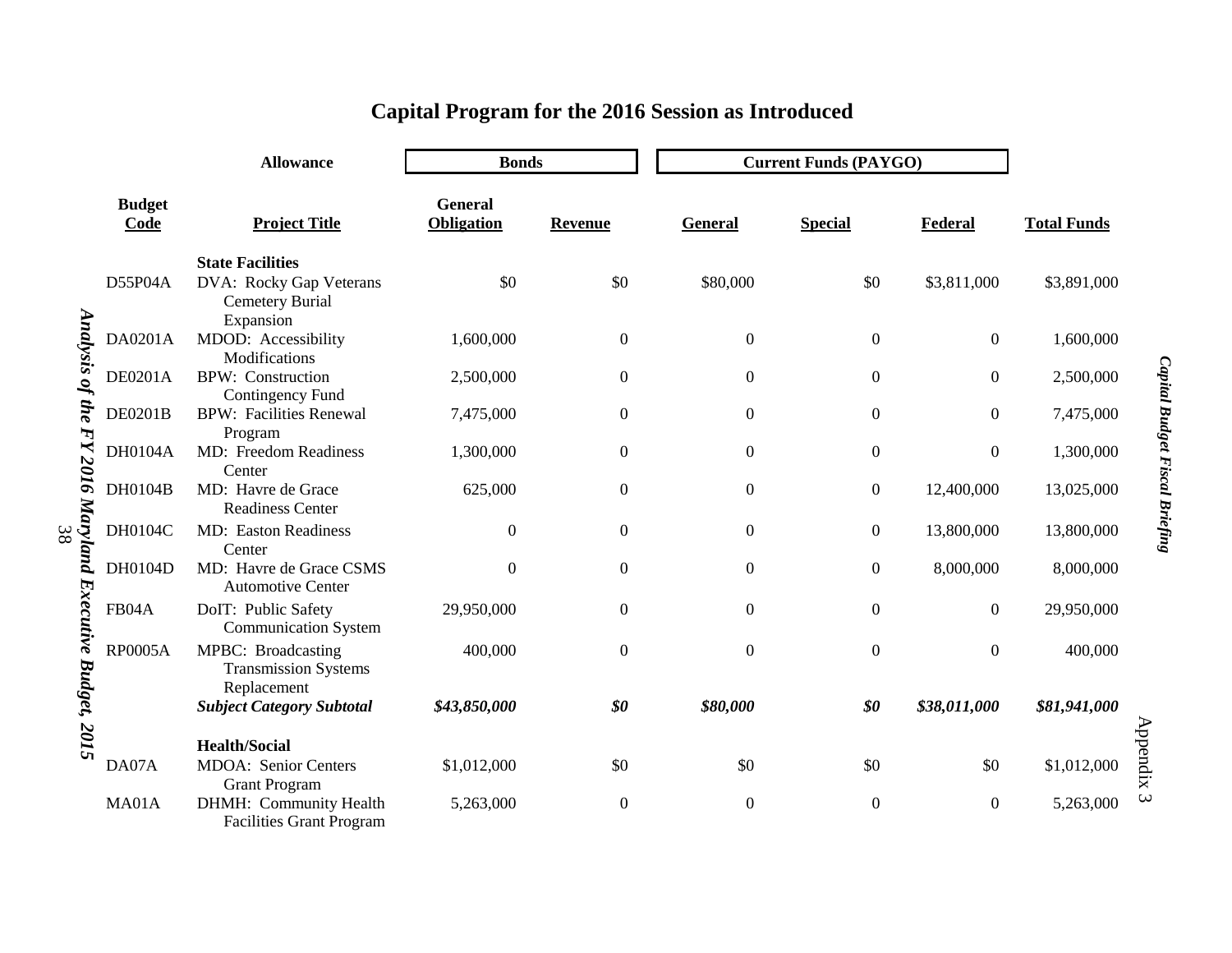|                                                         |                       | <b>Allowance</b>                                                                              | <b>Bonds</b>                 |                  | <b>Current Funds (PAYGO</b> |                  |                  |                    |
|---------------------------------------------------------|-----------------------|-----------------------------------------------------------------------------------------------|------------------------------|------------------|-----------------------------|------------------|------------------|--------------------|
|                                                         | <b>Budget</b><br>Code | <b>Project Title</b>                                                                          | <b>General</b><br>Obligation | <b>Revenue</b>   | <b>General</b>              | <b>Special</b>   | Federal          | <b>Total Funds</b> |
|                                                         | MA01B                 | DHMH: Federally Qualified<br><b>Health Centers</b>                                            | 371,000                      | $\boldsymbol{0}$ | $\boldsymbol{0}$            | $\boldsymbol{0}$ | $\boldsymbol{0}$ | 371,000            |
|                                                         | RQ00A                 | <b>UMMS: NICU and Labor</b><br>Delivery Suite<br>Renovation                                   | 3,500,000                    | $\boldsymbol{0}$ | $\boldsymbol{0}$            | $\boldsymbol{0}$ | $\boldsymbol{0}$ | 3,500,000          |
|                                                         | RQ00B                 | <b>UMMS:</b> R Adams Cowley<br>Shock Trauma Center-<br>Phase II                               | 5,500,000                    | $\boldsymbol{0}$ | $\boldsymbol{0}$            | $\boldsymbol{0}$ | $\boldsymbol{0}$ | 5,500,000          |
|                                                         | VE01A                 | DJS: Cheltenham Youth<br>Facility                                                             | 1,631,000                    | $\boldsymbol{0}$ | $\boldsymbol{0}$            | $\boldsymbol{0}$ | $\boldsymbol{0}$ | 1,631,000          |
|                                                         | VE01B                 | DJS: New Female Detention<br>Center                                                           | 2,525,000                    | $\boldsymbol{0}$ | $\boldsymbol{0}$            | $\boldsymbol{0}$ | $\boldsymbol{0}$ | 2,525,000          |
|                                                         | ZA00O*                | MISC: Prince George's<br><b>Hospital System</b>                                               | 30,000,000                   | $\boldsymbol{0}$ | $\boldsymbol{0}$            | $\boldsymbol{0}$ | $\boldsymbol{0}$ | 30,000,000         |
|                                                         | ZA01A                 | <b>MISC:</b> Adventist Behavioral<br><b>Health Potomac Unit</b><br>Renovations                | 334,000                      | $\boldsymbol{0}$ | $\boldsymbol{0}$            | $\boldsymbol{0}$ | $\boldsymbol{0}$ | 334,000            |
| $\mathcal{S}$                                           | ZA01B                 | <b>MISC: Doctors Community</b><br><b>Hospital Crescent Cities</b><br><b>Center Renovation</b> | 380,000                      | $\boldsymbol{0}$ | $\boldsymbol{0}$            | $\boldsymbol{0}$ | $\boldsymbol{0}$ | 380,000            |
|                                                         | ZA01C                 | MISC: Mercy Medical<br>Center                                                                 | 1,900,000                    | $\boldsymbol{0}$ | $\boldsymbol{0}$            | $\overline{0}$   | $\boldsymbol{0}$ | 1,900,000          |
| Analysis of the FY 2016 Maryland Executive Budget, 2015 | ZA01D                 | MISC: University of<br>Maryland Medical Center<br>Midtown Campus Renal<br>Dialysis Unit       | 750,000                      | $\boldsymbol{0}$ | $\boldsymbol{0}$            | $\overline{0}$   | $\boldsymbol{0}$ | 750,000            |
|                                                         | ZA01E                 | MISC: Washington Adventist<br>Hospital Center for<br><b>Advanced Care</b>                     | 248,000                      | $\boldsymbol{0}$ | $\boldsymbol{0}$            | $\boldsymbol{0}$ | $\boldsymbol{0}$ | 248,000            |
|                                                         |                       | <b>Subject Category Subtotal</b>                                                              | \$53,414,000                 | \$0              | \$0                         | \$0              | \$0              | \$53,414,000       |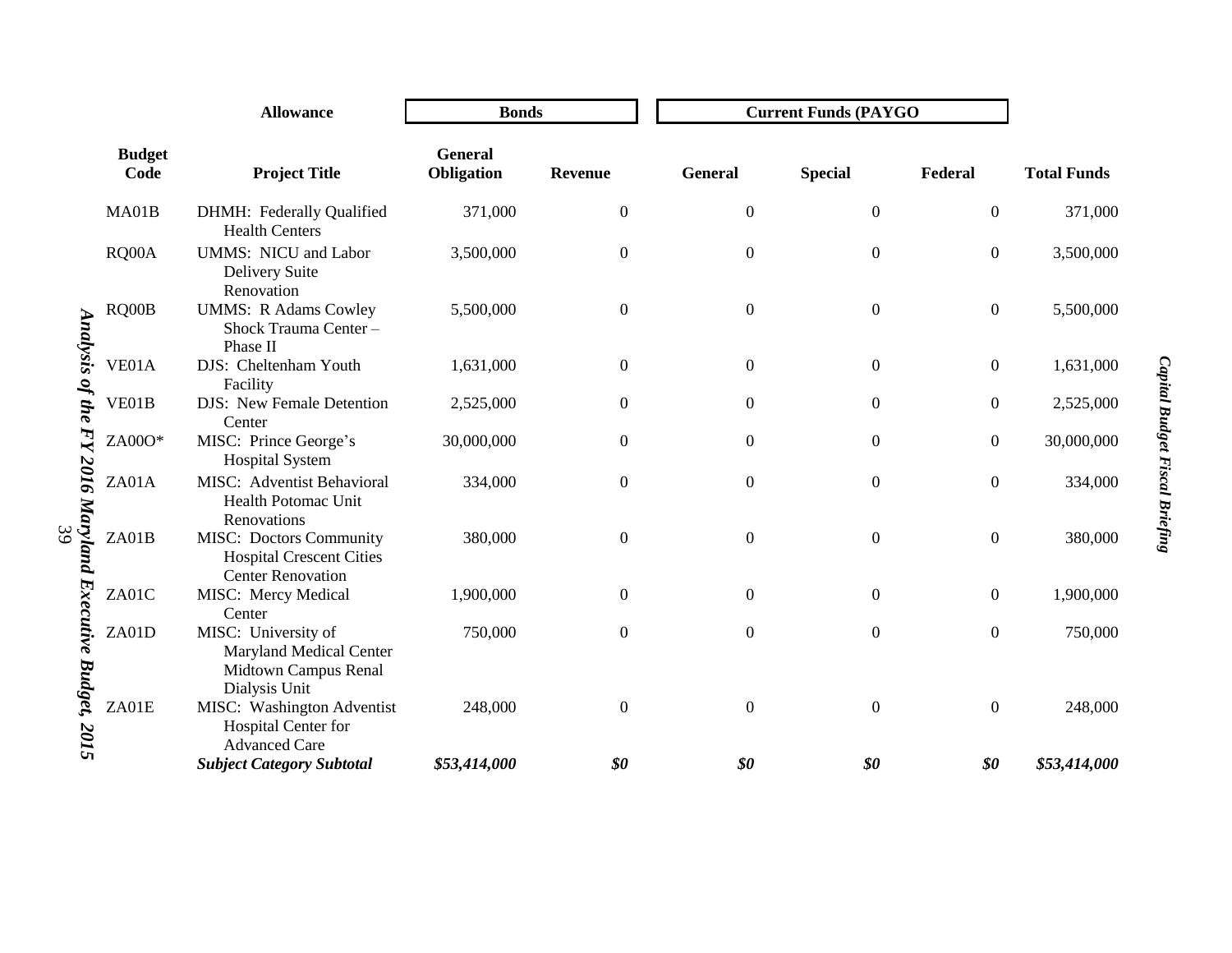|                                                         |                       | <b>Allowance</b>                                                                                       | <b>Bonds</b>                 |                  | <b>Current Funds (PAYGO</b> |                  |                  |                    |
|---------------------------------------------------------|-----------------------|--------------------------------------------------------------------------------------------------------|------------------------------|------------------|-----------------------------|------------------|------------------|--------------------|
|                                                         | <b>Budget</b><br>Code | <b>Project Title</b>                                                                                   | <b>General</b><br>Obligation | <b>Revenue</b>   | General                     | <b>Special</b>   | Federal          | <b>Total Funds</b> |
|                                                         |                       | <b>Environment</b>                                                                                     |                              |                  |                             |                  |                  |                    |
|                                                         | DA131302              | MEA: Jane E. Lawton Loan                                                                               | \$0                          | \$0              | \$0                         | \$1,750,000      | \$0              | \$1,750,000        |
|                                                         | DA131303              | Program<br>MEA: State Agency Loan<br>Program                                                           | $\overline{0}$               | $\overline{0}$   | $\boldsymbol{0}$            | 1,200,000        | 1,200,000        | 2,400,000          |
| Analysis of the FY 2016 Maryland Executive Budget, 2015 | <b>JB0101A</b>        | MDOT: Chesapeake Bay<br><b>Restoration Plan State</b><br>Highway Administration<br><b>TMDL</b> Project | 65,000,000                   | $\boldsymbol{0}$ | $\boldsymbol{0}$            | $\boldsymbol{0}$ | $\boldsymbol{0}$ | 65,000,000         |
|                                                         | KA05A                 | DNR: Community Parks and<br>Playgrounds                                                                | 2,500,000                    | $\boldsymbol{0}$ | $\boldsymbol{0}$            | $\mathbf{0}$     | $\boldsymbol{0}$ | 2,500,000          |
|                                                         | KA05B                 | <b>DNR:</b> Critical Maintenance<br>Projects                                                           | 750,000                      | $\boldsymbol{0}$ | $\boldsymbol{0}$            | 3,250,508        | $\boldsymbol{0}$ | 4,000,508          |
|                                                         | KA05C                 | <b>DNR:</b> Natural Resources<br>Development Fund                                                      | 749,000                      | $\boldsymbol{0}$ | $\boldsymbol{0}$            | 1,947,000        | $\boldsymbol{0}$ | 2,696,000          |
|                                                         | KA05D                 | DNR: Ocean City Beach<br>Maintenance                                                                   | 500,000                      | $\mathbf{0}$     | $\boldsymbol{0}$            | 500,000          | $\boldsymbol{0}$ | 1,000,000          |
| 40                                                      | KA05E1                | DNR: Program Open Space -<br>Stateside                                                                 | 14,500,000                   | $\overline{0}$   | $\boldsymbol{0}$            | 10,292,264       | 3,000,000        | 27,792,264         |
|                                                         | KA05E2                | DNR: Program Open Space -<br>Local                                                                     | 14,500,000                   | $\mathbf{0}$     | $\boldsymbol{0}$            | 12,851,229       | $\boldsymbol{0}$ | 27,351,229         |
|                                                         | KA05F                 | <b>DNR: Rural Legacy Program</b>                                                                       | 17,494,000                   | $\boldsymbol{0}$ | $\boldsymbol{0}$            | 6,950,422        | $\boldsymbol{0}$ | 24,444,422         |
|                                                         | <b>KA1102A</b>        | DNR: Waterway<br><b>Improvement Program</b>                                                            | $\Omega$                     | $\theta$         | $\mathbf{0}$                | 6,000,000        | 587,000          | 6,587,000          |
|                                                         | <b>KA1701A</b>        | <b>DNR:</b> Oyster Restoration<br>Program                                                              | 7,600,000                    | $\boldsymbol{0}$ | $\boldsymbol{0}$            | $\boldsymbol{0}$ | $\boldsymbol{0}$ | 7,600,000          |
|                                                         | LA11A                 | MDA: Maryland Agricultural<br><b>Land Preservation</b><br>Program                                      | 22,726,000                   | $\overline{0}$   | $\mathbf{0}$                | 18,930,434       | $\boldsymbol{0}$ | 41,656,434         |
|                                                         | LA12A                 | MDA: Tobacco Transition<br>Program                                                                     | $\theta$                     | $\theta$         | $\overline{0}$              | 868,000          | $\boldsymbol{0}$ | 868,000            |
|                                                         | LA15A                 | MDA: Maryland Agricultural<br><b>Cost-Share Program</b>                                                | 2,000,000                    | $\mathbf{0}$     | $\boldsymbol{0}$            | $\boldsymbol{0}$ | $\boldsymbol{0}$ | 2,000,000          |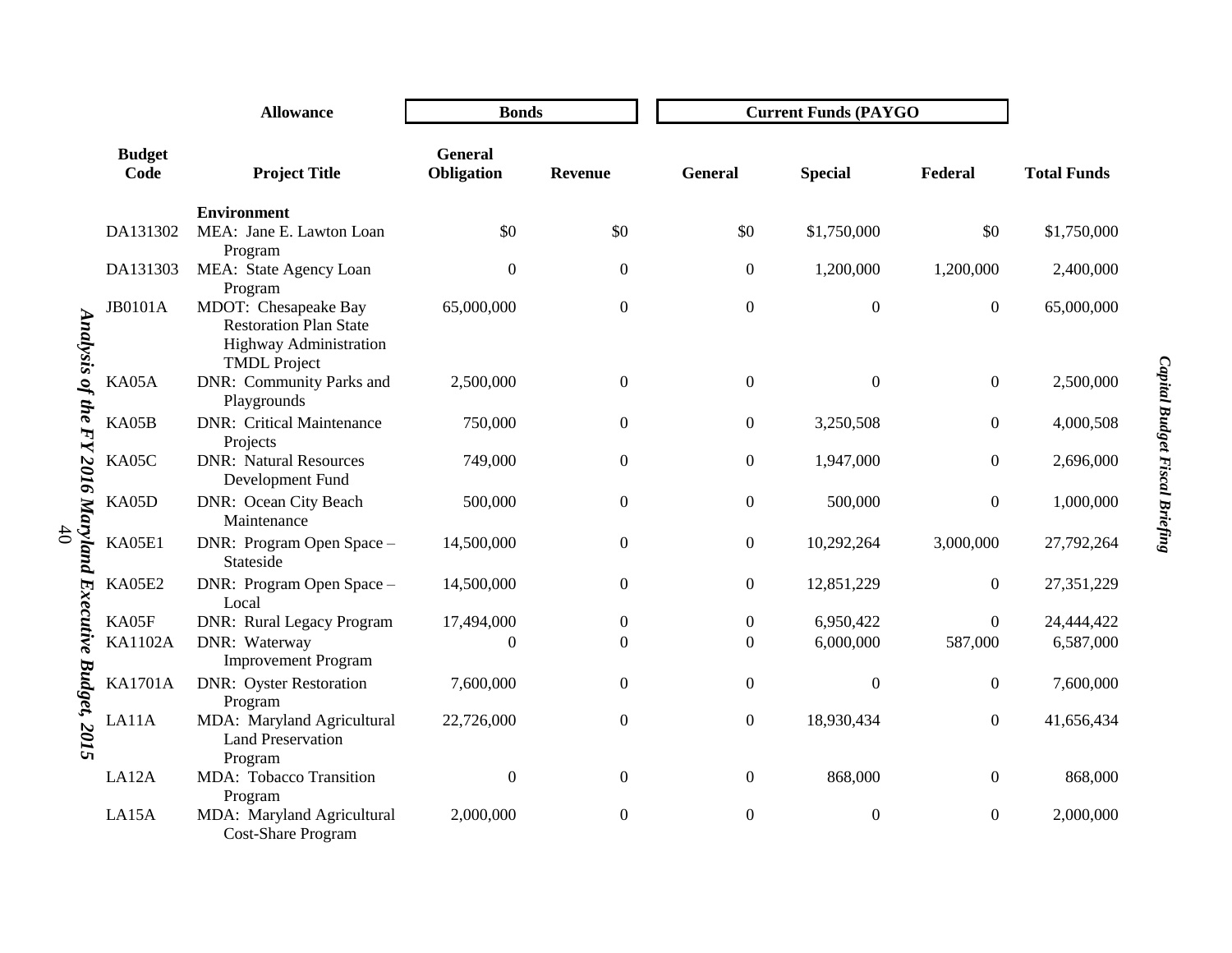|                                                         |                       | <b>Allowance</b>                                                       |                              | <b>Bonds</b>     |                  | <b>Current Funds (PAYGO</b> |                  |                    |  |
|---------------------------------------------------------|-----------------------|------------------------------------------------------------------------|------------------------------|------------------|------------------|-----------------------------|------------------|--------------------|--|
|                                                         | <b>Budget</b><br>Code | <b>Project Title</b>                                                   | <b>General</b><br>Obligation | Revenue          | General          | <b>Special</b>              | Federal          | <b>Total Funds</b> |  |
|                                                         | <b>UA0104</b>         | <b>MDE: Hazardous Substance</b><br>Cleanup Program                     | $\boldsymbol{0}$             | $\boldsymbol{0}$ | 700,000          | $\boldsymbol{0}$            | $\boldsymbol{0}$ | 700,000            |  |
|                                                         | <b>UA0111</b>         | <b>MDE:</b> Enhanced Nutrient<br>Removal Program                       | $\mathbf{0}$                 | $\boldsymbol{0}$ | $\boldsymbol{0}$ | 80,000,000                  | $\boldsymbol{0}$ | 80,000,000         |  |
|                                                         | <b>UA0112</b>         | MDE: Septic System<br><b>Upgrade Program</b>                           | $\mathbf{0}$                 | $\boldsymbol{0}$ | $\boldsymbol{0}$ | 14,000,000                  | $\boldsymbol{0}$ | 14,000,000         |  |
|                                                         | <b>UA01A1</b>         | <b>MDE:</b> Biological Nutrient<br>Removal Program                     | 26,500,000                   | $\boldsymbol{0}$ | $\boldsymbol{0}$ | $\boldsymbol{0}$            | $\boldsymbol{0}$ | 26,500,000         |  |
|                                                         | <b>UA01A2</b>         | MDE: Supplemental<br><b>Assistance Program</b>                         | 4,157,000                    | $\boldsymbol{0}$ | $\boldsymbol{0}$ | $\boldsymbol{0}$            | $\boldsymbol{0}$ | 4,157,000          |  |
|                                                         | UA01B                 | MDE: Maryland Drinking<br><b>Water Revolving Loan</b><br>Fund          | 3,003,000                    | $\boldsymbol{0}$ | $\boldsymbol{0}$ | 10,038,000                  | 10,959,000       | 24,000,000         |  |
|                                                         | UA01C                 | MDE: Maryland Water<br><b>Quality Revolving Loan</b><br>Fund           | 6,782,000                    | $\overline{0}$   | $\boldsymbol{0}$ | 89,308,000                  | 33,910,000       | 130,000,000        |  |
| 41                                                      | UA01D                 | MDE: Mining Remediation                                                | 500,000                      | $\boldsymbol{0}$ | $\boldsymbol{0}$ | $\boldsymbol{0}$            | $\boldsymbol{0}$ | 500,000            |  |
| Analysis of the FY 2016 Maryland Executive Budget, 2015 | UA01E                 | Program<br>MDE: Water Supply<br><b>Financial Assistance</b><br>Program | 2,661,000                    | $\boldsymbol{0}$ | $\boldsymbol{0}$ | $\boldsymbol{0}$            | $\boldsymbol{0}$ | 2,661,000          |  |
|                                                         | UB00A                 | MES: Infrastructure<br><b>Improvement Fund</b>                         | 16,471,000                   | $\boldsymbol{0}$ | $\boldsymbol{0}$ | $\boldsymbol{0}$            | $\boldsymbol{0}$ | 16,471,000         |  |
|                                                         |                       | <b>Subject Category Subtotal</b>                                       | \$208,393,000                | \$0\$            | \$700,000        | \$257,885,857               | \$49,656,000     | \$516,634,857      |  |
|                                                         | QR0202A               | <b>Public Safety</b><br><b>DPSCS:</b> Housing Unit                     | \$1,405,000                  | \$0              | \$0              | \$0                         | \$0              | \$1,405,000        |  |
|                                                         |                       | <b>Windows and Steam</b><br><b>Heating System</b>                      |                              |                  |                  |                             |                  |                    |  |
|                                                         | QS0208A               | DPSCS: Hot Water and<br><b>Steam Systems</b><br>Improvements           | 6,925,000                    | $\boldsymbol{0}$ | $\boldsymbol{0}$ | $\boldsymbol{0}$            | $\boldsymbol{0}$ | 6,925,000          |  |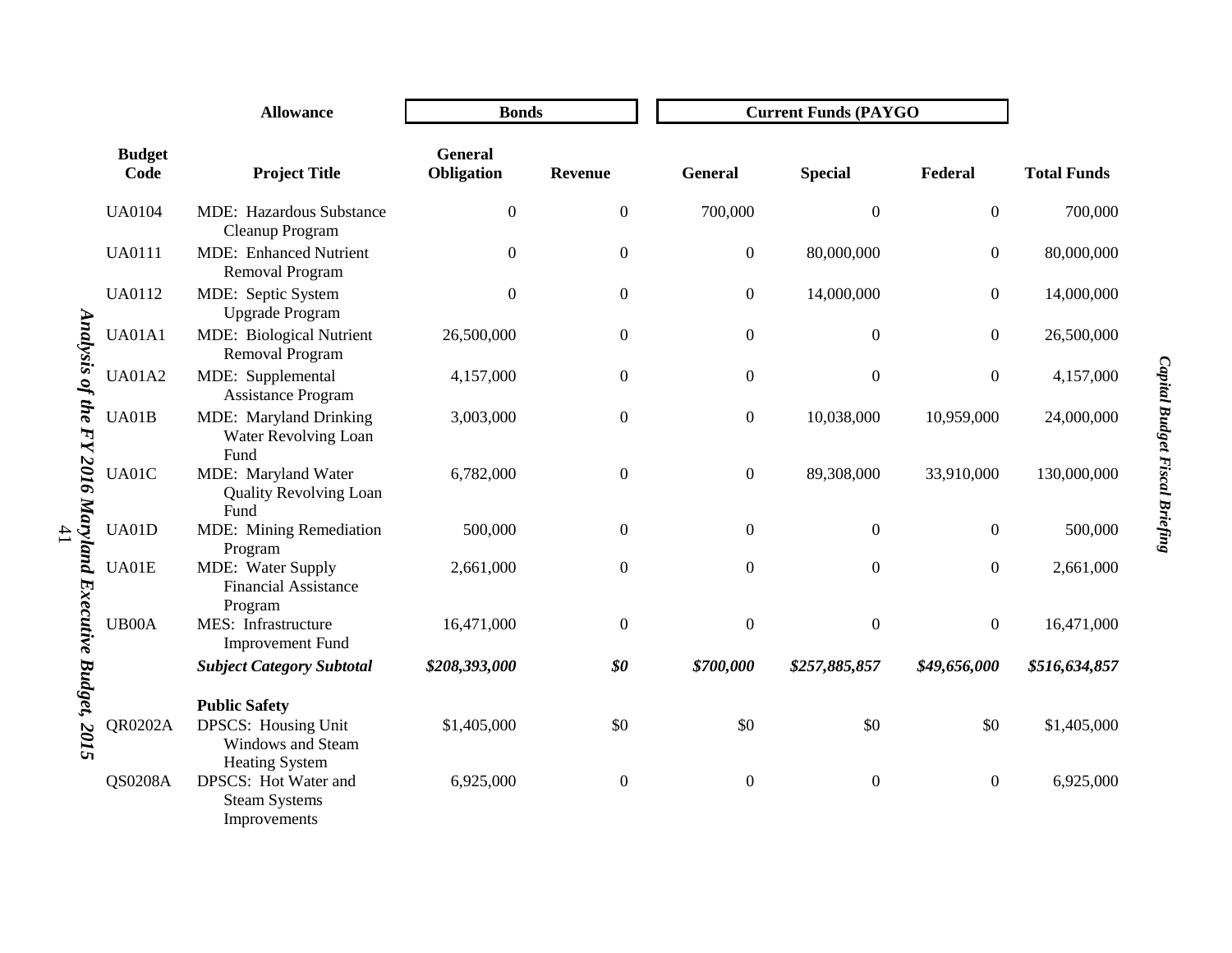|                                  |                       | <b>Allowance</b>                                                                 | <b>Bonds</b>                 |                                                   | <b>Current Funds (PAYGO</b> |                                                   |                  |                    |
|----------------------------------|-----------------------|----------------------------------------------------------------------------------|------------------------------|---------------------------------------------------|-----------------------------|---------------------------------------------------|------------------|--------------------|
|                                  | <b>Budget</b><br>Code | <b>Project Title</b>                                                             | <b>General</b><br>Obligation | Revenue                                           | <b>General</b>              | <b>Special</b>                                    | Federal          | <b>Total Funds</b> |
|                                  | QS0209A               | DPSCS: 560-bed Minimum<br><b>Security Compound</b>                               | 3,495,000                    | $\boldsymbol{0}$                                  | $\boldsymbol{0}$            | $\boldsymbol{0}$                                  | $\boldsymbol{0}$ | 3,495,000          |
|                                  | QT0302A               | <b>DPSCS:</b> New Youth<br><b>Detention Center</b>                               | 21,630,000                   | $\boldsymbol{0}$                                  | $\boldsymbol{0}$            | $\boldsymbol{0}$                                  | $\boldsymbol{0}$ | 21,630,000         |
| Analysis of the FY 2016 Maryland | ZB02A                 | <b>DPSCS:</b> Montgomery County<br>Pre-Release Center                            | 280,000                      | $\boldsymbol{0}$                                  | $\boldsymbol{0}$            | $\boldsymbol{0}$                                  | $\boldsymbol{0}$ | 280,000            |
|                                  | ZB02B                 | DPSCS: Prince George's<br><b>County Correctional</b><br>Center                   | 549,000                      | $\boldsymbol{0}$                                  | $\boldsymbol{0}$            | $\mathbf{0}$                                      | $\boldsymbol{0}$ | 549,000            |
|                                  |                       | <b>Subject Category Subtotal</b>                                                 | \$34,284,000                 | $\boldsymbol{\mathcal{S}}\boldsymbol{\mathit{0}}$ | \$0                         | $\boldsymbol{\mathcal{S}}\boldsymbol{\mathit{0}}$ | \$0              | \$34,284,000       |
|                                  |                       | <b>Education</b>                                                                 |                              |                                                   |                             |                                                   |                  |                    |
|                                  | <b>DE0202A</b>        | <b>BPW: Public School</b><br><b>Construction Program</b>                         | \$250,000,000                | \$0                                               | \$30,000,000                | \$0                                               | \$0              | \$280,000,000      |
|                                  | <b>DE0202B</b>        | <b>BPW:</b> Aging Schools<br>Program                                             | 6,109,000                    | $\boldsymbol{0}$                                  | $\boldsymbol{0}$            | $\boldsymbol{0}$                                  | $\boldsymbol{0}$ | 6,109,000          |
| 42                               | <b>DE0202Q</b><br>Z   | <b>BPW:</b> Qualified Zone<br><b>Academy Bond Program</b>                        | 4,625,000                    | $\boldsymbol{0}$                                  | $\boldsymbol{0}$            | $\boldsymbol{0}$                                  | $\boldsymbol{0}$ | 4,625,000          |
|                                  | RA01A                 | MSDE: Public Library<br><b>Capital Grant Program</b>                             | 5,000,000                    | $\boldsymbol{0}$                                  | $\boldsymbol{0}$            | $\boldsymbol{0}$                                  | $\boldsymbol{0}$ | 5,000,000          |
|                                  | RA01B                 | <b>MSDE: State Library</b><br><b>Resource Center</b>                             | 16,850,000                   | $\boldsymbol{0}$                                  | $\boldsymbol{0}$            | $\overline{0}$                                    | $\boldsymbol{0}$ | 16,850,000         |
|                                  |                       | <b>Subject Category Subtotal</b>                                                 | \$282,584,000                | \$0                                               | \$30,000,000                | \$0                                               | \$0              | \$312,584,000      |
|                                  |                       | <b>Higher Education</b>                                                          |                              |                                                   |                             |                                                   |                  |                    |
| Executive Budget, 2015           | <b>RB21A</b>          | <b>UMB:</b> Health Sciences<br><b>Research Facility III</b>                      | \$81,550,000                 | \$0                                               | \$0                         | \$0                                               | \$0              | \$81,550,000       |
|                                  | RB <sub>22</sub> A    | UMCP: Campuswide<br><b>Building System and</b><br>Infrastructure<br>Improvements | 5,000,000                    | 5,000,000                                         | $\boldsymbol{0}$            | $\boldsymbol{0}$                                  | $\mathbf{0}$     | 10,000,000         |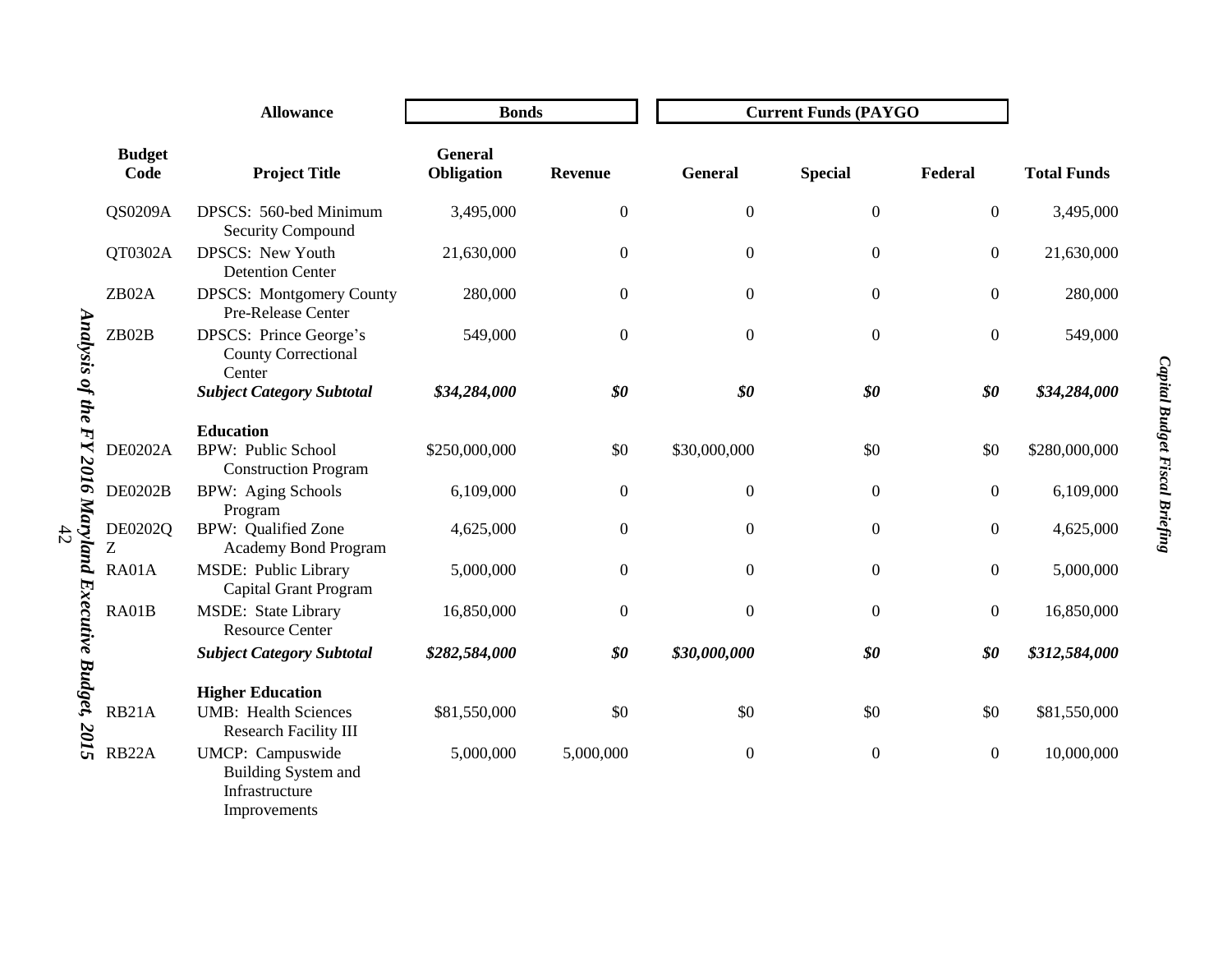|                                                         |                       | <b>Allowance</b>                                                                                                                     | <b>Bonds</b>                 |                  | <b>Current Funds (PAYGO</b> |                  |                  |                    |
|---------------------------------------------------------|-----------------------|--------------------------------------------------------------------------------------------------------------------------------------|------------------------------|------------------|-----------------------------|------------------|------------------|--------------------|
|                                                         | <b>Budget</b><br>Code | <b>Project Title</b>                                                                                                                 | <b>General</b><br>Obligation | <b>Revenue</b>   | General                     | <b>Special</b>   | Federal          | <b>Total Funds</b> |
|                                                         | RB <sub>22</sub> B    | UMCP: Edward St. John<br>Learning and Teaching<br>Center                                                                             | 65,650,000                   | $\boldsymbol{0}$ | $\boldsymbol{0}$            | $\boldsymbol{0}$ | $\boldsymbol{0}$ | 65,650,000         |
|                                                         | RB <sub>22</sub> C    | <b>UMCP:</b> Human Performance<br>and Academic Research<br>Facility                                                                  | 5,000,000                    | $\mathbf{0}$     | $\boldsymbol{0}$            | $\boldsymbol{0}$ | $\boldsymbol{0}$ | 5,000,000          |
|                                                         | <b>RB22D</b>          | <b>UMCP:</b> New Bioengineering<br><b>Building</b>                                                                                   | 1,000,000                    | $\overline{0}$   | $\boldsymbol{0}$            | $\boldsymbol{0}$ | $\boldsymbol{0}$ | 1,000,000          |
|                                                         | RB <sub>23</sub> A    | <b>BSU:</b> New Natural Sciences<br>Center                                                                                           | 39,728,000                   | $\overline{0}$   | $\boldsymbol{0}$            | $\boldsymbol{0}$ | $\boldsymbol{0}$ | 39,728,000         |
|                                                         | RB <sub>25</sub> A    | <b>UMES:</b> New Engineering<br>and Aviation Science<br>Building                                                                     | 6,498,000                    | $\mathbf{0}$     | $\boldsymbol{0}$            | $\boldsymbol{0}$ | $\boldsymbol{0}$ | 6,498,000          |
|                                                         | RB <sub>26</sub> A    | FSU: Public Safety Facility                                                                                                          | 5,105,000                    | $\boldsymbol{0}$ | $\boldsymbol{0}$            | $\boldsymbol{0}$ | $\boldsymbol{0}$ | 5,105,000          |
|                                                         | RB <sub>29</sub> A    | SU: New Academic<br>Commons                                                                                                          | 40,680,000                   | 12,500,000       | $\boldsymbol{0}$            | $\overline{0}$   | $\boldsymbol{0}$ | 53,180,000         |
| 43                                                      | RB31A                 | UMBC: Interdisciplinary Life<br><b>Sciences Building</b>                                                                             | 6,000,000                    | $\boldsymbol{0}$ | $\boldsymbol{0}$            | $\overline{0}$   | $\boldsymbol{0}$ | 6,000,000          |
|                                                         | RB34A                 | <b>UMCES:</b> New<br>Environmental<br><b>Sustainability Research</b><br>Laboratory                                                   | 4,531,000                    | $\overline{0}$   | $\boldsymbol{0}$            | $\overline{0}$   | $\boldsymbol{0}$ | 4,531,000          |
| Analysis of the FY 2016 Maryland Executive Budget, 2015 | RB36A                 | <b>USMO: Shady Grove</b><br>Educational Center-<br><b>Biomedical Sciences and</b><br><b>Engineering Education</b><br><b>Building</b> | 6,216,000                    | $\mathbf{0}$     | $\boldsymbol{0}$            | $\mathbf{0}$     | $\boldsymbol{0}$ | 6,216,000          |
|                                                         | RB36B                 | <b>USMO:</b> Capital Facilities<br>Renewal Program                                                                                   | $\overline{0}$               | 17,000,000       | $\boldsymbol{0}$            | $\boldsymbol{0}$ | $\boldsymbol{0}$ | 17,000,000         |
|                                                         | RD <sub>00</sub> A    | SMCM: Anne Arundel Hall<br>Reconstruction                                                                                            | 10,482,000                   | $\boldsymbol{0}$ | $\boldsymbol{0}$            | $\boldsymbol{0}$ | $\boldsymbol{0}$ | 10,482,000         |
|                                                         | RI00A                 | <b>MHEC:</b> Community College<br><b>Facilities Grant Program</b>                                                                    | 57,926,000                   | $\boldsymbol{0}$ | $\boldsymbol{0}$            | $\boldsymbol{0}$ | $\boldsymbol{0}$ | 57,926,000         |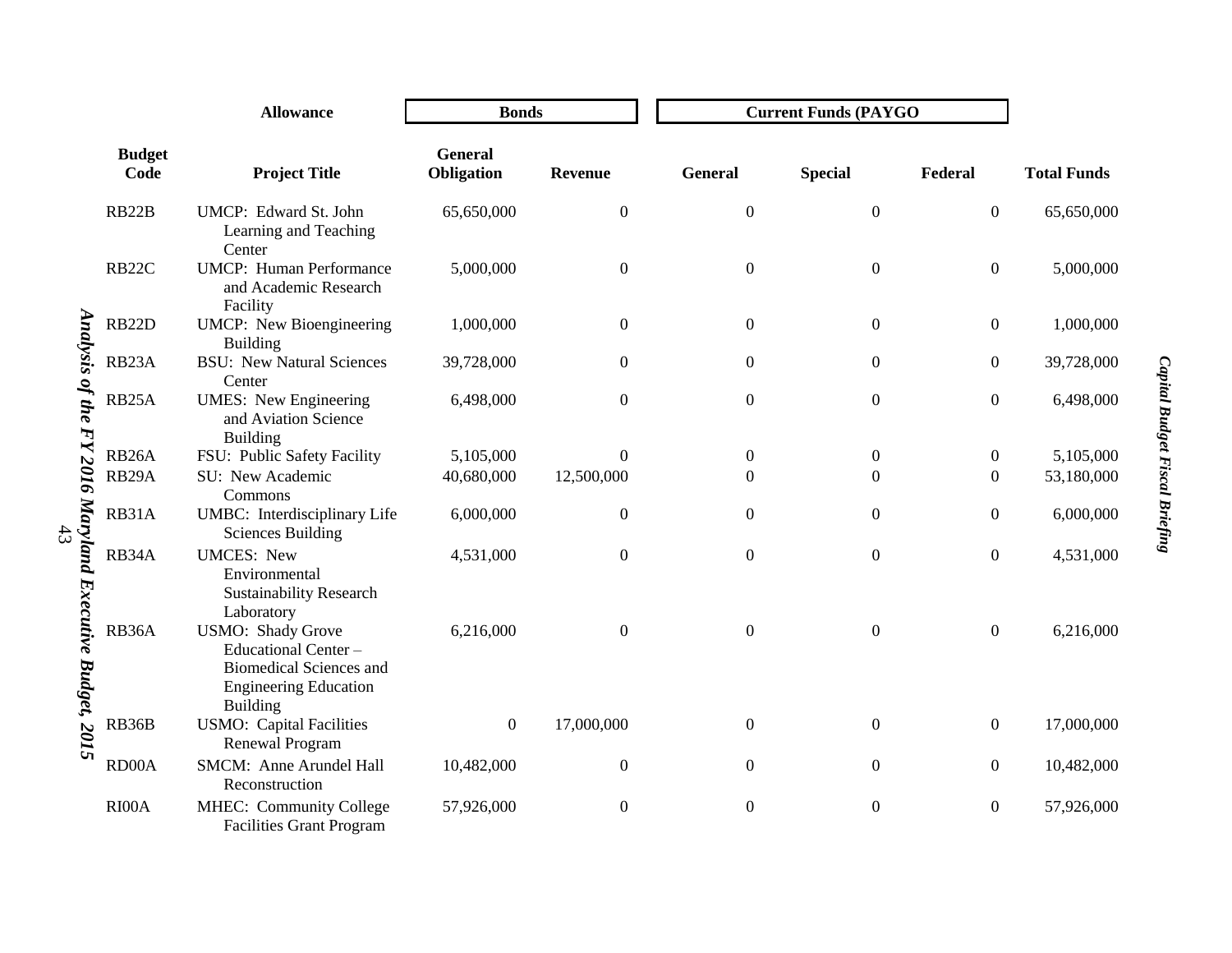|                                                    |                       | <b>Allowance</b>                                                                    |                              | <b>Bonds</b>     |                  | <b>Current Funds (PAYGO</b> |                |                    |  |
|----------------------------------------------------|-----------------------|-------------------------------------------------------------------------------------|------------------------------|------------------|------------------|-----------------------------|----------------|--------------------|--|
|                                                    | <b>Budget</b><br>Code | <b>Project Title</b>                                                                | <b>General</b><br>Obligation | Revenue          | <b>General</b>   | <b>Special</b>              | Federal        | <b>Total Funds</b> |  |
|                                                    | RM00A                 | MSU: Campuswide Utility<br>Upgrades                                                 | 4,613,000                    | $\boldsymbol{0}$ | $\boldsymbol{0}$ | $\boldsymbol{0}$            | $\overline{0}$ | 4,613,000          |  |
|                                                    | RM00B                 | MSU: New Behavioral and<br><b>Social Sciences Center</b>                            | 31,007,000                   | $\boldsymbol{0}$ | $\boldsymbol{0}$ | $\boldsymbol{0}$            | $\overline{0}$ | 31,007,000         |  |
|                                                    | ZA00J                 | MICUA: Johns Hopkins<br><b>University Bloomberg</b><br>School of Public Health      | 2,400,000                    | $\mathbf{0}$     | $\boldsymbol{0}$ | $\boldsymbol{0}$            | $\overline{0}$ | 2,400,000          |  |
|                                                    | ZA00K                 | MICUA: Notre Dame of<br>Maryland University<br>Gibbons Hall                         | 3,200,000                    | $\overline{0}$   | $\boldsymbol{0}$ | $\boldsymbol{0}$            | $\overline{0}$ | 3,200,000          |  |
|                                                    | ZA00L                 | MICUA: Washington<br><b>Adventist University</b><br><b>Health Sciences Building</b> | 2,400,000                    | $\overline{0}$   | $\boldsymbol{0}$ | $\boldsymbol{0}$            | $\overline{0}$ | 2,400,000          |  |
|                                                    |                       | <b>Subject Category Subtotal</b>                                                    | \$378,986,000                | \$34,500,000     | \$0              | \$0                         | \$0            | \$413,486,000      |  |
|                                                    |                       | <b>Housing/Community Development</b>                                                |                              |                  |                  |                             |                |                    |  |
| 44                                                 | <b>DW0108A</b>        | MDOP: St. Leonard's Creek<br><b>Shoreline Erosion Control</b>                       | \$261,000                    | \$0              | \$0              | \$0                         | \$0            | \$261,000          |  |
| Analysis of the FY 2016 Maryland Executive Budget, | <b>DW0110A</b>        | MDOP: African American<br>Heritage Preservation<br>Program                          | 1,000,000                    | $\mathbf{0}$     | $\boldsymbol{0}$ | $\boldsymbol{0}$            | $\overline{0}$ | 1,000,000          |  |
|                                                    | <b>DW0110B</b>        | <b>MDOP:</b> Historical Trust<br>Capital Revolving Loan<br>Fund                     | $\boldsymbol{0}$             | $\boldsymbol{0}$ | $\boldsymbol{0}$ | 300,000                     | $\overline{0}$ | 300,000            |  |
|                                                    | DW0112                | MDOP: Sustainable<br><b>Communities Tax Credit</b>                                  | $\boldsymbol{0}$             | $\overline{0}$   | 9,000,000        | $\boldsymbol{0}$            | $\overline{0}$ | 9,000,000          |  |
| 2015                                               | SA2402A               | <b>DHCD:</b> Community<br><b>Development Block Grant</b><br>Program                 | $\mathbf{0}$                 | $\mathbf{0}$     | $\boldsymbol{0}$ | $\boldsymbol{0}$            | 10,000,000     | 10,000,000         |  |
|                                                    | SA <sub>24</sub> A    | <b>DHCD:</b> Community Legacy<br>Program                                            | 6,000,000                    | $\mathbf{0}$     | $\boldsymbol{0}$ | $\boldsymbol{0}$            | $\overline{0}$ | 6,000,000          |  |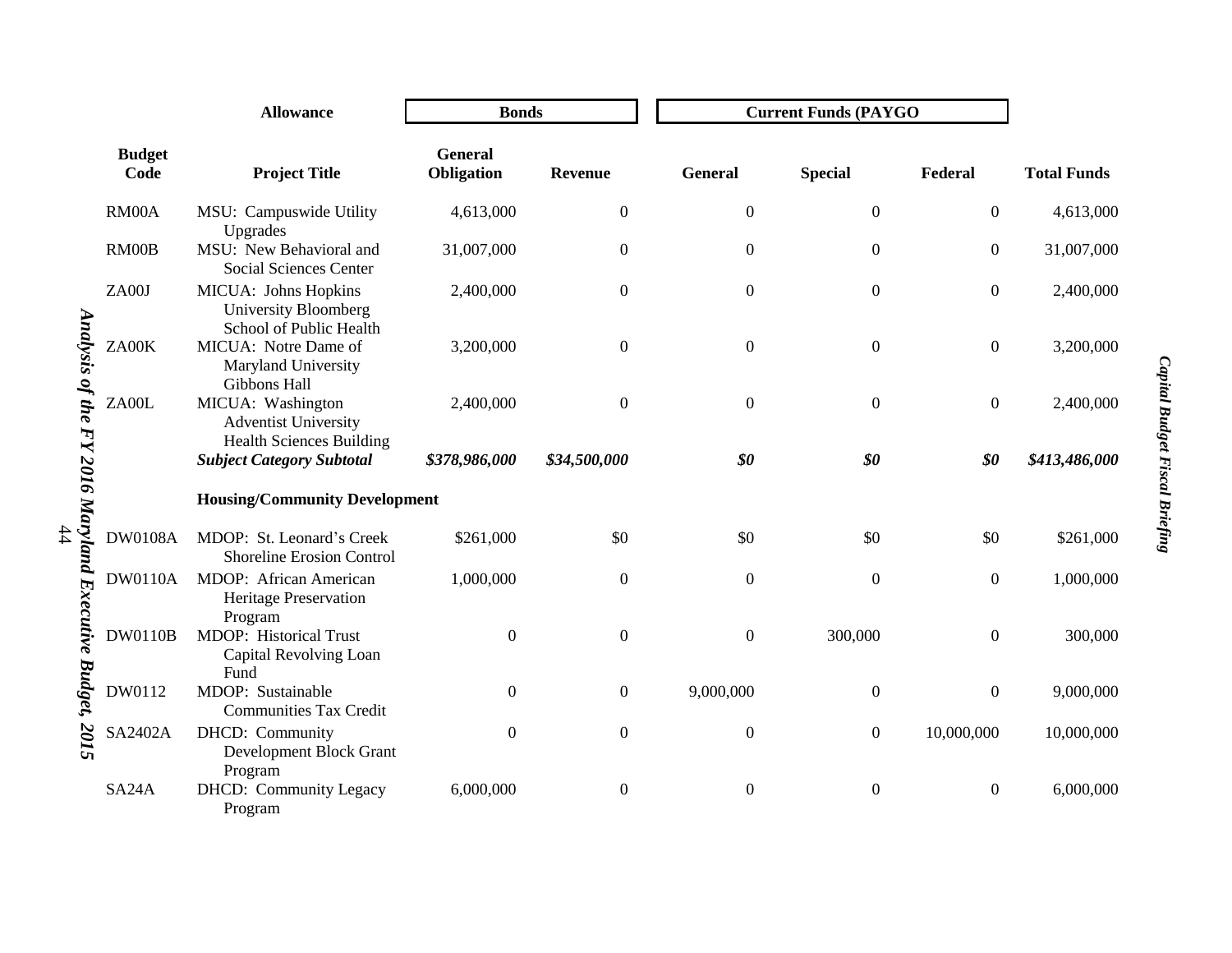|                                                         |                       | <b>Allowance</b>                                                                    | <b>Bonds</b>                 |                  | <b>Current Funds (PAYGO</b> |                  |                  |                    |
|---------------------------------------------------------|-----------------------|-------------------------------------------------------------------------------------|------------------------------|------------------|-----------------------------|------------------|------------------|--------------------|
|                                                         | <b>Budget</b><br>Code | <b>Project Title</b>                                                                | <b>General</b><br>Obligation | <b>Revenue</b>   | <b>General</b>              | <b>Special</b>   | Federal          | <b>Total Funds</b> |
|                                                         | SA <sub>24</sub> B    | DHCD: Neighborhood<br><b>Business Development</b><br>Program                        | 3,500,000                    | $\boldsymbol{0}$ | $\boldsymbol{0}$            | 1,050,000        | $\boldsymbol{0}$ | 4,550,000          |
|                                                         | SA <sub>24</sub> C    | <b>DHCD:</b> Strategic Demolition<br><b>Smart Growth Impact</b><br>Fund             | 5,000,000                    | $\mathbf{0}$     | $\boldsymbol{0}$            | $\mathbf{0}$     | $\boldsymbol{0}$ | 5,000,000          |
| Analysis of the FY 2016 Maryland Executive Budget, 2015 | SA <sub>24</sub> D    | DHCD: Baltimore Regional<br>Neighborhood<br><b>Demonstration Initiative</b>         | 1,680,000                    | $\boldsymbol{0}$ | $\boldsymbol{0}$            | $\boldsymbol{0}$ | $\boldsymbol{0}$ | 1,680,000          |
|                                                         | SA2514A               | DHCD: MD-BRAC<br>Preservation Loan Fund                                             | $\mathbf{0}$                 | $\boldsymbol{0}$ | $\boldsymbol{0}$            | 3,500,000        | $\boldsymbol{0}$ | 3,500,000          |
|                                                         | SA <sub>25</sub> A    | DHCD: Homeownership<br>Programs                                                     | 11,800,000                   | $\overline{0}$   | $\boldsymbol{0}$            | 1,200,000        | 700,000          | 13,700,000         |
|                                                         | SA25B                 | <b>DHCD:</b> Partnership Rental<br><b>Housing Program</b>                           | 6,000,000                    | $\boldsymbol{0}$ | $\boldsymbol{0}$            | $\boldsymbol{0}$ | $\boldsymbol{0}$ | 6,000,000          |
| 42                                                      | SA <sub>25</sub> C    | DHCD: Shelter and<br><b>Transitional Housing</b><br><b>Facilities Grant Program</b> | 1,500,000                    | $\boldsymbol{0}$ | $\boldsymbol{0}$            | $\boldsymbol{0}$ | $\boldsymbol{0}$ | 1,500,000          |
|                                                         | SA <sub>25</sub> D    | DHCD: Special Loan<br>Program                                                       | 5,850,000                    | $\boldsymbol{0}$ | $\boldsymbol{0}$            | 1,550,000        | 3,000,000        | 10,400,000         |
|                                                         | SA25E                 | <b>DHCD:</b> Rental Housing<br>Program                                              | 10,000,000                   | $\boldsymbol{0}$ | $\boldsymbol{0}$            | 24,750,000       | 3,000,000        | 37,750,000         |
|                                                         |                       | <b>Subject Category Subtotal</b>                                                    | \$52,591,000                 | \$0              | \$9,000,000                 | \$32,350,000     | \$16,700,000     | \$110,641,000      |
|                                                         |                       | <b>Local Projects</b>                                                               |                              |                  |                             |                  |                  |                    |
|                                                         | ZA00A                 | MISC: Allegany Museum                                                               | \$500,000                    | \$0              | \$0                         | \$0              | \$0              | \$500,000          |
|                                                         | ZA00B                 | MISC: Baltimore Museum of<br>Art                                                    | 1,000,000                    | $\theta$         | $\Omega$                    | $\boldsymbol{0}$ | $\theta$         | 1,000,000          |
|                                                         | ZA00C                 | MISC: Clarence H. "Du"<br><b>Burns Memorial Statue</b>                              | 200,000                      | $\boldsymbol{0}$ | $\boldsymbol{0}$            | $\boldsymbol{0}$ | $\boldsymbol{0}$ | 200,000            |
|                                                         | ZA00D                 | MISC: Cumberland-<br><b>Washington Street</b><br><b>Lighting Project</b>            | 118,000                      | $\boldsymbol{0}$ | $\boldsymbol{0}$            | $\boldsymbol{0}$ | $\boldsymbol{0}$ | 118,000            |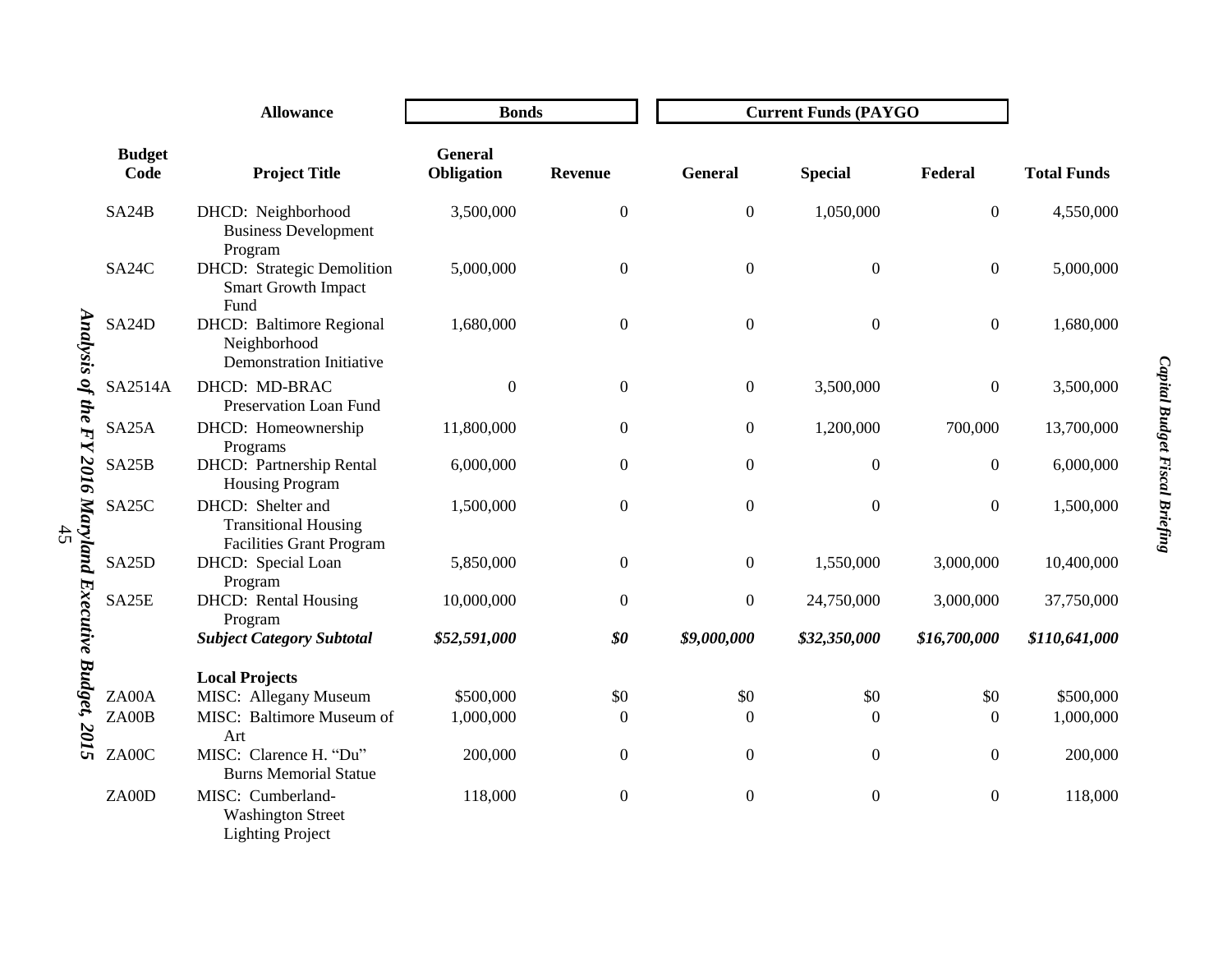|                                  |                       | <b>Allowance</b>                                                                                  | <b>Bonds</b>                       |                                                   |                     | <b>Current Funds (PAYGO</b>                                        |                      |                                    |
|----------------------------------|-----------------------|---------------------------------------------------------------------------------------------------|------------------------------------|---------------------------------------------------|---------------------|--------------------------------------------------------------------|----------------------|------------------------------------|
|                                  | <b>Budget</b><br>Code | <b>Project Title</b>                                                                              | <b>General</b><br>Obligation       | <b>Revenue</b>                                    | General             | <b>Special</b>                                                     | Federal              | <b>Total Funds</b>                 |
|                                  | ZA00E                 | MISC: Downtown<br>Partnership of Baltimore                                                        | 1,000,000                          | $\boldsymbol{0}$                                  | $\boldsymbol{0}$    | $\boldsymbol{0}$                                                   | $\boldsymbol{0}$     | 1,000,000                          |
|                                  | ZA00F                 | <b>MISC:</b> East Baltimore<br><b>Biotechnology Park</b>                                          | 2,500,000                          | $\mathbf{0}$                                      | $\boldsymbol{0}$    | $\boldsymbol{0}$                                                   | $\boldsymbol{0}$     | 2,500,000                          |
|                                  | ZA00G                 | MISC: Govans Ecumenical<br><b>Development Corporation</b><br>(GEDCO) Stadium Place<br>Development | 500,000                            | $\overline{0}$                                    | $\boldsymbol{0}$    | $\boldsymbol{0}$                                                   | $\overline{0}$       | 500,000                            |
|                                  | ZA00H                 | MISC: Maryland Food Bank                                                                          | 3,500,000                          | $\mathbf{0}$                                      | $\theta$            | $\boldsymbol{0}$                                                   | $\boldsymbol{0}$     | 3,500,000                          |
|                                  | ZA00I                 | MISC: Maryland Hall for the<br><b>Creative Arts</b>                                               | 500,000                            | $\theta$                                          | $\overline{0}$      | $\overline{0}$                                                     | $\mathbf{0}$         | 500,000                            |
| Analysis of the FY 2016 Maryland | ZA00M                 | MISC: Maryland Zoo in<br><b>Baltimore Infrastructure</b><br>Improvements                          | 5,000,000                          | $\overline{0}$                                    | $\boldsymbol{0}$    | $\boldsymbol{0}$                                                   | $\boldsymbol{0}$     | 5,000,000                          |
|                                  | ZA00N                 | MISC: National Cyber<br>Security Center of<br>Excellence                                          | 2,000,000                          | $\boldsymbol{0}$                                  | $\boldsymbol{0}$    | $\boldsymbol{0}$                                                   | $\boldsymbol{0}$     | 2,000,000                          |
| 46                               | ZA00P                 | MISC: Sports Legends<br><b>Museum Renovations</b>                                                 | 250,000                            | $\overline{0}$                                    | $\boldsymbol{0}$    | $\mathbf{0}$                                                       | $\overline{0}$       | 250,000                            |
|                                  | ZA00Q                 | MISC: Strathmore Hall                                                                             | 1,000,000                          | $\mathbf{0}$                                      | $\boldsymbol{0}$    | $\boldsymbol{0}$                                                   | $\boldsymbol{0}$     | 1,000,000                          |
|                                  | ZA00R                 | <b>MISC: Walter Art Museum</b>                                                                    | 1,000,000                          | $\theta$                                          | $\Omega$            | $\Omega$                                                           | $\mathbf{0}$         | 1,000,000                          |
|                                  |                       | <b>Subject Category Subtotal</b>                                                                  | \$19,068,000                       | $\boldsymbol{\mathcal{S}}\boldsymbol{\mathit{0}}$ | \$0                 | $\boldsymbol{\mathcal{S}}\boldsymbol{\mathit{0}}$                  | \$0                  | \$19,068,000                       |
|                                  |                       | De-authorizations                                                                                 |                                    |                                                   |                     |                                                                    |                      |                                    |
|                                  | ZF <sub>00</sub>      | De-authorizations as<br>Introduced                                                                | $-$ \$8,973,134                    | \$0                                               | \$0                 | \$0                                                                | \$0                  | $-$ \$8,973,134                    |
| Executive Budget, 2015           |                       | <b>Subject Category Subtotal</b><br><b>Current Year Total</b>                                     | $-$ \$8,973,134<br>\$1,064,196,866 | \$0<br>\$34,500,000                               | \$0<br>\$39,780,000 | $\boldsymbol{\mathcal{S}}\boldsymbol{\mathit{0}}$<br>\$290,235,857 | \$0<br>\$104,367,000 | $-$ \$8,973,134<br>\$1,533,079,723 |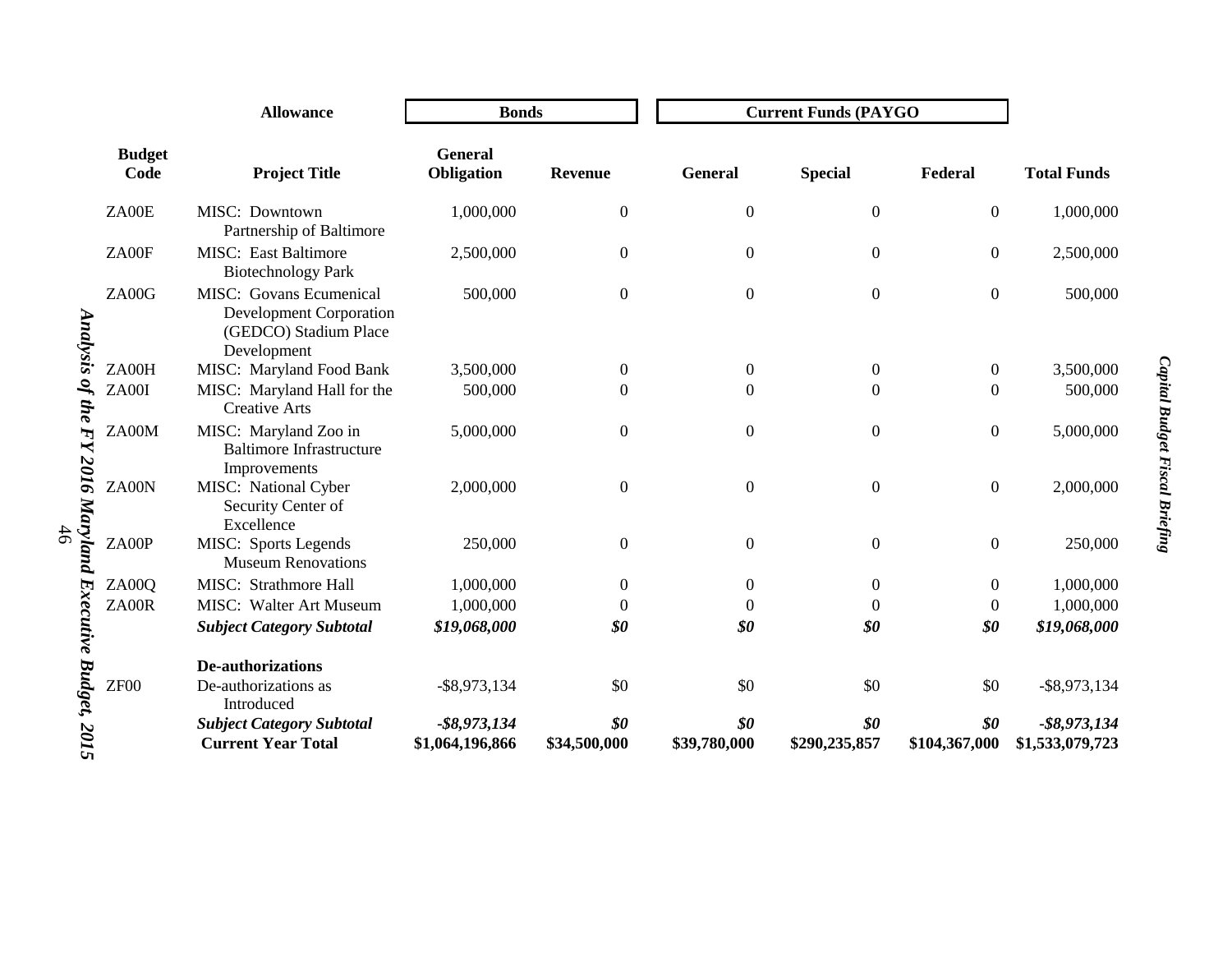|                                                    |                       | <b>Allowance</b>                                                                                                                       | <b>Bonds</b>                 |                  |                  | <b>Current Funds (PAYGO</b> |                  |                    |
|----------------------------------------------------|-----------------------|----------------------------------------------------------------------------------------------------------------------------------------|------------------------------|------------------|------------------|-----------------------------|------------------|--------------------|
|                                                    | <b>Budget</b><br>Code | <b>Project Title</b>                                                                                                                   | <b>General</b><br>Obligation | <b>Revenue</b>   | <b>General</b>   | <b>Special</b>              | Federal          | <b>Total Funds</b> |
|                                                    | <b>JB0101A</b>        | <b>Contingent Reductions</b><br>MDOT: Chesapeake Bay<br><b>Restoration Plan State</b><br>Highway Administration<br><b>TMDL</b> Project | $-$ \$65,000,000             | \$0              | \$0              | \$0                         | \$0              | $-$ \$65,000,000   |
|                                                    | <b>KA05E1</b>         | DNR: Program Open Space -<br>Stateside                                                                                                 | $\mathbf{0}$                 | $\mathbf{0}$     | $\boldsymbol{0}$ | $-8,792,264$                | $\overline{0}$   | $-8,792,264$       |
|                                                    | KA05E2                | DNR: Program Open Space -<br>Local                                                                                                     | $\boldsymbol{0}$             | $\mathbf{0}$     | $\boldsymbol{0}$ | $-12,851,229$               | $\overline{0}$   | $-12,851,229$      |
|                                                    | KA05F                 | DNR: Rural Legacy Program                                                                                                              | $\boldsymbol{0}$             | $\boldsymbol{0}$ | $\boldsymbol{0}$ | $-6,238,773$                | $\boldsymbol{0}$ | $-6,238,773$       |
|                                                    | LA11A                 | MDA: Maryland Agricultural<br><b>Land Preservation</b><br>Program                                                                      | $\Omega$                     | $\mathbf{0}$     | $\boldsymbol{0}$ | $-9,830,434$                | $\boldsymbol{0}$ | $-9,830,434$       |
|                                                    |                       | <b>Subject Category Subtotal</b>                                                                                                       | $-$65,000,000$               | \$0              | \$0              | $-$ \$37,712,700            | \$0              | $-$102,712,700$    |
| Analysis of the FY 2016 Maryland Executive Budget, |                       | <b>Current Year Total with</b><br><b>Contingent Reductions</b>                                                                         | \$999,196,866                | \$34,500,000     | \$39,780,000     | \$252,523,157               | \$104,367,000    | \$1,430,367,023    |
|                                                    |                       | <b>Fiscal 2015 Deficiencies</b>                                                                                                        |                              |                  |                  |                             |                  |                    |
|                                                    | KA05D                 | DNR: Ocean City Beach<br>Maintenance                                                                                                   | \$0                          | \$0              | \$0              | $-$ \$500,000               | \$0              | $-$ \$500,000      |
|                                                    | KA05C                 | <b>DNR: Natural Resources</b><br>Development Fund                                                                                      | $\mathbf{0}$                 | $\boldsymbol{0}$ | $\boldsymbol{0}$ | $-4,535,821$                | 723,700          | $-3,812,121$       |
|                                                    | KA05B                 | <b>DNR:</b> Critical Maintenance<br>Projects                                                                                           | $\overline{0}$               | $\boldsymbol{0}$ | $\boldsymbol{0}$ | $-2,088,000$                | $\mathbf{0}$     | $-2,088,000$       |
|                                                    | DW0112                | MDOP: Sustainable<br><b>Communities Tax Credit</b>                                                                                     | $\boldsymbol{0}$             | $\boldsymbol{0}$ | $-1,000,000$     | $\boldsymbol{0}$            | $\overline{0}$   | $-1,000,000$       |
| 2015                                               | D55P04D1              | DVA: Eastern Shore<br><b>Veterans Cemetery</b>                                                                                         | $\mathbf{0}$                 | $\boldsymbol{0}$ | 45,000           | $\boldsymbol{0}$            | $\boldsymbol{0}$ | 45,000             |
|                                                    |                       | <b>Subject Category Subtotal</b>                                                                                                       | \$0                          | \$0\$            | $-$ \$955,000    | $-$ \$7,123,821             | \$723,700        | $-$ \$7,355,121    |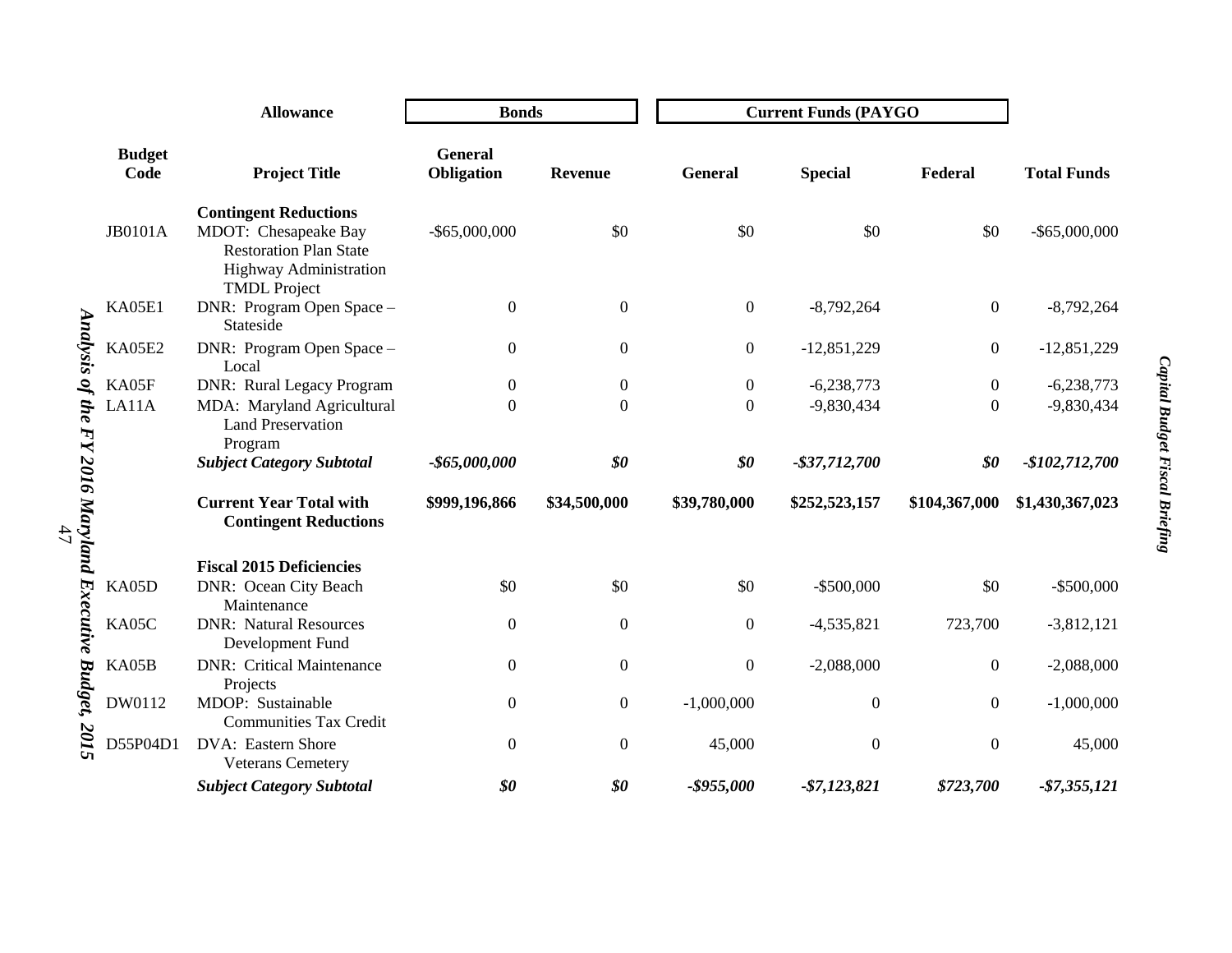|                       | <b>Allowance</b>           | <b>Bonds</b>                        |               |              | <b>Current Funds (PAYGO)</b> |                 |                    |  |
|-----------------------|----------------------------|-------------------------------------|---------------|--------------|------------------------------|-----------------|--------------------|--|
| <b>Budget</b><br>Code | <b>Project Title</b>       | <b>General</b><br><b>Obligation</b> | Revenue       | General      | <b>Special</b>               | Federal         | <b>Total Funds</b> |  |
|                       | <b>Entire Budget Total</b> | \$1,064,196,866                     | \$34,500,000  | \$38,825,000 | \$283,112,036                | \$105,090,700   | \$1,525,724,602    |  |
|                       | <b>Transportation CTP</b>  | \$0                                 | \$875,000,000 | \$0          | \$854,204,366                | \$928,002,000   | \$2,657,206,366    |  |
|                       | <b>Grand Total</b>         | \$1,064,196,866                     | \$909,500,000 | \$38,825,000 | \$1,137,316,402              | \$1,033,092,700 | \$4,182,930,968    |  |

| BPW: Board of Public Works                                          | MEA: Maryland Energy Administration                            |
|---------------------------------------------------------------------|----------------------------------------------------------------|
| BRAC: Base realignment and closure                                  | MES: Maryland Environmental Service                            |
| <b>BSU:</b> Bowie State University                                  | <b>MHEC:</b> Maryland Higher Education Commission              |
| <b>CSMS:</b> Combined Support Maintenance Shop                      | MICUA: Maryland Independent College and University Association |
| CTP: Consolidated Transportation Program                            | MISC: miscellaneous                                            |
| DHCD: Department of Housing and Community Development               | MPBC: Maryland Public Broadcasting Commission                  |
| DHMH: Department of Health and Mental Hygiene                       | MSDE: Maryland State Department of Education                   |
| DJS: Department of Juvenile Services                                | MSU: Morgan State University                                   |
| <b>DNR:</b> Department of Natural Resources                         | NICU: neonatal intensive care unit                             |
| <b>DPSCS:</b> Department of Public Safety and Correctional Services | PAYGO: pay as you go                                           |
| DoIT: Department of Information Technology                          | SMCM: St. Mary's College of Maryland                           |
| DVA: Department of Veteran Affairs                                  | SU: Salisbury University                                       |
| FSU: Frostburg State University                                     | TMDL: Total Maximum Daily Load                                 |
| <b>MD:</b> Military Department                                      | UMB: University of Maryland, Baltimore                         |
| MDA: Maryland Department of Agriculture                             | <b>UMBC:</b> University of Maryland Baltimore County           |
| MDE: Maryland Department of the Environment                         | UMCES: University of Maryland Center for Environmental Science |
| MDOA: Maryland Department of Aging                                  | UMCP: University of Maryland, College Park                     |
| MDOD: Maryland Department of Disabilities                           | <b>UMES:</b> University of Maryland Eastern Shore              |
| MDOP: Maryland Department of Planning                               | <b>UMMS:</b> University of Maryland Medical System             |
| MDOT: Maryland Department of Transportation                         | USMO: University System of Maryland Office                     |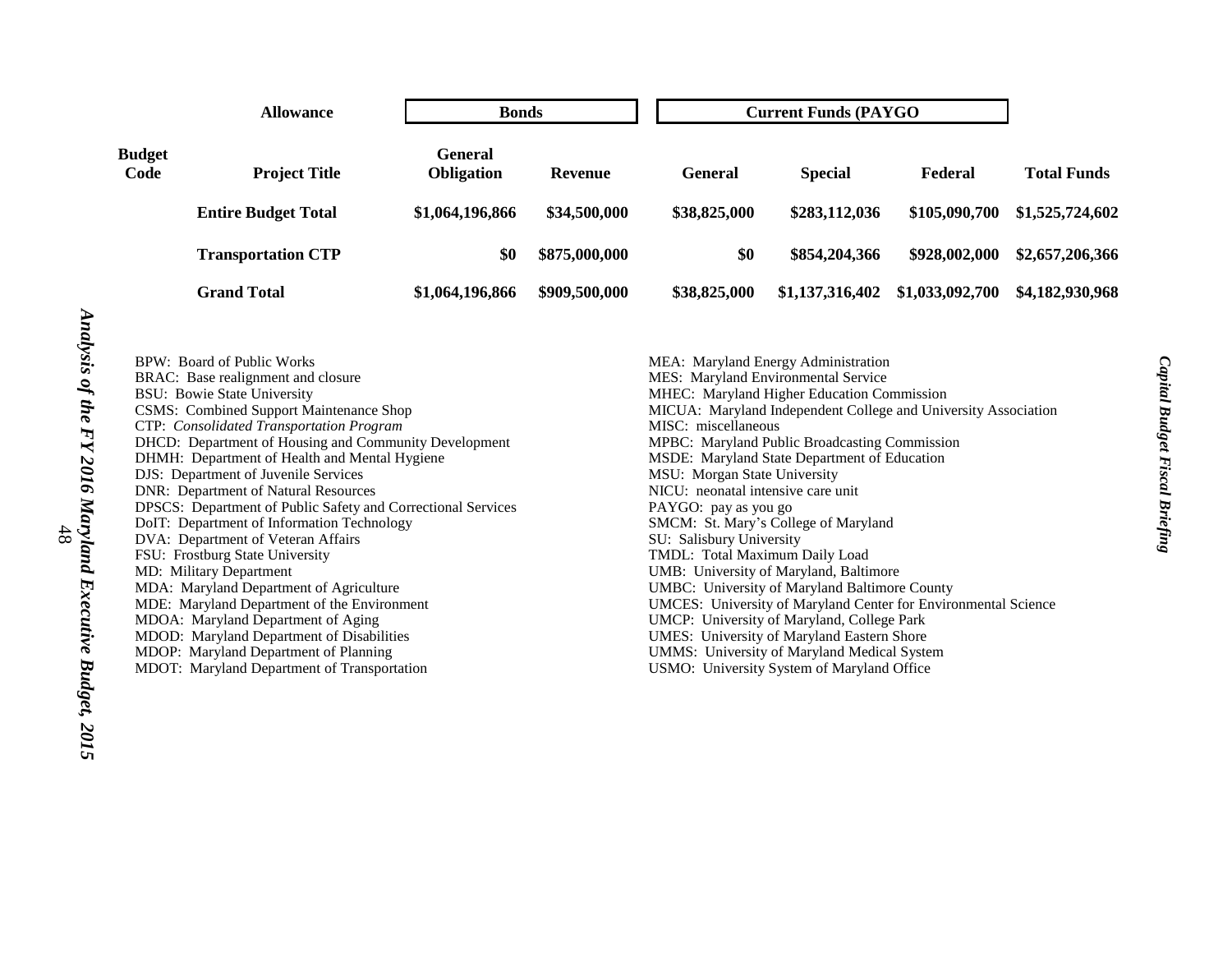# **Back of the Bill – GO Bond De-authorizations and Other Changes**

| Agency       | <b>Chapter</b>                                            | <b>Project</b>                                              | <b>Amount</b> |
|--------------|-----------------------------------------------------------|-------------------------------------------------------------|---------------|
| <b>BPW</b>   | Chapter 432 of 2004, as amended<br>by Chapter 445 of 2005 | <b>BPW</b> – State Government Center                        | $-$ \$503,983 |
| <b>BPW</b>   | Chapter 485 of 2009                                       | BPW – Old House of Delegate Chamber                         | $-125,000$    |
| <b>DHMH</b>  | Chapter 485 of 2009                                       | <b>DHMH</b> – Patient Safety Improvements                   | $-170,000$    |
| <b>BCCC</b>  | Chapter 485 of 2009, as amended<br>by Chapter 483 of 2010 | Baltimore City Community College – Main Building Renovation | $-300,000$    |
| <b>MSU</b>   | Chapter 485 of 2009, as amended<br>by Chapter 483 of 2010 | MSU – New Center for the Built Environment                  | $-200,000$    |
| MD           | Chapter 485 of 2009, as amended<br>by Chapter 483 of 2010 | MD – Salisbury Armory Renovation                            | $-300,000$    |
| <b>DPSCS</b> | Chapter 483 of 2010                                       | <b>DPSCS</b> – Vocational Education Building                | $-146,817$    |
| <b>MSU</b>   | Chapter 483 of 2010, as amended<br>by Chapter 396 of 2011 | MSU - Banneker Hall Renovation                              | $-960,728$    |
| <b>UMBC</b>  | Chapter 396 of 2011                                       | UMBC - New Performing Arts and Humanities Facility          | $-711,373$    |
| <b>MISC</b>  | Chapter 396 of 2011, as amended<br>by Chapter 444 of 2012 | Miscellaneous Grant Programs - National Children's Museum   | $-3,000,000$  |
| <b>DHMH</b>  | Chapter 444 of 2012                                       | DHMH: SECTION 2 – DHMH Henryton Center                      | $-242,733$    |
| <b>DLLR</b>  | Chapter 444 of 2012                                       | DLLR: SECTION 2- DLLR 1100 North Eutaw Street Elevator      | $-175,000$    |

49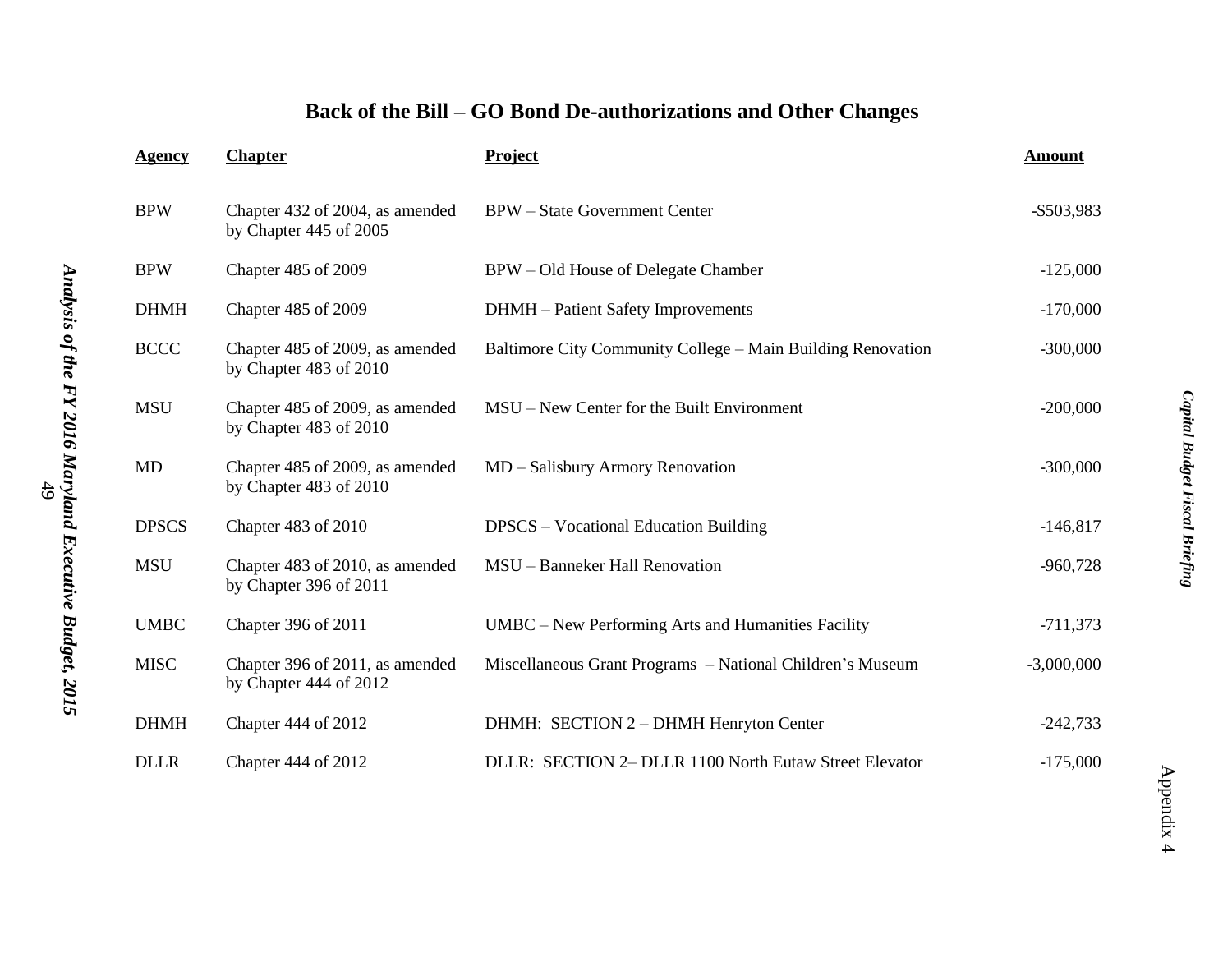| <b>Agency</b>                                                   | <b>Chapter</b>             | <b>Project</b>                                                                                   | <b>Amount</b> |  |
|-----------------------------------------------------------------|----------------------------|--------------------------------------------------------------------------------------------------|---------------|--|
| <b>MSU</b>                                                      | <b>Chapter 444 of 2012</b> | BSU: SECTION 2 – BSU Campuswide Site Improvements                                                | $-150,000$    |  |
| <b>MISC</b>                                                     | Chapter 444 of 2012        | MISC: SECTION 2 – Maryland Hospital Association Union Memorial<br>Hospital                       | $-242,500$    |  |
| <b>BPW</b>                                                      | Chapter 444 of 2012        | BPW: SECTION 2 – BPW William Donald Schaefer Tower                                               | $-275,000$    |  |
| <b>MSU</b>                                                      | Chapter 444 of 2012        | MSU: SECTION 2 – MSU Soper Library Demolition                                                    | $-150,000$    |  |
| <b>MSU</b>                                                      | Chapter 424 of 2013        | MSU - Soper Library Demolition                                                                   | $-100,000$    |  |
| <b>MDE</b>                                                      | Chapter 424 of 2013        | DNR - Supplemental Assistance Program - Health Share Regional<br><b>Medical Center</b>           | $-550,000$    |  |
| <b>MDE</b>                                                      | Chapter 424 of 2013        | DNR – Water Supply Financial Assistance Program – Health Share<br><b>Regional Medical Center</b> | $-450,000$    |  |
| <b>MISC</b>                                                     | Chapter 424 of 2013        | Local Legislative Initiative - Carroll's Hundred Archeology Project                              | $-100,000$    |  |
| MD                                                              | Chapter 463 of 2014        | MD - Hagerstown Readiness Center Parachute Rigging Facility                                      | $-120,000$    |  |
| $-$ \$8,973,134<br><b>Total De-authorizations as Introduced</b> |                            |                                                                                                  |               |  |

BCCC: Baltimore City Community College BPW: Board of Public Works BSU: Bowie State University DHMH: Department of Health and Mental Hygiene DLLR: Department of Labor, Licensing, and Regulation DNR: Department of Natural Resources DPSCS: Department of Public Safety and Correctional Services GO: general obligation MD: Military Department MISC: miscellaneous MSU: Morgan State University UMBC: University of Maryland Baltimore County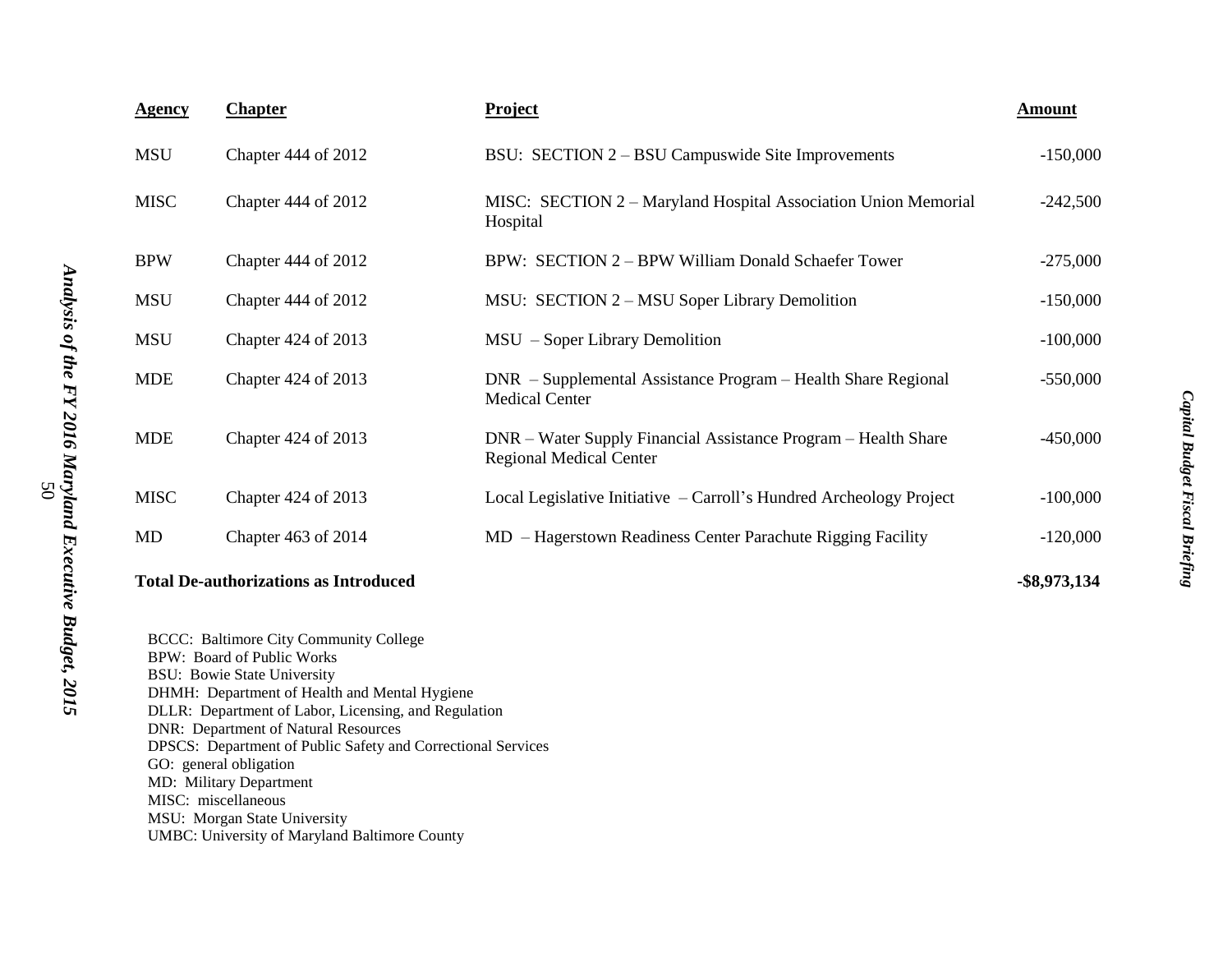*Analysis of the FY 2016 Maryland Executive Budget, 2015* Analysis of the FY 2016 Maryland Executive Budget,  $20I5$ <br> $51$ 

**Capital Budget Fiscal Briefing** *Capital Budget Fiscal Briefing*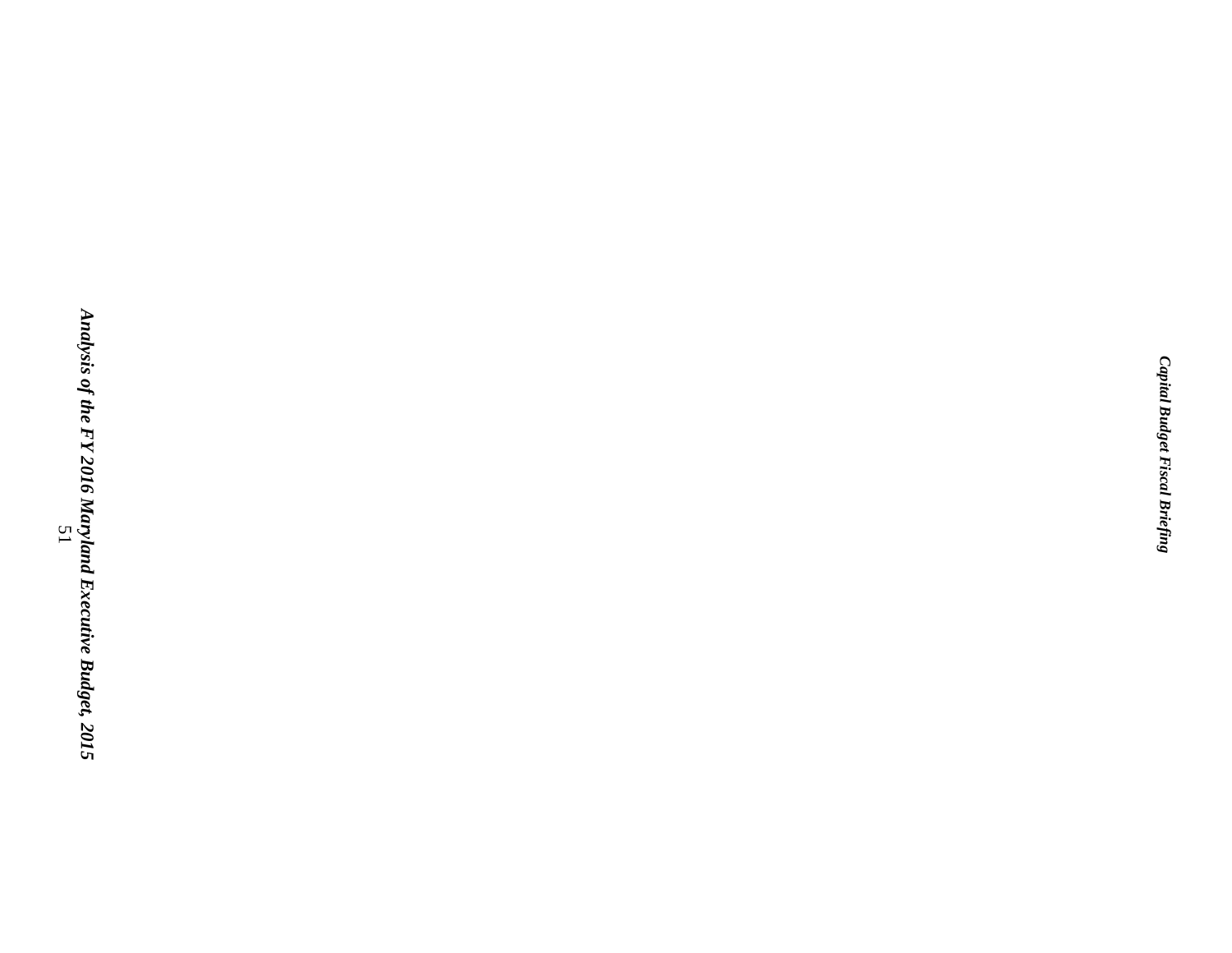# **Other Back of Bills Items**

| <b>Agency</b> | <b>Chapter</b>                                                                                             | <b>Project</b>                                                           | <b>Purpose</b>                                                              |
|---------------|------------------------------------------------------------------------------------------------------------|--------------------------------------------------------------------------|-----------------------------------------------------------------------------|
| <b>MES</b>    | Chapter 432 of 2004, as amended by<br>Chapter 483 of 2010                                                  | Maryland Environmental Service<br><b>Infrastructure Improvement Fund</b> | Allows funds to be used for prior and future<br>MES Infrastructure projects |
| <b>MES</b>    | Chapter 445 of 2005, as amended by<br>Chapter 482 of 2010, Chapter 444 of<br>2012, and Chapter 424 of 2013 | Maryland Environmental Service<br>Infrastructure Improvement Fund        | Allows funds to be used for prior and future<br>MES Infrastructure projects |
| <b>MES</b>    | Chapter 336 of 2008                                                                                        | Maryland Environmental Service<br><b>Infrastructure Improvement Fund</b> | Allows funds to be used for prior and future<br>MES Infrastructure projects |
| <b>DNR</b>    | Chapter 336 of 2008, as amended by<br>Chapter 485 of 2009, Chapter 424 of<br>2014 and Chapter 463 of 2014  | <b>Capital Development Projects</b>                                      | Allows funds to be used for DNR Capital<br>Development Projects             |
| <b>MES</b>    | Chapter 485 of 2009                                                                                        | Maryland Environmental Service<br><b>Infrastructure Improvement Fund</b> | Allows funds to be used for prior and future<br>MES Infrastructure projects |
| <b>DNR</b>    | Chapter 485 of 2009, as amended by<br>Chapter 424 of 2013 and Chapter 463 of<br>2014                       | Program Open Space Capital<br><b>Development Projects</b>                | Allows funds to be used for DNR Capital<br><b>Development Projects</b>      |
| <b>DNR</b>    | Chapter 483 of 2010, as amended by<br>Chapter 444 of 2012                                                  | Natural Resources Development Fund                                       | Allows funds to be used for DNR Capital<br>Development Projects             |
| <b>DNR</b>    | Chapter 396 of 2011                                                                                        | <b>Natural Resources Development Fund</b>                                | Allows funds to be used for DNR Capital<br>Development Projects             |
| <b>DNR</b>    | Chapter 444 of 2012                                                                                        | <b>Natural Resources Development Fund</b>                                | Allows funds to be used for DNR Capital<br>Development Projects             |